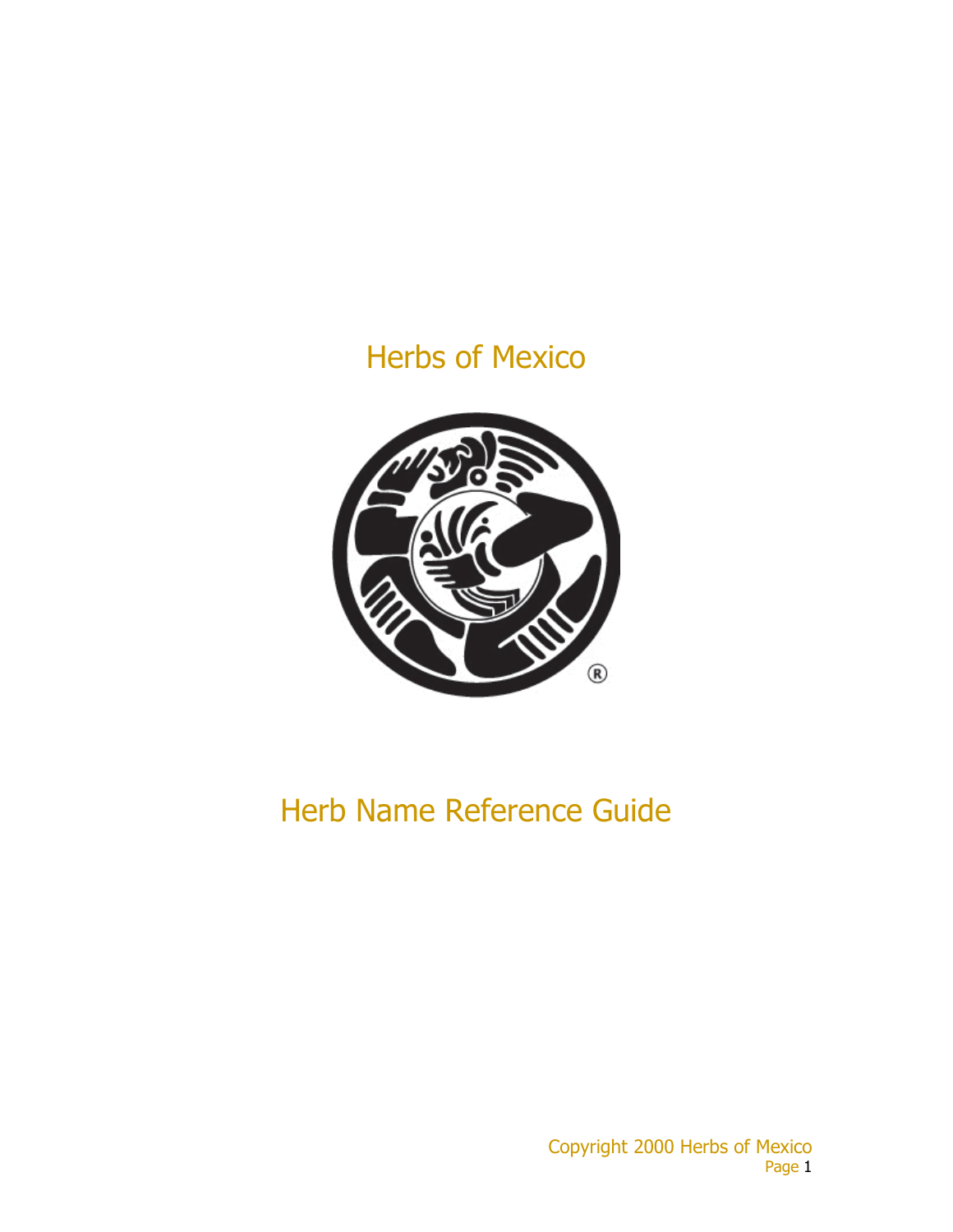

### Herbs of Mexico Herb Name Reference Guide - Botanical

### **BOTANICAL NAME ENGLISH SPANISH**

Abies balsamea Fir Fire and Abeto Acacia farnesiana habitata da anti-analysis da anti-analysis da anti-analysis da anti-analysis da anti-analysis da anti-analysis da anti-analysis da anti-analysis da anti-analysis da anti-analysis da anti-analysis da anti-Acacia farnesiana and acacia acacia acasa aromo Aromo Acacia farnesiana Spunge tree Acacia farnesiana Guisache Acacia vera **Acacia** Acacia **Acacia** Acacia Acacia Acacia vera **Gum arabic** Gum arabic Goma arabe Acalypha pheoides Copper leaf Hierba del cancer Achillea millefolia and a millefolia millefolia and a millefolia and a millefolia millefolia and a millefolia Achillea millefolium **Yarrow** Millenrama Aconitum tragoctonum Aconite Aconito Aconitum tragoctonum Goats bane Acorus calamus Calamus Calamo aromatico Acorus calamus **Acoro** Sweet flag **Acoro** Acoro Adiantum pedatum Maidenhair fern Culantrillo del pozo Agave americana and agave Agave Maguey Agave americana **Century plant** Agave Agave guttata and Agave Agave Amole Agramonia eupatoria **Agrimony** Agrimonia Agrimonia Agramonia eupatoria Cockleburr Ciento en rama Allium sativum Garlic Garlic Ajo Alnus rubra and a control and Alder Aliso Aloe socotrina and a series are a series of the Alcibar Aloe socotrina and Aloe vera Savila Alpina galanga Galangal Galangal Alpinia cardamomum Cardamum Cardamomo Altea officinalis and althea Altea officinalis Mallow Altea officinalis and a matter Malva and Althea Altea officinalis **Marshmallow** Malva Amaranthus hypochondriacus Pilewort Ficaria Amaranthus spp. **Amaranth** Ataco Amygdalus persica **Peach tree** Peach tree **Durazno** Amygdalus persica **Peach tree** Peach tree Durazno Amyris gileadensis **Balsam of giliad** Balsamo Anagallis spp. Tlalocoxochitl Anagallis spp. The Pimpernel Anagalide Anagalide Anchusa officinalis **Alkanet** Anchusa officinalis **Bugloss** Bugloss **Buglosa** Andropogon citratum and the state of the state of the Te de limon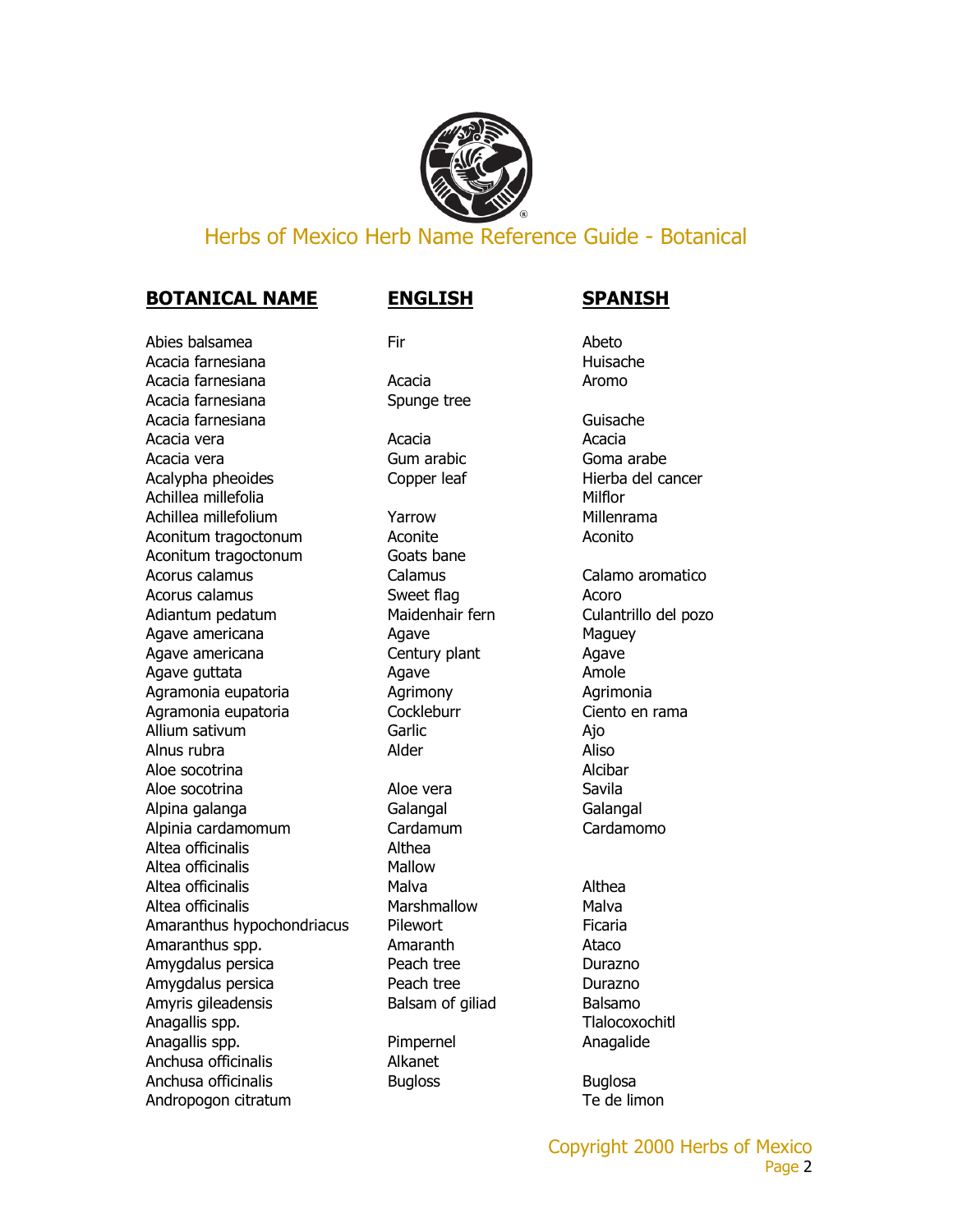Andropogon citratum Lemon grass Hierba luisa Anemone pulsatilla Pulsatilla Pulsatilla Anethum graveolens Dill Dill Eneldo Angelica atropurpea Archangel Angelica atropurpurea **Angelica** Angelica Angelica Anthemis nobilis and a Chamomile Manzanilla Apium graveolens Celery Celery Apio Apocynum androsaemifolium Bitter root Verdolaga de la montana Aralia recemosa entre espicanardo en el espicanardo en el espicanardo en el espicanardo en el espicanardo en e Aralia recemosa **Spikenard** Spikenard Aralia Arctium lappa Lampazo Arctium lappa **Burdock** Burdock Bardana Arctostaphylos uva ursi and a controller controller and a Guayuba Arctostaphylos uva ursi Bearberry Bearberry Uva ursi Arctostaphylos uva ursi Uva ursi Pinguica Arenaria mariana Sandwort Arenaria Argemone mexicana Cardo flor amarilla Argemone mexicana Prickly poppy Chicalote Aristolochia serpentaria Birthwort Aristolochia serpentaria Snake root Serpentaria Aristolochia serpentaria Snake root aristoloquia Aristolochia serpentaria Virginia snake root Guaco Arnica montana Arnica Arnica Arnica montana Leopardsbane Artemisia absinthium Absinth Artemisia absinthium Old woman Aluinos Artemisia absinthium Mormwood and Ajenjo Artemisia draculus **Tarragon Estragon** Artemisa vularis **Antemisa** vularis **Ajenio** Ajenjo Artemisia vulgaris and a series and a series and a series and a series and a series and a series and a series a Artemisia vulgaris **Mugwort** Mugwort Estafiate Asclepias lanuginosa Milkweed Ceniso Asclepias syriaca Milkweed Asclepias tuberosa **Pluerisy root** Pluerisy root Tlalacxoyatl Asclepiodora decumbens Spider milkweed Imortal Asparagus officinalis and Asparagus Asparagus Asparago Asperula ordata Moodfuff Asperula Atropa belladonna anno Belladona Belladona Belladona Avena sativa Paja Avena sativa Oat straw Avena Balsamodendron myrrh Myrrh Myrrh Mirra Barosma bletulina Buchu Buchu Buchu Batisia tintoria **Indigo Indigo** Anil Bellis perennis and a series of the series of the Margarita Bellis penennis and a settlement of the Bellorita Bellis penennis **Daisy (common)** Maya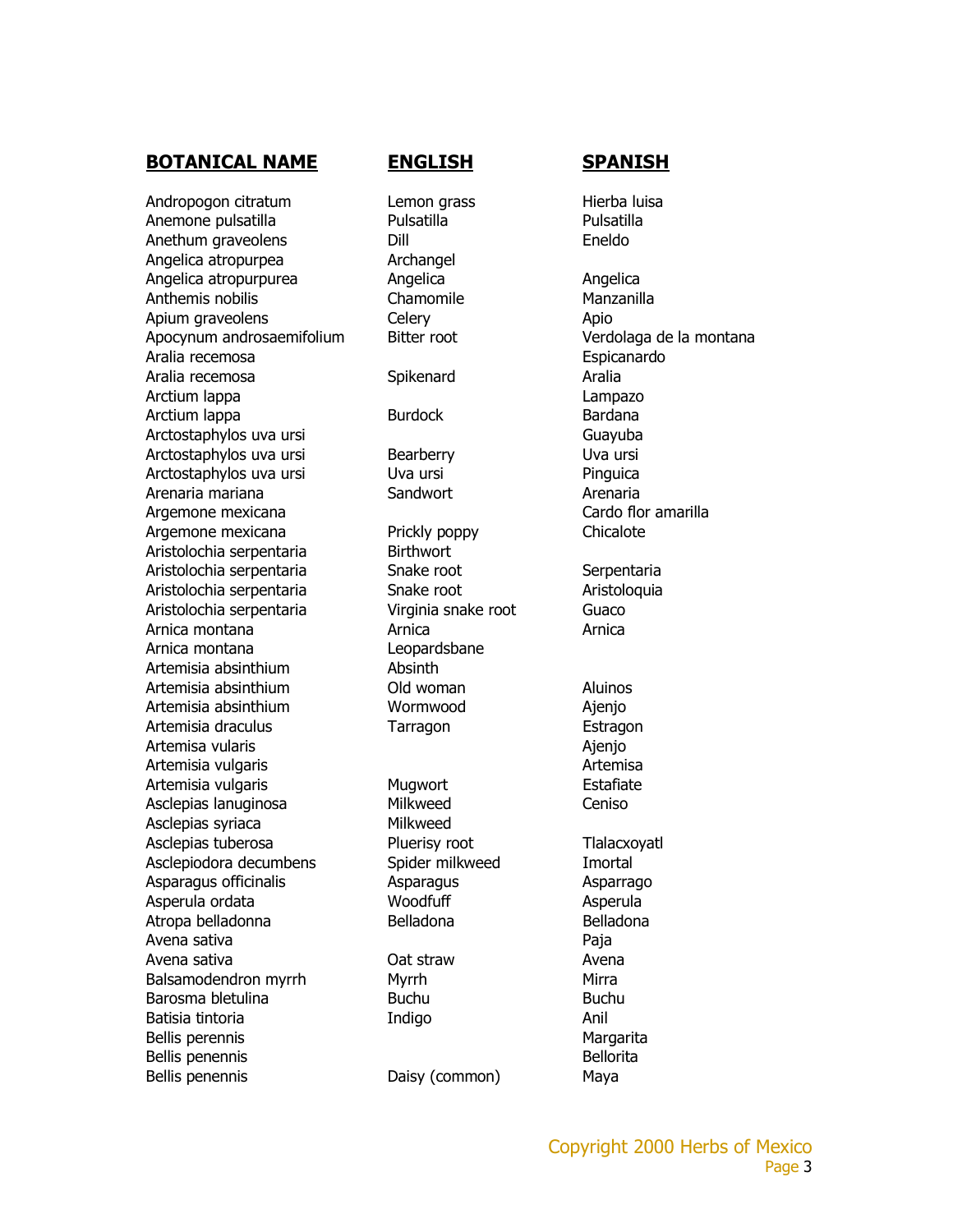Berberis aquifolia Oregon grape Agracejo (oregon) Berberis vulgaris and a structure of the Berberis Berberis Berberis Berberis vulgaris and a Barberry and Barberry Agracejo Betonica officinalis **Wood betony** Betonia Betula alba **Birch** Birch Birch **Abedul** Bixa orellana anno 2008. Annato anno 2008 Achiote Borago officinalis **Borage** Borage Borraja Bouvardia ternifolia del controllo del indio del indio del indio del indio del indio del indio del indio del i Bouvardia ternifolia alla controllo della controllo della Romerillo Bouvardia ternifolia alla controlle controlle della controlle della Controlle della Tabaquillo Bouvardia ternifolia entra Scarlet bouvardia entre Hierba del pasmo Brauneria angustifolia Black samson root Brauneria angustifolia Echinacea Echinacea Brauneria purpurea Purple cone flower Brickellia spp. **Hamula** Brickellia spp. **Prodigiosa** Brickellia spp. The Brickellia Controller Hamula de monterey Bryonia alba **Bryony** Bryony Brionia Buddleia americana de la mosca de la mosca de la mosca de la mosca de la mosca de la mosca de la mosca de la mosca de la mosca de la mosca de la mosca de la mosca de la mosca de la mosca de la mosca de la mosca de la mosca Buddleia americana **Tepoza** Buddleia americana **Salvia virgen** Salvia virgen Buddleia americana Butterfly bush Tepozan Buxus semprevirens Box tree Boj Cacalia cordifolia Cachana Cacalia cordifolia Groundsel Cachanes Cacalia decomposita Groundsel Groundsel Matarique Caesalpinia pulcherrima Barbados pride Hoja sen Caesalpinia pulcherrima Caesalpinia Tabachin Calamus draco Dragons blood Sangre de dragon Calcarcpum zapota **Zapote** Zapote Calcarpum zapota Zapote Mamey Calendula officinalis Zempual Calendula officinalis **Marigold** Mariola Calendula officinalis Calendula Calendula Calliadra houstoniana Tabardillo Calliandra houstoniana Panbotano colliandra Hierba del burro Capsella bursa-pastosis Shepheros purse Bolsa de pastor Capsicum anum Chile Chile Guinea Capsicum anum Capsicum Aji Capsicum anum Cayenne Chile Carica papaya Papaya Papaya Carum carui Carroway seed Alcarravea Caryophyllus aronaticus Cloves Cloves Clavo de olor Cassia angustifolia ang sa angustifolia ang sa angustifolia ang sa anggota sa anggota sa anggota sa anggota sa Cassia angustifolia Senna Hojasenn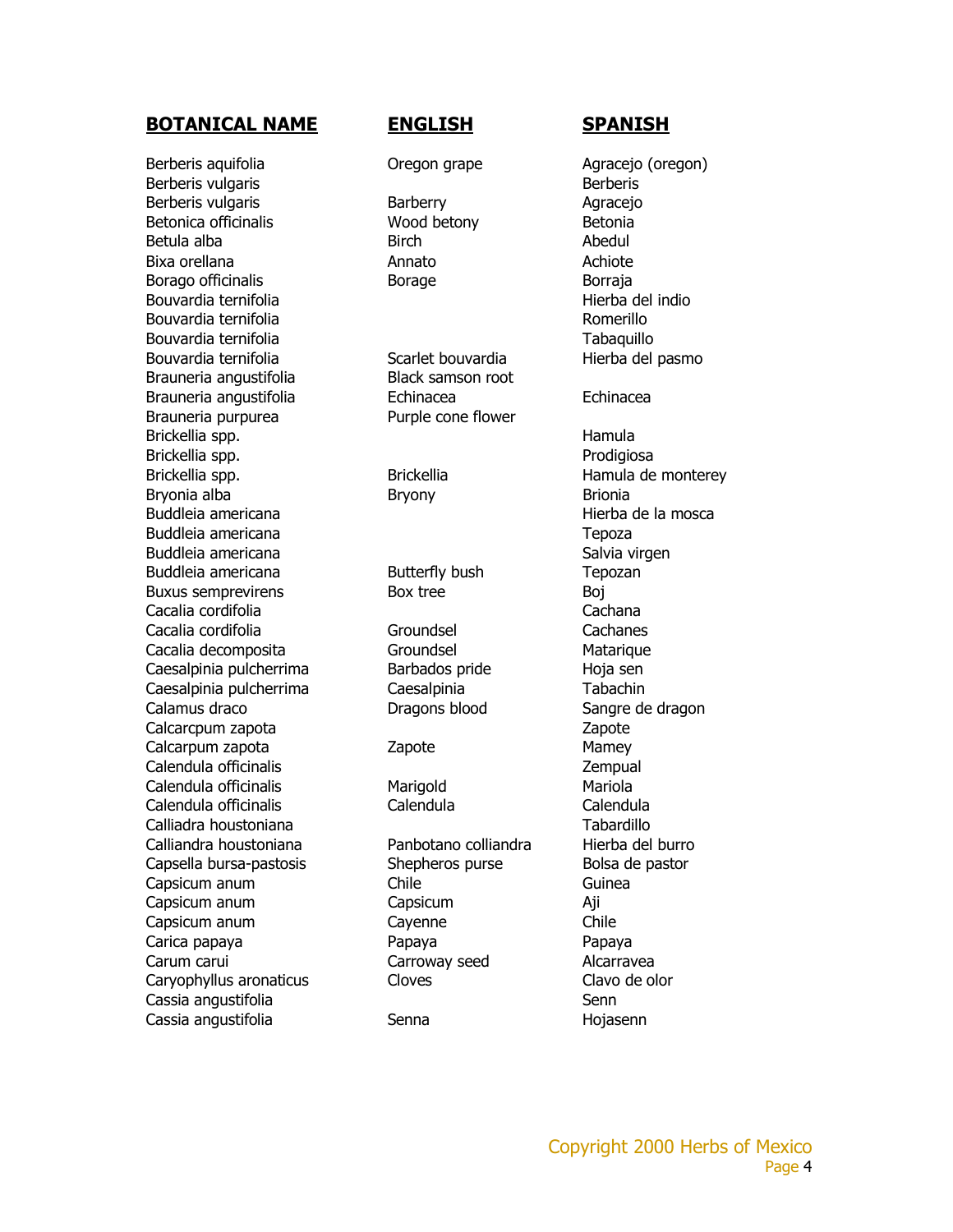Cassia fistula Purging fistula Cana fistula Castela spp. Castela Castela Castela Chaparro amargo Castelleja canescens Cola de borrego Castilleja canescens **Painted cup** Garanona Cecropia arbustifolia Chancarro Cecropia arbustifolia di controlle controlle di controlle di controlle di Guarumbo Cecropia arbustifolia Trumpet tree Guarumo Centaurea benedicta Holy thistle Cardo santo Ceratonia siliqua Carob Algarroba Ceratonia siliqua St, Johns bread Cereus grandiflora **Flor de junco** Cereus grandiflora **Ptihaya** Cereus grandiflora **Night blooming cereus** Cactus grandiflora Cetraria islandica Iceland moss Musgo icelandico Cheilanthes elegans Lip fern Cola de zorra Chenopodium ambrosioides Jerusalem oak Apazote Chenopodium ambrosioides Mexican tea external expansion Epazote de comer Chenopodium ambrosiodes Worn seed Ambrosia Chenopodium feotidum Feotid goosfoot Epazote de zorillo Chiococca alba **Oregia de raton** Chiococca alba Davids milkberry Oreja de raton Chiranthodendron pentadactylon Flor de manita Chondrus crispus Irish moss Carragaen Chrysanthemum parthenium Santa maria Chrysanthemum parthenium Fever few Altamisa Cichorium intybus Chicory Chicory Chicoria Cichorium intybus Succory Achicoria Cimicifuga racemosa Cimifuga Cimicifuga racemosa Black cohosh Hierba de la cinche Cinchona calisaya Quina amarillo Cinchona calisaya Yellow bark chinchona Quina calisaya Chinchona ledgeriana Ledger bark cinchona Quina amarillo Cinchona succirubra Cinchona Quina roja Cinchona succirubra Peruvian bark Cinchona succirubra **Cinchona** succirubra Cinnamomum zeylanicum Cinnamon Canela Citrus acida **Lime** Lime **Raiz de lima** Citrus aurantium Orange blossoms Azahares de naranjo Citrus vulgaris Bitter orange Naranjo agrio Coccolos palmatus Cocculos Cocculos Cocculos palmatus Colombo Calumba Cochlearia amoracia Mostaza de frailes Cochlearia amoracia Horse radish Coclearia Cola acuminata Kola nut Nuez kola Collinsonia canadensis Collinsonia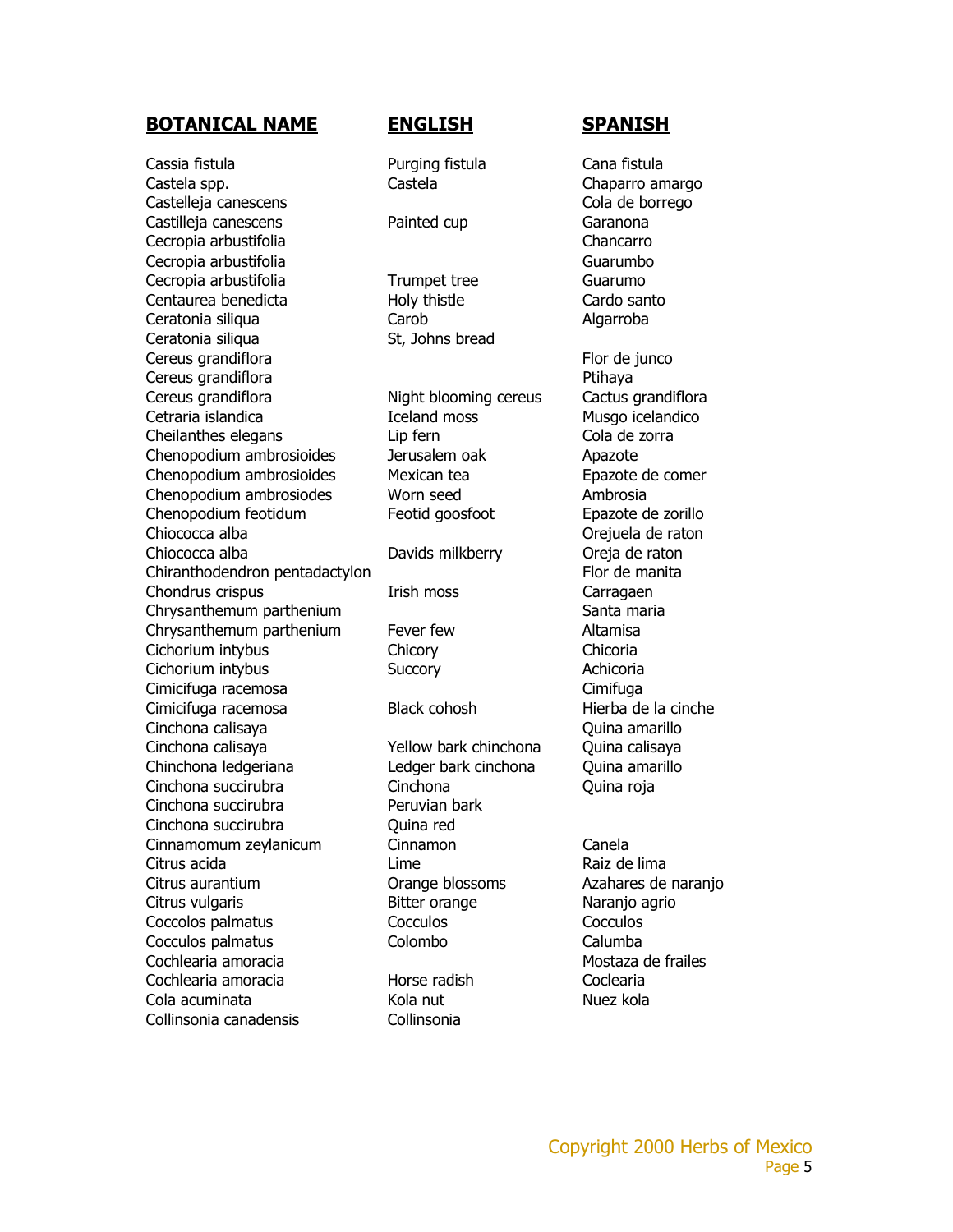Collinsonia canadensis Stone root Convallaria majalis **Lily of the valley** Lirio del valle Convallaria polygonatum Lagrimas de solomon Convallaria polygonatum Solomon seal Convalaria Conyza flaginoides Flea bane Simonillo Coptis trifolia and Goldthread Cordia boissieri anno 1992 — Anachuita(cordia) anno 2012 — Anacahuite Coriadrum stativum Coriander Coriance Culantro Coriandrum sativum Cilantro Cilantro Cratagus coccinea **Esplino** blanco Crataegus spp. **Expirit September 2018** Espino blanco Crataegus spp. The Mawthorn Tejocote Cresentia cujete **Tecomate** Tecomate Cresentia cujete Morro establece a morto de Morro Morro Cresentia cujete change contra cui contra cui contra cui contra cui contra cui contra cui contra cui contra cu Cresentia cujete Calabash tree Jicaro Cresentia cujete Cresentia cujete Gourd tree Guaje Crocus sativus Crocus Saffron Crocus Saffron Crotalaria plumila Crotalaria Romerillo Croton alamosanus Croton Ocotillo Croton cascarilma **Palo sarito** Croton cascarrilma Croton Copalquin Croton dranco **Sangre de drago** Croton draco Croton Croton Sangregado Croton niveus **Croton niveus** Quina blanca Croton niveus **Cascrilla** Croton niveus Croton Croton Copalchi Cuminum cyminum Cumin Comino Cuphea aequipetala Atlanchana Cuphea aequipetala Cuphea Cuphea Hierba del cancer Cupressus sempervirens and the extent of the Huata Cupressus sempervirens Cypress Cipres Curatella americana **Raspa viejo** Raspa viejo Curatella americana **Rasca la vieja** Rasca la vieja Cydonia vulgaris Cydonia Cydonia Cydonia Cynara scolymus **Artichoke** Artichoke Alcachofa Cyperus esculentus chufa Cyperus esculentus Flatsedge Peonia(mex.) Cypripedium flavum Ladies slipper Cypripedium flavum Nerve root Cypripedium pubescens Ladies slipper Cypripedium pubescens Nerve root Cystisus scoparia Common broom Retama Datura spp. 6 and 20 and 20 and 20 and 20 and 20 and 20 and 20 and 20 and 20 and 20 and 20 and 20 and 20 and 20 Datura spp. The Contract of the University Datura space of the University Datura space of Toloache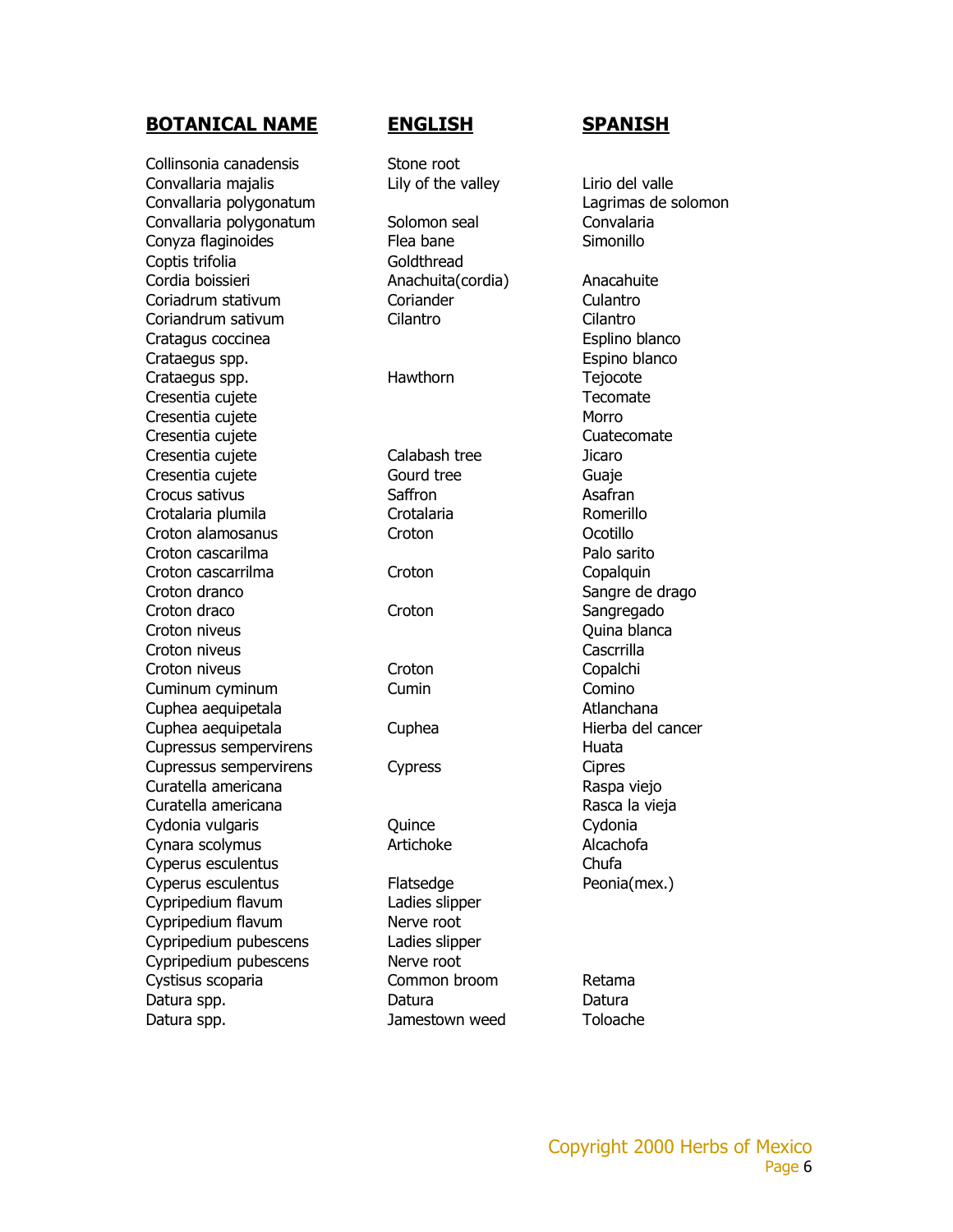Datura spp. The Communist Contract Stramonium Estramonio Datura spp. Thornapple Reina de la noche Reina de la noche Daucus carota Carrot Zanahoria Delphinium consolida extraordination of the Estafisagra Delphinium consolida Larkspur Albarraz Dianthus caryophyllus Carnation Carnation Clavel Dichondra argentea Pony foot Oreja de raton Dioscorea villosa Wild yam Dioscorea Dorstenia contrayerba Contrayerba Contra hierba Ephedra americana Brigon tea Popotillo Ephedra americana Desert tea Tepopote Ephedra americana **Ephedra** Ephedra Itamo real Ephedra americana Mormon tea Canutillo Ephedra americana Pingo pingo Equisetum hyemale **Caricillo** Equisetum hyemale **Horse** tail Cola de caballo Equisetum hyemale Scouring rush Canutillo Equisetum hyemale Shave grass Limpia plata Erdyction glutenosum Yerba santa Hierba santa Eretchites hieracifolius Fire weed Chamico Erigon canadence Conisa Erigon canadence Flea bane Erodium cicutarium Fileree Alfilerillo Eryngium carlinae Eryngo Hierba del sapo Erythrina americana **Poro** Erythrina americana Coral bean Colorin Eucaliptus globulos Eucaliptus Eucalipto Eufrasia ossicinalis **Exercise Exercise Eufrasia** Eufrasia Eugenia pimenta Allspice Pimienta jamaica Eupatorium perfoliatum Ague weed Eupatorio Eupatorium perfoliatum Boneset Boneset Hierba del angel Eupatorium perfoliatum Joe pye Eupatorium purpureum Queen of meadow Reina de los prados Eupatorium purpureum Gravel root Ulmaria Eupatorium purpureum Trumpet weed Euphorbia prostata Euphorbia Hierba de la golondrina Euphorbia prostata e Spurge Golondrina Evonymus europeaus **Evonymus** europeaus **Wahoo** Evonimo Fagus ferruginea Beech Beech Haya Feoniculum officinalis **Anizeto** Anizeto Feoniculum officinalis Fennel Fennel Hinojo Fragaria vesca **Strawberry** Strawberry Fresa Fraxinus americana Ash Fresno Focus versiculosus **Example 20 Fuco verigoso** Bladderwrack **Fuco verigoso** Focus versiculosus **Kelp** Kelp Alga marina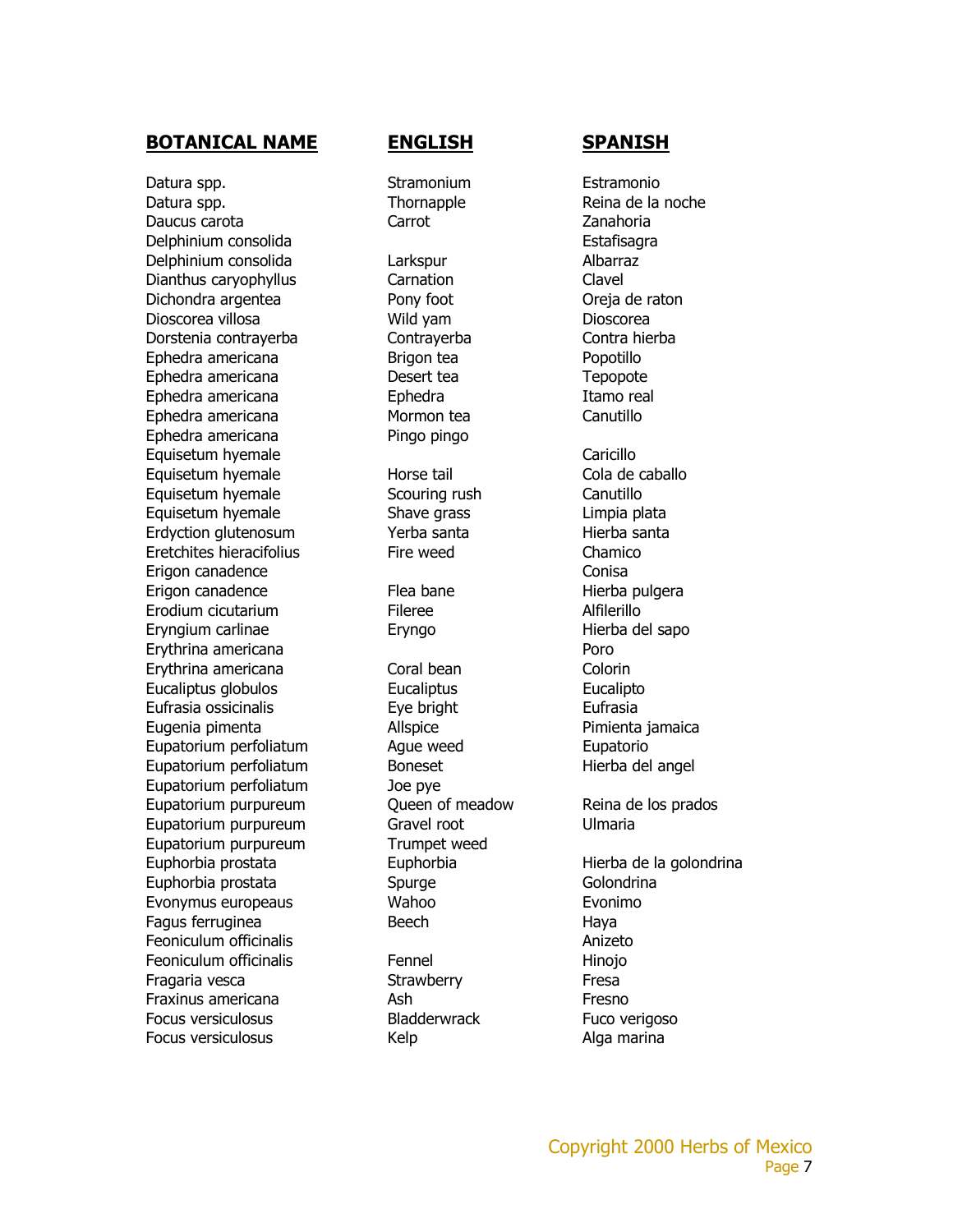Focus versiculosus **Sea-wrack** Fumaria officinalis Fumatory Fumaria Galium aparine **Bedstraw** Galium aparine **Cleavers** Cleavers Galio Galium aparine **Cualization Cuanalist Cuanalist Cualization** Madder Cualization Cualization Cua Galphimia humboltiana Tryallis **Palo muerto** Gaultheria procumbens Gaulteria Gaultheria procumbens **Wintergreen** Axocopaque Gentiana lutea Gentian Genciana Geranium maculatum Celandine Celindonia Geranium robertianum **Herb** robert Gerianium carolinianum Alum root Gerianium carolinianum Cranesbill Craneshill Alquimilia Glycyrrhiza glabra and a control of the Regaliz Glycyrrhiza glabra **Palo dulce** Palo dulce Glycyrrhiza galabra **Licorice Contact Constructs** Consumer Server and Density Consumer Server Assembly Consumer Server Assembly Consumer Server Assembly Consumer Server Assembly Consumer Server Assembly Consumer Server A Gnaphalium spp. Cudweed Gnaphalium spp. The Life everlasting The de gato Gnaphalium spp. The Pearly everlasting Gordo lobo Gomphrena decumbens **Prostrate gonphrena** Imortal Gonolubus condurango Condurango Condurango Gossypium herbaceum Cotton root algadonera Guaiacum officinalis **Palo santo** Guaicum officinalis **Huaxacan** Huaxacan **Huaxacan** Guiacum officinalis Lignumvitae Guayacan Guaiacum sactum **participates** control of the Palo santo Guaiacum sactum Lignumvitae Guayacan Guazuma tomentosa Guacima Guazuma tomentosa Guazuma tree Guacimo Hamamelis virginica **Vara mosqueada** Hamamelis virginica Hamamelis virginica **Witch hazel** Mitch hazel Abellano hamamelis Heamatoxylum campechiamun external participation of Palo colorado Heamatoxylum campechianum Logwood Palo brazil Hechita glomerata Guapilla Hedeoma pulegoides **Pennyroyal** Poleo Helenium integrefolia Sneez weed Chapuz Helanthemum canadens Flor de pena Helianthemum canadens and Derico rose and the Rosa de jerico Helianthemum canades Life everlasting Peronilla del pasto Helianthemum canades Rock rose Flor de piedra Helianthus annus Sunflower Girasol Helianthus canadens **Siempre viva** Helianthus canades **Doradilla** Heliopsis longipes **Raiz de oro**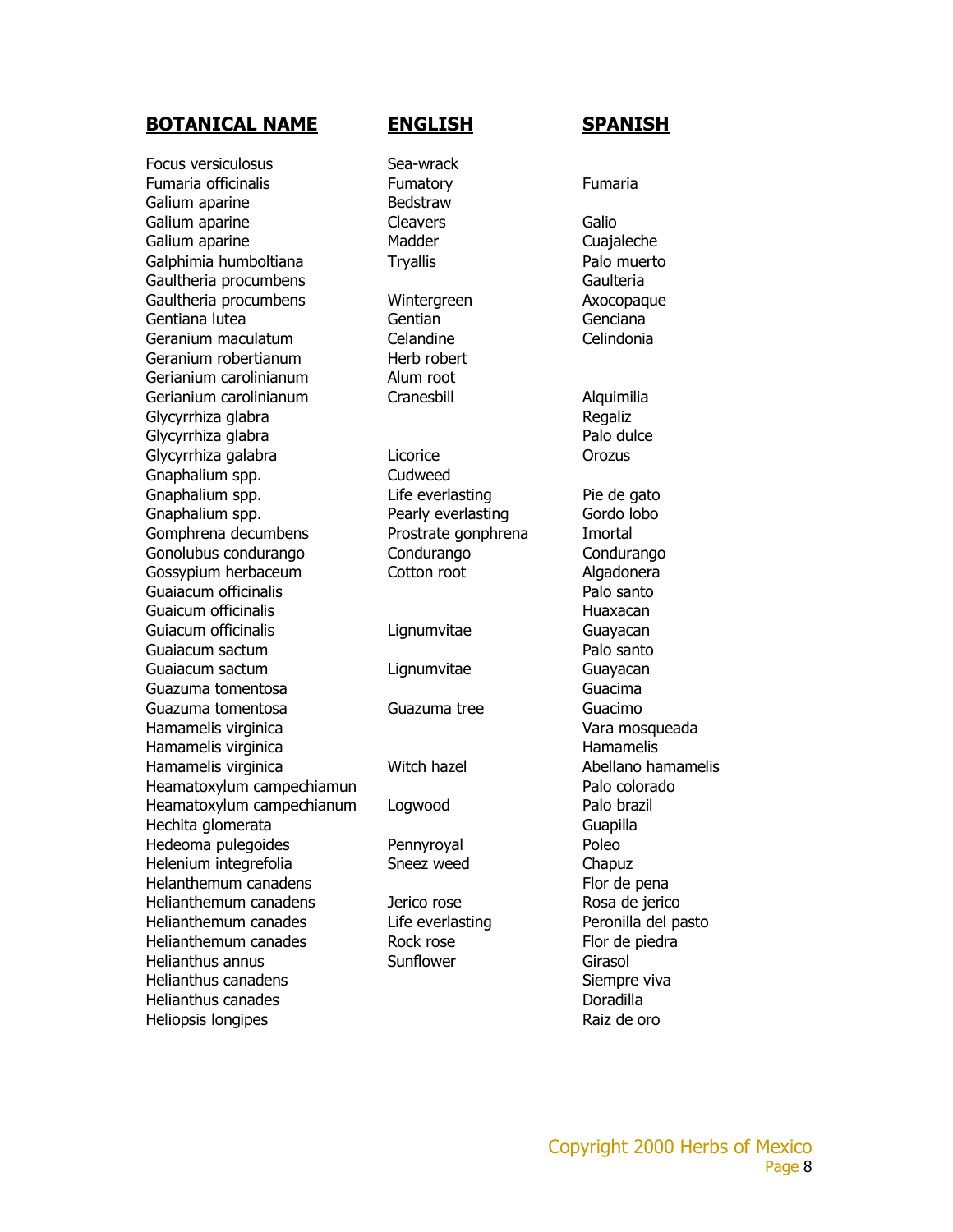Heliopsis longipes **Chilcuague** Chilcuague Heliopsis longipes **Heliopsis** Heliopsis Pellitre Helonias diaca False unicorn Helonias Heracleaum lanatum Masterwort Impectoria Hibiscus saboariffa **Hibiscus** Hibiscus Flor de jamaica Hiptis suaveolens **Chia gorda** Hiptis suaveolens Chan Chan Horden distichon Barley Barley Cebada Humulos lupulos **Flor de lupulo** Humulus lupulos **Flor de cervesa** Hura crepitans Sand box tree Habas de san Ignacio Hydrangea aborescens entry Hydrangea Hortensia Hydrangea aborescens Seven barks root Hydrastis canadense Golden seal Hidrastis Hydrastis canadense Sello de oro Hydrocotyle asiatica Gotu-kola Gotu-kola Hyoscyamus albus **Henbane** Henbane Beleno Hypericon perforatum and the state of the Hypericon Hypericon Hypericon perforatum St. Johns wort Hierba de San Juan Hyssopus officinalis **Hyssop** Hyssop Hisopo Ictodes feotidus Scunk cabbage Ilex opaca Holly Acebo Ilex paraguaiensis Mate Ilex paraguaiensis Paraguay tea Mate Illicium anisatum Chinese anis Badiana Illicium anisatum Star anis Star anis Anis estrella Impatiens pallida **Hirundinaria** Hirundinaria Impatients pallida Celandine Celandine Celidonia Inula helenium and the state of the state of the Helenio Inula helenium Enula Inula helenium Elecampane Enulacampana Iostephane heterophyla Mansa root Raiz de manza Iostephane heterophyla Manso root Iostephane heterophyla Swamp weed Raiz del manso Ipomea jalapa **Raiz de jalapa** Raiz de jalapa Ipomea jalapa Jalap root Jalapa Iris spp. Iris Iris spp. The Lily Contract Lily Contract of the Lily Contract of the Lily Contract of the Lily Iris spp. Orris Lirio Iris versicolor **Blue flag** Iris azul Iris versicolor Iris Jacobina spicigera Muitle Jacobina spicigera Trompetilla Jacobina spicigera Micle Jacobina spicigera **Muicle** Justicia **Muicle** Muicle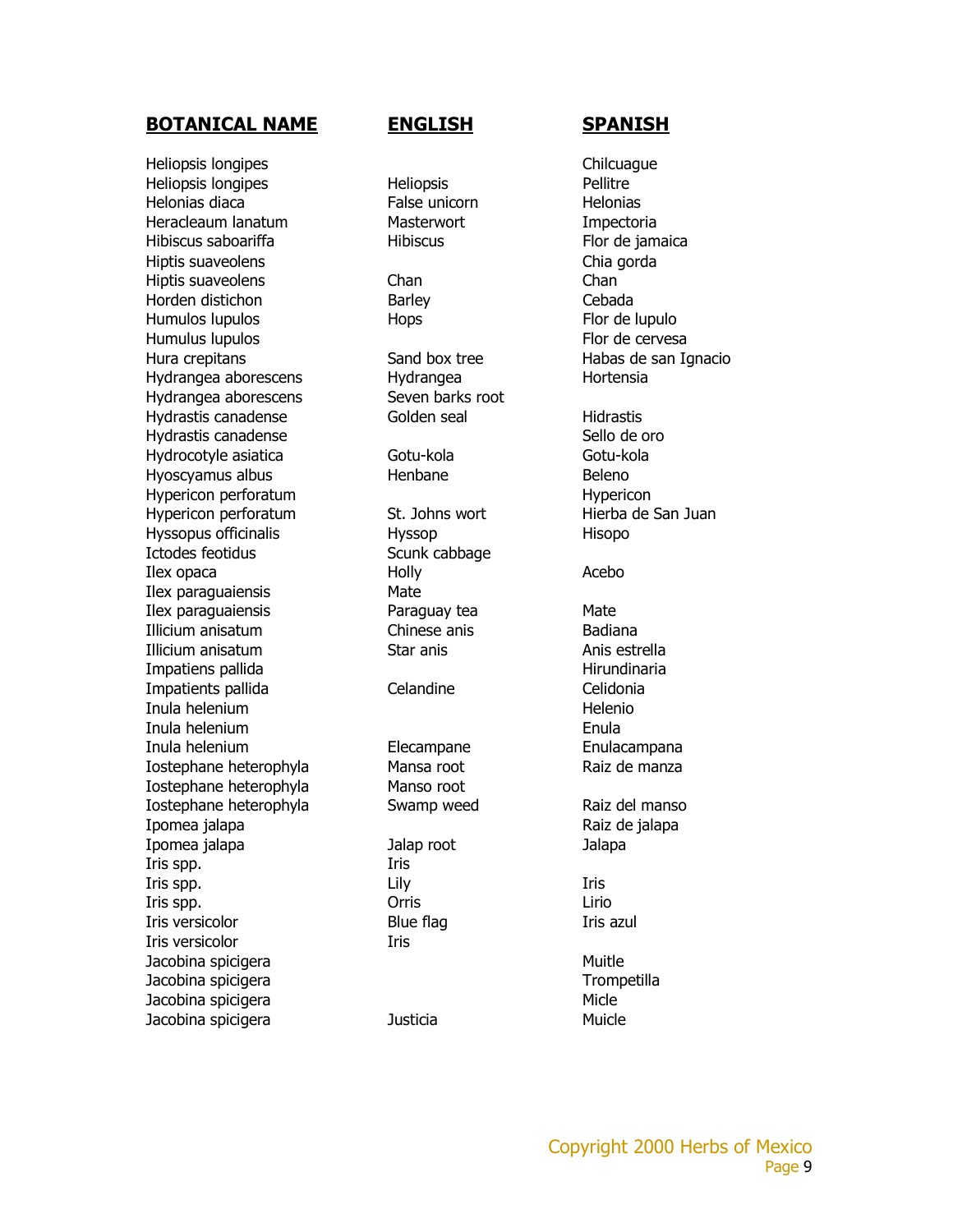Jasminum offinalis Jasmin Jasmin Jathropa curcas Mettlespurge Sangregrado Jathropha gossipifolia Wild cassada Mala mujer Jathropha gossypifolia Belly ache nettlespurge Frailesillo Juglans cinera **Nuez de cuba** Juglans cinera **Butternut** Butternut Nogal ceniciento Juglans nigra Black walnut Nogal Juliana adstringens Cuachalalate Juliana adstringens Cuachalala Juniperus communis Juniper berry Enebro Juniperus lycia Frankinsense Copal Juniperus lycia Olibanum gum Incienso de iglesia Juniperus virginiana Cedar Cedro Kohleria deppena Tlachichinole Larrea divaricata Jediondilla Larrea divaricata distribution de la contrata distribution de la contrata distribution de la contrata distribution de la contrata distribution de la contrata distribution de la contrata distribution de la contrata distribu Larrea divaricata distribuide de la contrata de la contrata de Gobernadora Larrea divaricata Chapparal Chapparal Larrea divericatra **Creosote bush** Gobernadora de puebla Laurus camphora Camphor Alcanfor Laurus nobilis and Bay Bay Caurel Laurel Lausonia inermis Alhena Lausonia inermis and a structure of the structure of the Alcana Lausonia inermis and the Henna Hena Hena Lavandula vera Alhucema Lavandula vera entre a controllato de la controllato de la Espliego Lavandula vera Lavander Lavanda Leonurus cardiaca **Chiquiza** Chiquiza Leonurus cardiana **Agripalma** Agripalma Leonurus cardiaca Motherwort Cardiaca Liatris odoratissima Deer tongue Ligusticum levisticum Levisticum Levistico Ligusticum levisticum Lovage Zazalipatli Ligusticum porteri **Master wort** Chuchupaste Ligusticum porteri Osha Chuchupate Ligusticum porteri Porters lovage Osha Lilium candidum Lily Azucena Lilium candidum Lily Lirio Linum usitalissimum Flax Lino semilla Linum usitalissimum Linseed Linaza Lipidium spp. The Peppergrass That Mastuerzo Lipidium spp. Pepperwort Lentejilla Lippia dulcis and the extension of the extent of the Palo dulce Lobelia inflata Lobelia Lobelia Loeselia scariosa eta espinosilla eta espinosilla eta espinosilla eta espinosilla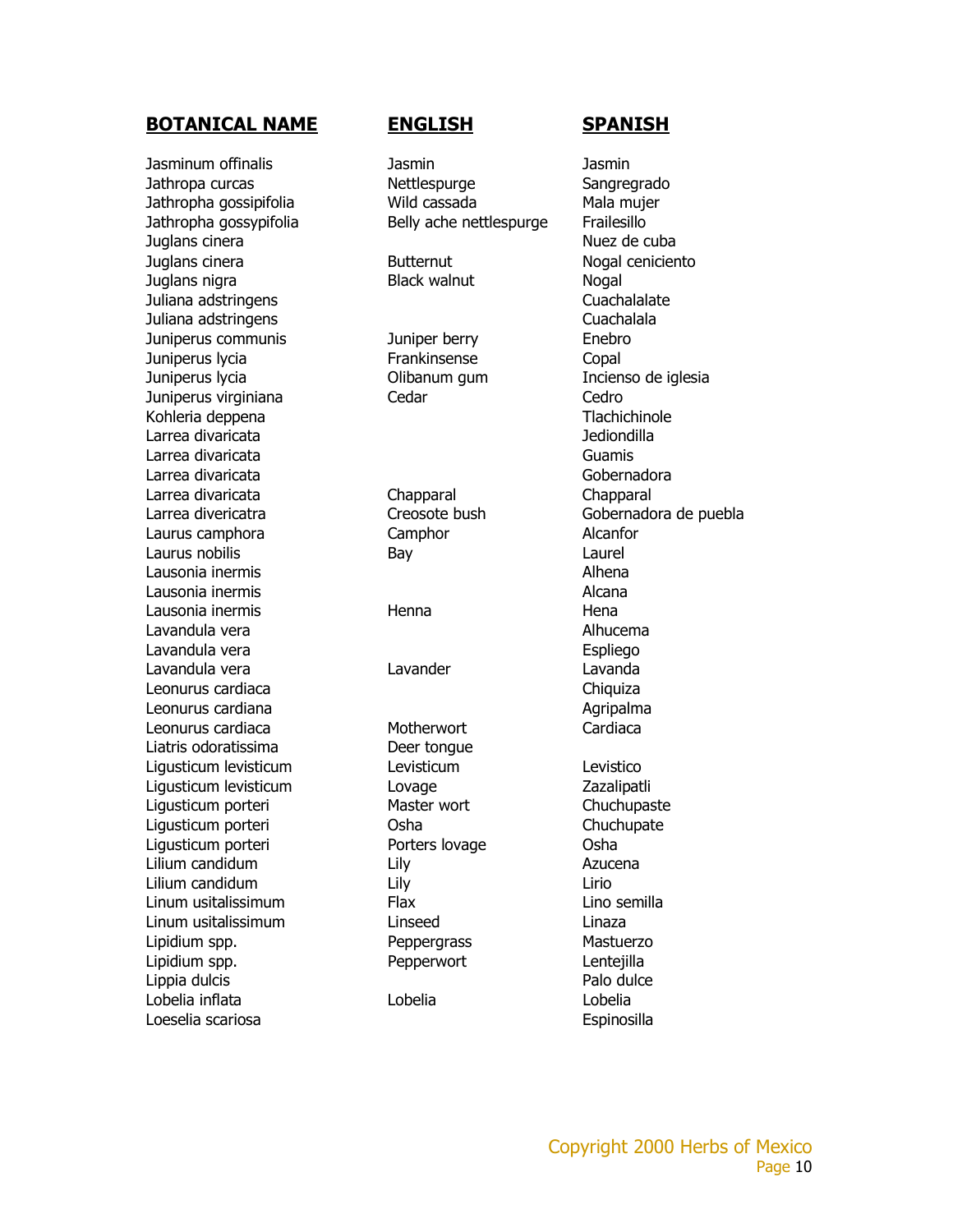Loeselia scariosa Hierba de la virgen Loeselia scariosa Loeselia Huachichile Lycopus virginicus Bugle weed Menta de lobo Lysiloma acapulcensis Lysiloma Character Lysiloma Tepeguaje Magnolia glauca **Magnolia** Magnolia Magnolia Maranta arundinacea **Arrow root** Chaak Marchantia polymorpha Liver wort Marrubium vulgare Marrubio Marrubium vulgare **Mannubio** Horehound Mannubio Marrubium vulgare Masto Medicago sativa **Alfalfa** Alfalfa Alfalfa Medicago sativa **Lucern** Melissa officinalis **Balm** Balm **Torongil melisa** Melissa officinalis and Bee balm Melissa officinalis Lemon balm Torongil Melissa officinalis and the matter of the Melisa Mentha peperita **Peppermint** Peppermint Menta Mentha rotundifolia and Apple mint Mastranto Mentha viridis **Spearmint** Spearmint Hierba buena Mertensia verginica eta alugwort eta Pulmonaria Mertensia virginica Cowslip Mikania houstonis **Guaco** Guaco **Corazon de jesus** Mikania houstonis **Hempweed** Guaco Mimosa sensitiva di controllo di controllo di controllo di controllo di controllo di controllo di controllo di Mimosa sensitiva Mimosa Sensitiva Mitchella repens Squaw vive Momordica charantia Cundeamor Momordica charantia **Balsam pear** Sorosi Monotropa uniflora **Fit root** Montanoa tomentosa **Zoaptie** Zoaptle Morus nigra **Mulberry** Mulberry Moral negro Myrica cerifera **Bayberry** Bayberry Malagueta Myristica moschata Mace Macis Myristica moschata **Nutmeg** Nutmeg Nuez moscada Myrtus communis and the communis and the communis and the communism of the communism of the communism  $\Delta$ Myrtus communis and Myrtle Mirto Nardus jatamansi **Nardo** Nardo Nardo Nardo Nardo Nardo Nardo Nardo Nardo Nardo Nardo Nardo Nardo Nardo Nardo Nardo Nardo Nardo Nardo Nardo Nardo Nardo Nardo Nardo Nardo Nardo Nardo Nardo Nardo Nardo Nardo Nardo Nardo Nardo Nardus jatamansi Spikenard Espikenardo Narthex assafeotida 
and Assafeotida 
and Assafeotida 
and Assafeotida Narthex assafeotida Devils dung Nasturtium officinalis **S**curvy grass Trebol de agua Nasturtium officinalis Watercress Berros Nepeta cataria **Hierba gatera** Nepeta cataria hierba del gato Nepeta cataria Catnip Nepeta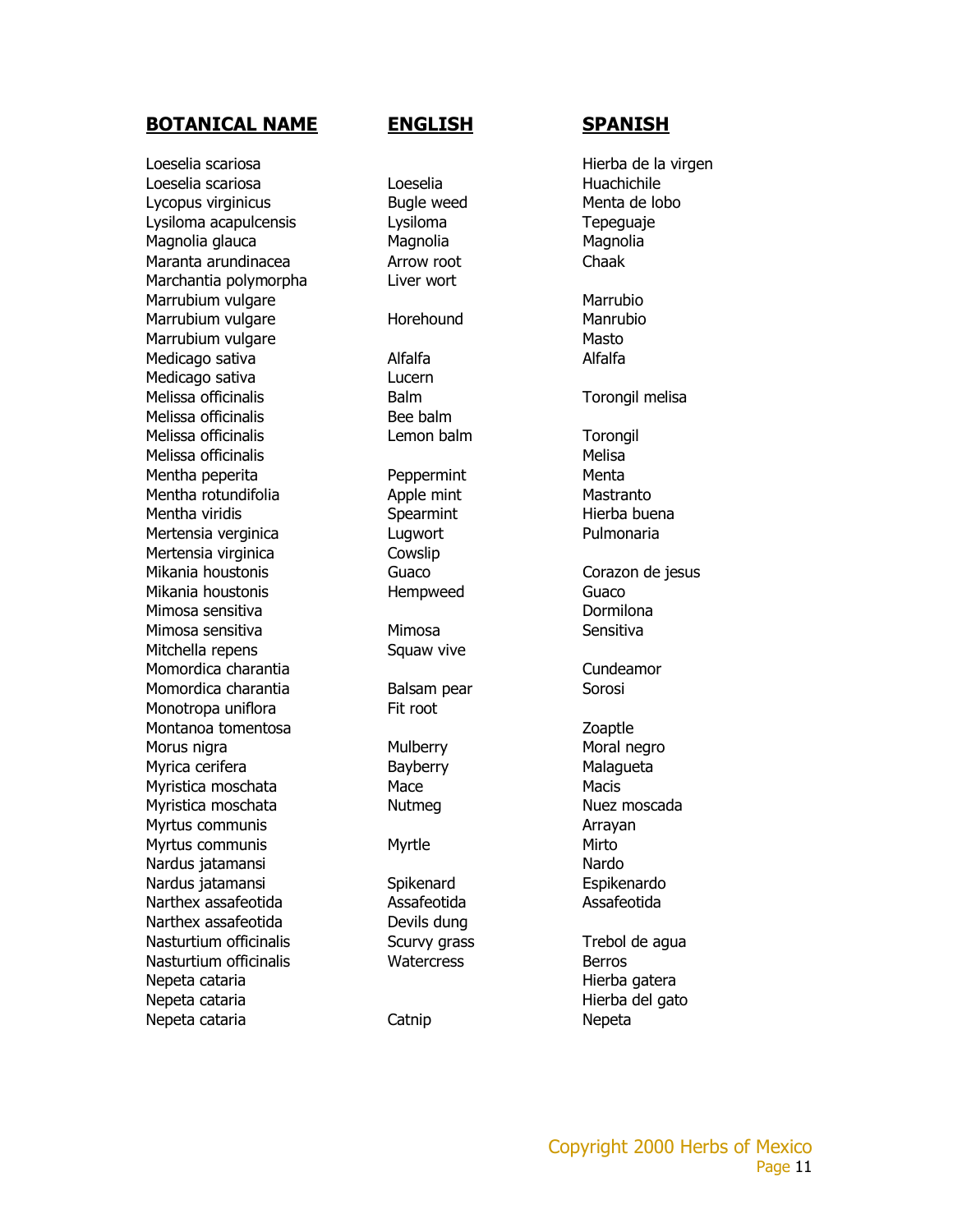Nepeta glechoma Ground ivy Hiedra terestre Nephrodium filix-mas Male fern Helcho macho Nigella sativa and a subset of the set of the set of the Mirstica Nigella sativa Nutmeg Nuez moscada Nymphea odorata and a material and a material menufar Nymphea odorata **White pond lilly** Ninfea Ocimum basilicum Sweet basil Albahaca Olea europea Olive Olivo Ononis spinosa **Rest harrow** Rest harrow Gatuna Origanum marjorana Marjoram Mejorana Origanum vulgare **Oregano** Oregano **Oregano** Oxalis acetosa Sorrel Acedra Pachycereus marginatus **Cardon** Pachycereus marginatus **Echo** Pachycereus marginatus **Cinita** Pachycereus marginatus **C**rgan pipe cactus **Organo** Paenia officinalis **Peonia** Peony Peonia Panax quinquefolia Ginseng Ginseng Ginseng Ginseng Papaver spp. The Roop Poppy The Poppy Amapola Parietaria officinalis **Pellitory** Parietaria Passiflora biflora controllo controllo controllo calsoncillo Passiflora spp. Maracuya Passiflora spp. **Passiflora** and *Pasiflora* and *Pasiflora* Passiflora spp. Grandilla Passiflora spp. **Exercise Senson** Passion flower **Passionaria** Passiflora spp. Taxo Passiflora spp. Granadilla china Passiflora dictamus **Dictamo real** Paullinia sorbilis Cuarana Guarana Guarana Guarana Persea grarissima **Avocado** Avocado Aguacate Petroselinum sativum **Parsley** Parsley Perijil Peumus boldoa Boldo Boldo Physalis alkekengi **Alkekengi** Physalis alkekengi Winter cherry Alqueuenje Phytolacca decandra entry Poke Phytolaca Phytolaca Phytolacca decandra entrance a material del carmin Pilocarpus selloanus **Indian hemp** Canamo de la india Pilocarpus selloanus Jaborandi Pimpinella anisum Pimpinela Pimpinella anisum anis Anis Anis Anis Anis Pimpinella saxifraga entra Burnet Pimpinella blanca Pinus sylvestis **Pine** Pine Pino Pinus teocote **Aztec pine** Aztec pine **Ocote** Piper album Pepper Pepper Pimienta Piper cubeba Cubeb berry Cubera

Copyright 2000 Herbs of Mexico Page 12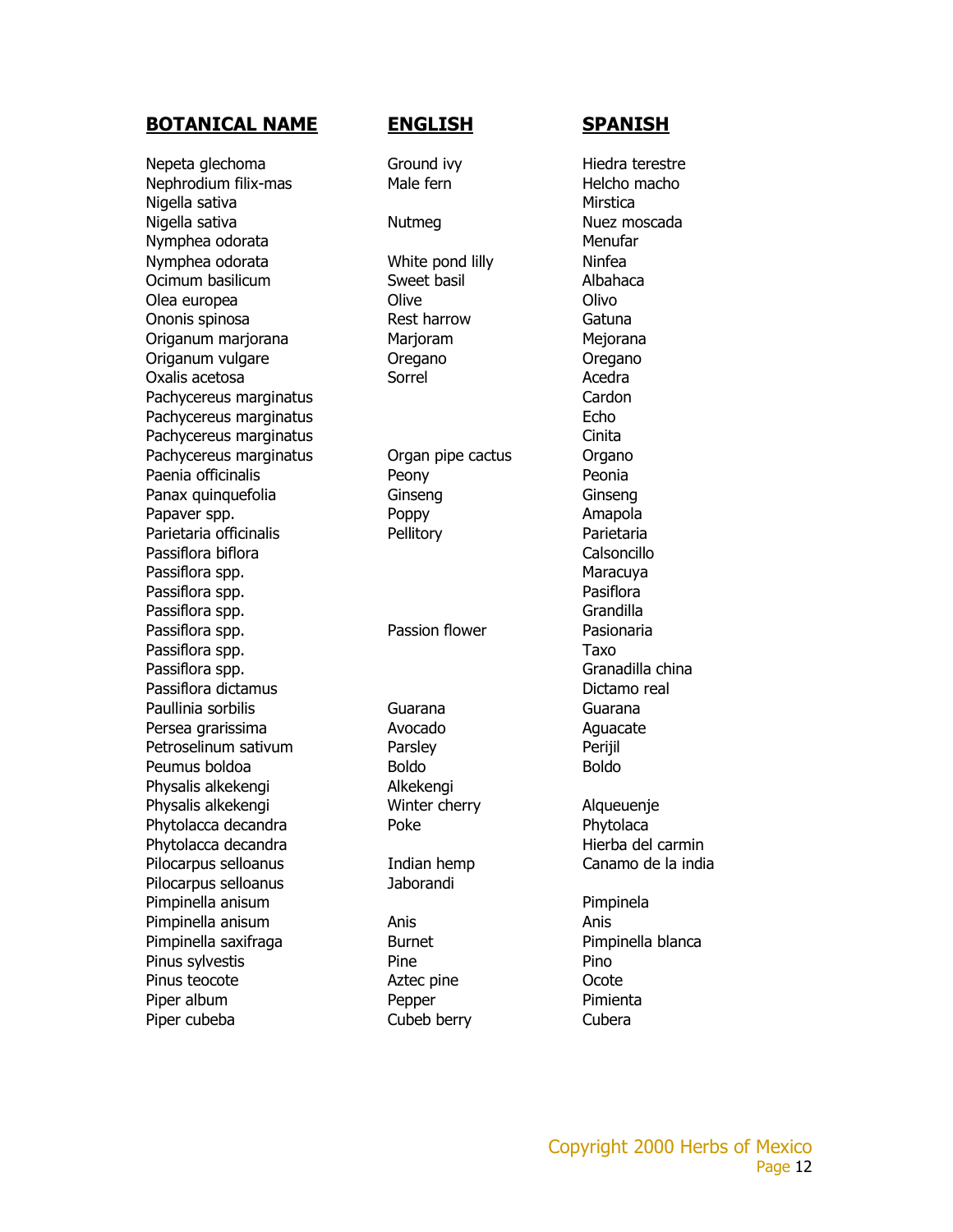Piper methysticum Kava-kava Kava-kava Kava-kava Piper palmeri **Matico pepper** Matico Pepper Matico Plantago major **Plantain** Plantain Llanten Plantago psyllum Psyllium Psyllium Zaragatona Podophyllum peltatum and a state of the Podofilo Podophyllum peliatum Mandrake Mandragora Pogosiemon patchuly **Patchuly** Patchuly Pogosiemon patchuly Polygala vulgaris **Snake root** Poligala Polygonum bistort Snake weed Polygonum bistorta **Bistort** Bistort Bistorta Polygonum punctatum Peppergrass Polygonum punctatum Smartweed Pimienta de agua Polygonum punctatum Water pepper Chilillo Polypodium calaguala Calaguala Calaluala Populus tremuloides **Poplar** Poplar Alamo Potentilla spp. The Five finger grass Tormentilla Prosopis juliflora Mesquite Mesquite Mesquite Prunella vulgaris and a controller and a controller and a controller betonica del pais Prunella vulgaris **Neal all** Neal all Torongil morado Prunella vulgaris and Self heal Self heal Hierba San Lorenzo Prunus spinosa Sloe Sloe Prunus virginiana **Wild cherry** Cereza Psidium guajava Guayaba Guayaba Psidium guajava Guava Guayabo Psoralea pentaphylla Mex. Contrayerba Contrahierba Pulmonaria offinalis **Lungwort** Pulmonaria Punica granatum **Pomegranate** Granada Pyrus mallus **Apple tree** Manzana Quassia amara Bitter wood Hombre grande Quassia amara Cuassia Cuasia Quercus alba Encima Quercus alba **Roble** Quercus alba **Calculation Calculation** Oak **Encino** Rhamnus frangula **Arraclan** Rhamnus frangula Espino cerval Rhamnus frangula **Buckthorn** Fragula Rhamnus purschiana **Aladierno** Aladierno Rhamnus purschiana Cascara sagrada Cascara sagrada Rheum palmatum **Rhuibarb** Rhuibarbo Rhizophora mangle **Mangrove** Mangrove Mangle rojo Rhus glabrium Sumach Sumach Sumaque Ricinus communis and the state of the state of the Higuerilla Ricinus communis **Ricinus** Castor plant Recino Rosa blanda **Rose** hips Rosa blanda **Rosa de castilla** Rosa de castilla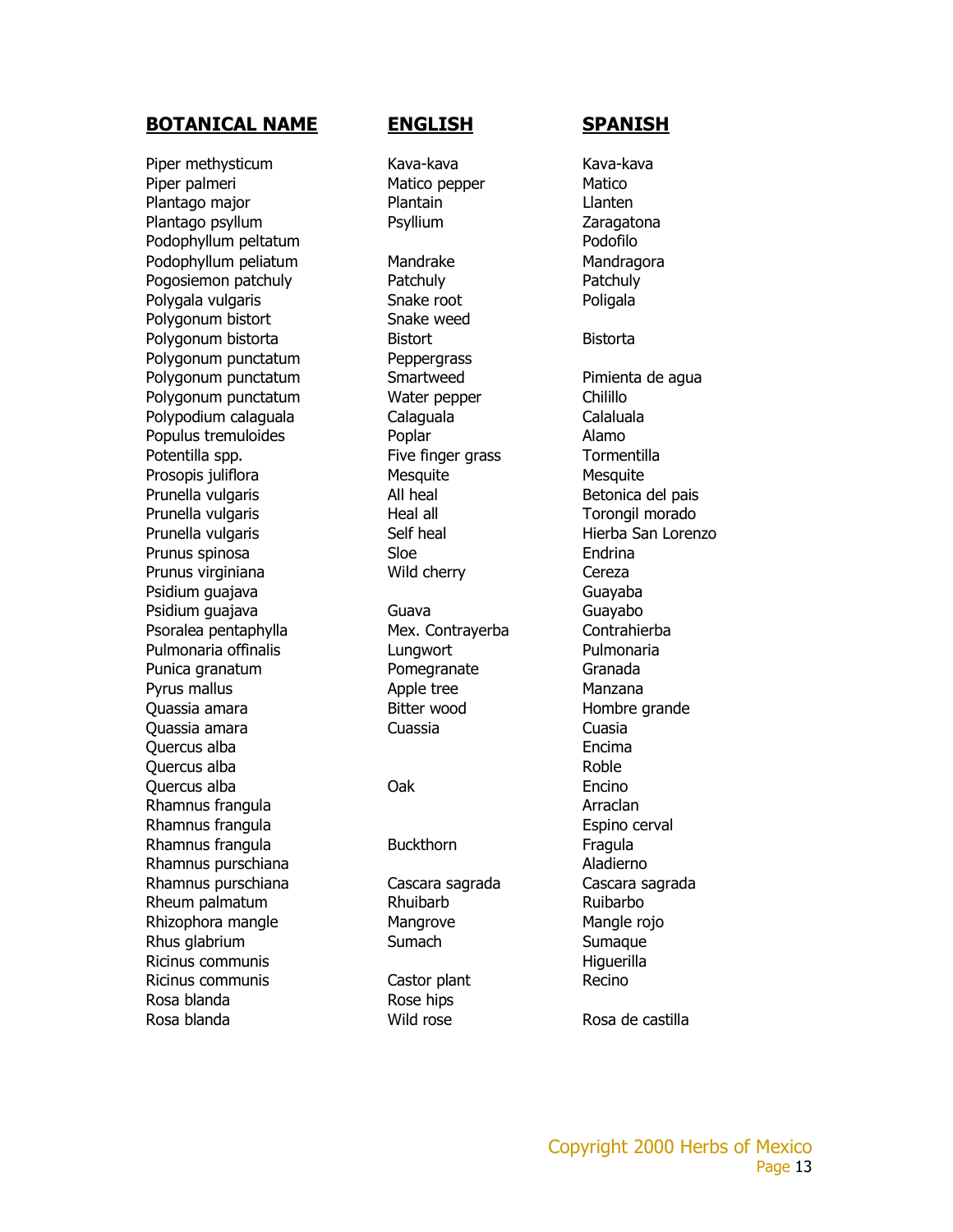Rosemarinus officinalis **Rosemary** Rosemary Romero Rubus idaeus **Exercise Exercise Rasberry** Frambuesa Rubus strigosus **Red rasberry Redesi**ng *Rubus* Strigosus Rumex acetosa **Sorrel** Sorrel Acedera Rumex crispus Yellow dock Lengua de vaca Rumex hymenoealus Dock Cana agia Ruta graveolens Goats rue Ruta graveveolens and Rue Ruda Ruda Sabbatia angularis Cantaury Cantauria Salix alba White willow Sauce blanco Salix taxifolia Tarais Salix taxifolia **Xalix in the Salix taxifolia** Vew leaf willow Taray Salvia hispanica Chia Chia Salvia officinalis Sage Salvia Salvia Sambucus ebulus Dwarf elder Yezgo Sambucus nigra **Canilolerro** Canilolerro Sambucus nigra **Elder** Elder Sauco Sanguinaria canadensis Bloodroot Sanguinaria Sanguinaria canadensis Red root Raiz colorado Sanicula marylandica **Sanicula Marylandica** Sanicle Sanicula marylandica Sanicle Sanicula Sanicula Santalium albums Sandalwood Sandalo Saruteja hortensis Summer savory Ajedrilla Sasafras officinalis Sasafras Sasafras Sasafras Sasafras Scabiosa atropurea eta espainiar eta espainiar eta Salvilla Scabiosa atropurea Scabish Escobilla Schinus molle **Pepper tree** Piru Schinus molle **Pirul** Scilla maritima Squills Escila Scoparia dulcis Sweet broomwort Hierba del golpe Scorzonera hispanic Vipers grass Escorzonera Scrophularia nodosa Figwort Escrofularia Sculletaria lateriflora Scullcap Esculetaria Semicarpus anarcardium and the state of the Maranon Semicarpus anarcardium Cashew Cashew Acaju Senecio aureus and announcement and a senecio aureus extensive extensive extensive extensive extensive extensive extensive extensive extensive extensive extensive extensive extensive extensive extensive extensive extensive Senecio aureus Life root Senecio Senecio aureus **Executed Executes** Ragwort **CONS** Zuzon Senecio aureus **Santana Squaw** weed Serenoa serrulata e composito Saw palmetto enano Palmito enano Serjania triqueta Serjania Serjania Bejuco de tres costillas Serjania triqueta Supple jack Palo de tres costillas Sesamum inicicum **Ajonioli** Ajonjoli Sesamum inicicum Sesami Sesamo Sesamo Simaba cedron Lemon verbena Cedron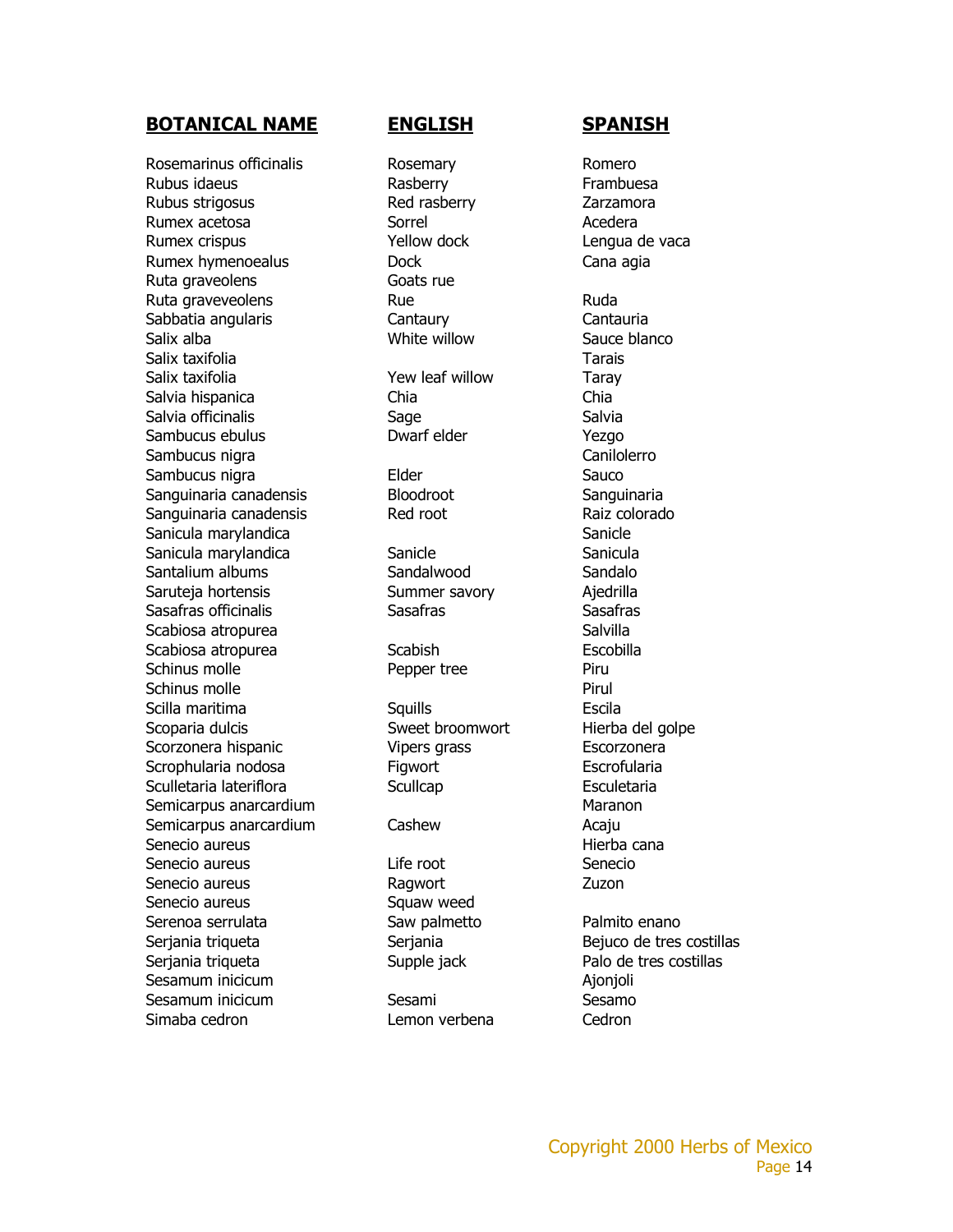Simarouba excelsa Bitter ash Simarouba excelsa Cuassia Causia Simarouba excelsa excelsa excelsa excelsa excelsa excelsa excelsa excelsa excelsa excelsa excelsa excelsa excels Simmondsia chinensis Jojoba Jojoba Sinapsis alba Mustard Mustard Mostaza Smilax cordifolia China root China Raiz china Smilax cordifolia Greenbrier Cocolmeca Smilax cordifolia **Mex.** Zarzaparrilla Cuculmeca Smilax officinalis Zarzaparilla Zarzaparilla Solanum dulcamara **Solano** Solano Solanum dulcamara Bittersweet Dulcamara Solidago spp. The Goldenrod Coldenrod Vara de oro Sonchus oleaceus **Sow thistle** Cerraja Stellaria media and a stellari and a stellari and a stellari and a stellari and a stellari and a stellari and a Stellaria media **Hierba pajarera** Stellaria media Chickweed Pamplina Stillingia sylvatica **Queens root** Stillingia sylvatica entra Stillingia Pavil Stizolobium urens Buck eye Stizolobium urens **Velvet bean** Ojo de venado Styrax benzoin et al. and the styrax benzoin et al. and the styrax et al. and the Estoraque Styrax benzoin **Benzoin** Benzoin gum Benjui Styrax officinalis Storax tree Estoraque Symphytum officinalis and the state of the Sinfito Symphytum officinalis Comfrey Consuelsa mayor Symphytum officinalis Consound Carqueja Tabebuia spp. Tahebo bark Roble de sabana Tabebuia spp. Maculiz Tabebuia spp. The Controller Pau d' arco(brazilian) Pau d' arco Tagetes lucida **Hierba santa maria** Tagetes lucida Pericon amarillo Tagetes lucida **Hierba anis** Tagetes lucida Anisillo Talauma spp. The contract of the contract of the contract of the Flor del corazon Talauma spp. **Magnolia** Magnolia Magnolia Magnolia Tanacetum vulgaris **Hierba lonbriguera** Tanacetum vulgaris Tansy Tanaceto Taraxicum dens-leonis Amargon Taraxicum dens-leonis Taraxaco

Taraxicum dens-leonis Dandelion Diente de leon Taxodium mucronatum Montezuma baldycypress Ahuehuete Tecoma stans Trukmpet bush Retama Tecoma stans Tecoma stans Teucrium chamaedrys Germander Camedrio Teucrium scardonia **Nood sage** Escordia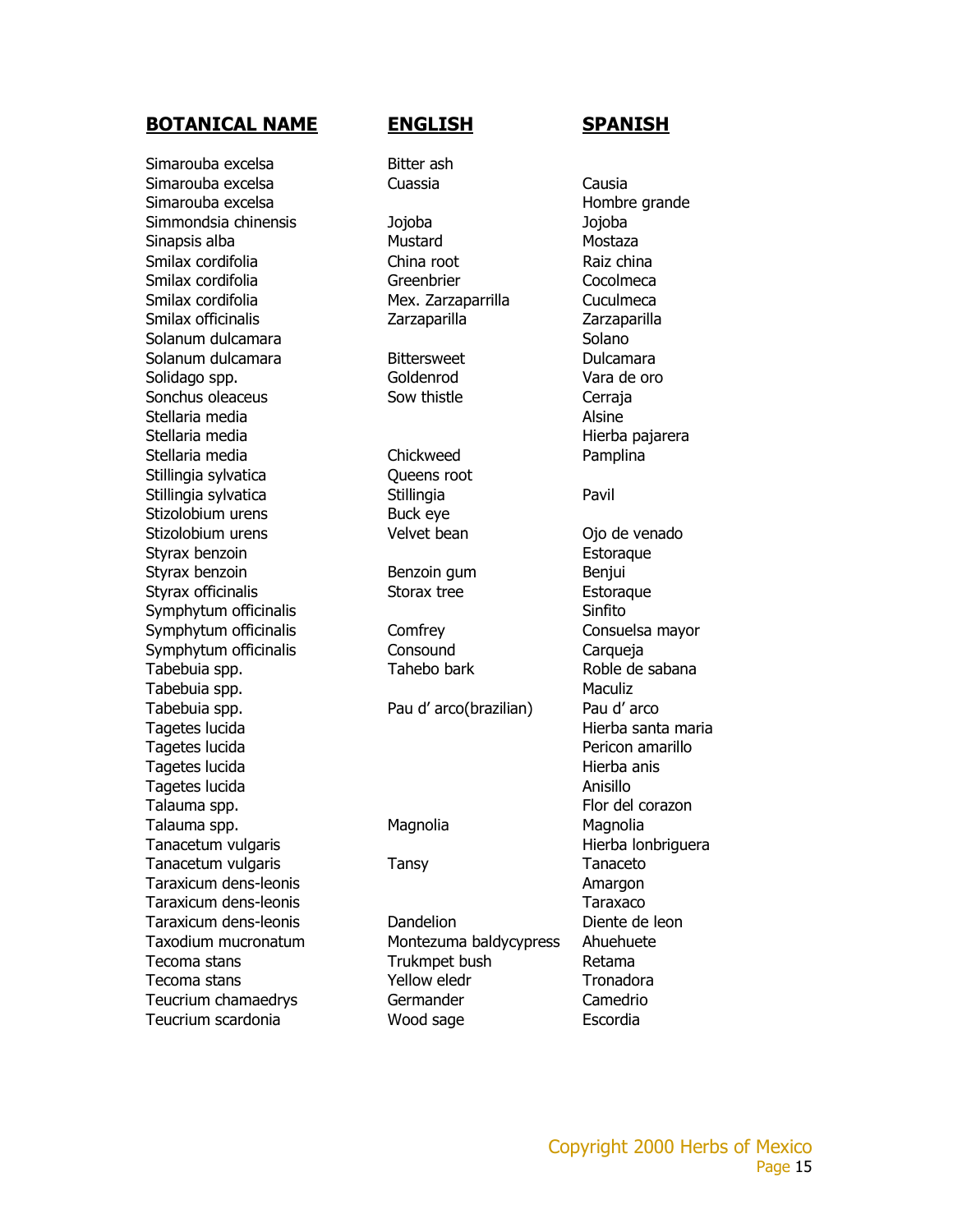Thujopsis spp. **Arborvitae** Thujopsis spp. Thuja Thuja Thuja Thuja Thymus vulgaris Thyme Tomillo Tiaridium elongatum Indian tursol Cresta de gallo Tilia americana Tila Tilia americana Linden Tilo Tribulus cistoides Jamaica fever plant Abrojo rojo Trifolium pratens Trebol morado Trifolium repens Dutches cloves Trebol flor blanca Trifolium repens White clover Trigonela foenum graecum **Alhova** Alhova Trigonela foenum graecum Fenugreek Fenogreko Trillium pendulum and Bethroot Trillium pendulum and Birthroot Triticum repens Coughgrass Grama Triticum repens Dog grass Cough grass Tropaeolum majus Indian cress Mastuerzo Tropaeolum majus Nasturtium Capuchina Turnera afrodisiaca Damiana Damiana Tussilago farfara di disebut di sebagai di sebagai di sebagai di banyak di Una de gato Tussilago farfara **Pata de mula** Tussilago farfara **Tunilago** Colts foot Tunilago Ulmus fulva Slippery elm Olmo rojo Urtica dioica and a nettle and a new Ortiga Vaccinium frondosum Blue berry Blue Arandano Vaccinium frondosum Huckleberry Valeriana officinalis Valerian Valeriana Verbascum thapsus Gordo lobo Verbascum thapsus **Mullein** Verbasco Verbeana hastata Blue vervain Verbena azul Veronica officinalis Veronica Veronica officinalis Speedwell Tonalxihuitl Viburnum opulus Cramp bk. Viburno Viburnum prunifolium Black haw Viburno Vinca major **Periwinkle** Vinca Viola cuculata Blue violet Violeta comun Viola tricolor Pansy Viola tricolor Violeta Pensamiento Viscum flavescens **Mistletoe** Mistletoe Muerdago Waltheria ternifolia alla merupakan waltheria allah entity Hierba del pasmo Xanthoxylum spp. The Prickley ash Palo mulato Zea mays **Pelos** de maiz Zea mays **Barbas de elote** electronic extensive extended to the Barbas de elote Zea mays **Corn** silk Espigas de maiz Zingiber officinalis Ginger Gengibre Zornia diphylla **Zornia** Zornia Hierba del la vibora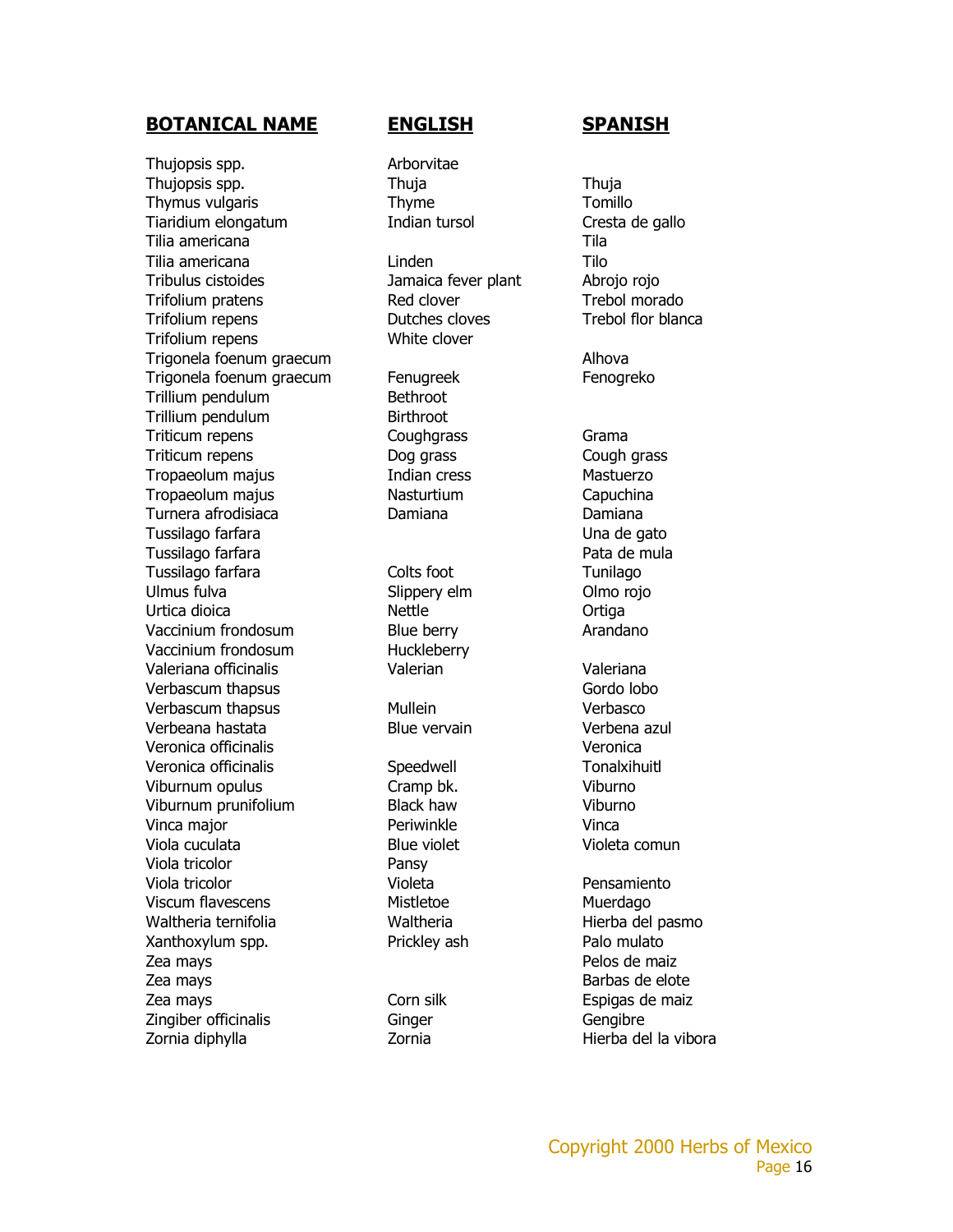

### Herbs of Mexico Herb Name Reference Guide - English

# Acacia Acacia Acacia vera Agave **Agave Agave Agave Agave Agave Agave Agave Agave Agave Agave Agave Agave Agave Agave Agave Agave Agave Agave Agave Agave Agave Agave Agave Agave Agave Agave Agave Agave Agave Agave Agave Agave Agave Agave Agave Agave** Alder **Aliso** Aliso **Aliso** Alnus rubra Aloe vera Savila Aloe socotrina Annato **Achiote** Achiote **Bixa orellana** Apple tree **Manzana** Pyrus mallus Arborvitae Thujopsis spp. Aztec pine **COOL** Ocote **Pinus teocote**

### **ENGLISH SPANISH BOTANICAL NAME**

Absinth Artemisia absinthium Acacia **Aromo** Aromo **Acacia farnesiana** Aconite **Aconitive Aconitive Aconitive Aconitive Aconitive Aconitive Aconitive Aconitive Aconitive Aconitive Aconitive Aconitive Aconitive Aconitive Aconitive Aconitive Aconitive Aconitive Aconitive Aconitive Aconitive Aco** Agave Maguey Maguey Agave americana Agrimony Magrimonia Agrimonia Agramonia eupatoria Ague weed Eupatorio Eupatorium perfoliatum Alfalfa Medicago sativa Alkanet Alkanet Anchusa officinalis Alkekengi Physalis alkekengi All heal Betonica del pais Prunella vulgaris Allspice Pimienta jamaica Eugenia pimenta Althea **Althea** Altea officinalis Alum root Gerianium carolinianum Amaranth Ataco Amaranthus spp. Anachuita(cordia) Anacahuite Cordia boissieri Angelica Angelica Angelica atropurpurea Anis Anis Pimpinella anisum Apple mint Mastranto Mentha rotundifolia Archangel **Angelica** atropurpea Arnica Arnica Arnica montana Arrow root **Chaak** Chaak Maranta arundinacea Artichoke Alcachofa Cynara scolymus Ash **Fresno** Fresno **Fraxinus americana** Asparagus Asparrago Asparagus officinalis Assafeotida Assafeotida Narthex assafeotida Avocado **Aguacate Aguacate** Persea grarissima Balm Torongil melisa Melissa officinalis Balsam of giliad Balsamo Balsamo Amyris gileadensis Balsam pear **Sorosi** Sorosi Momordica charantia Barbados pride **Hoja sen** Caesalpinia pulcherrima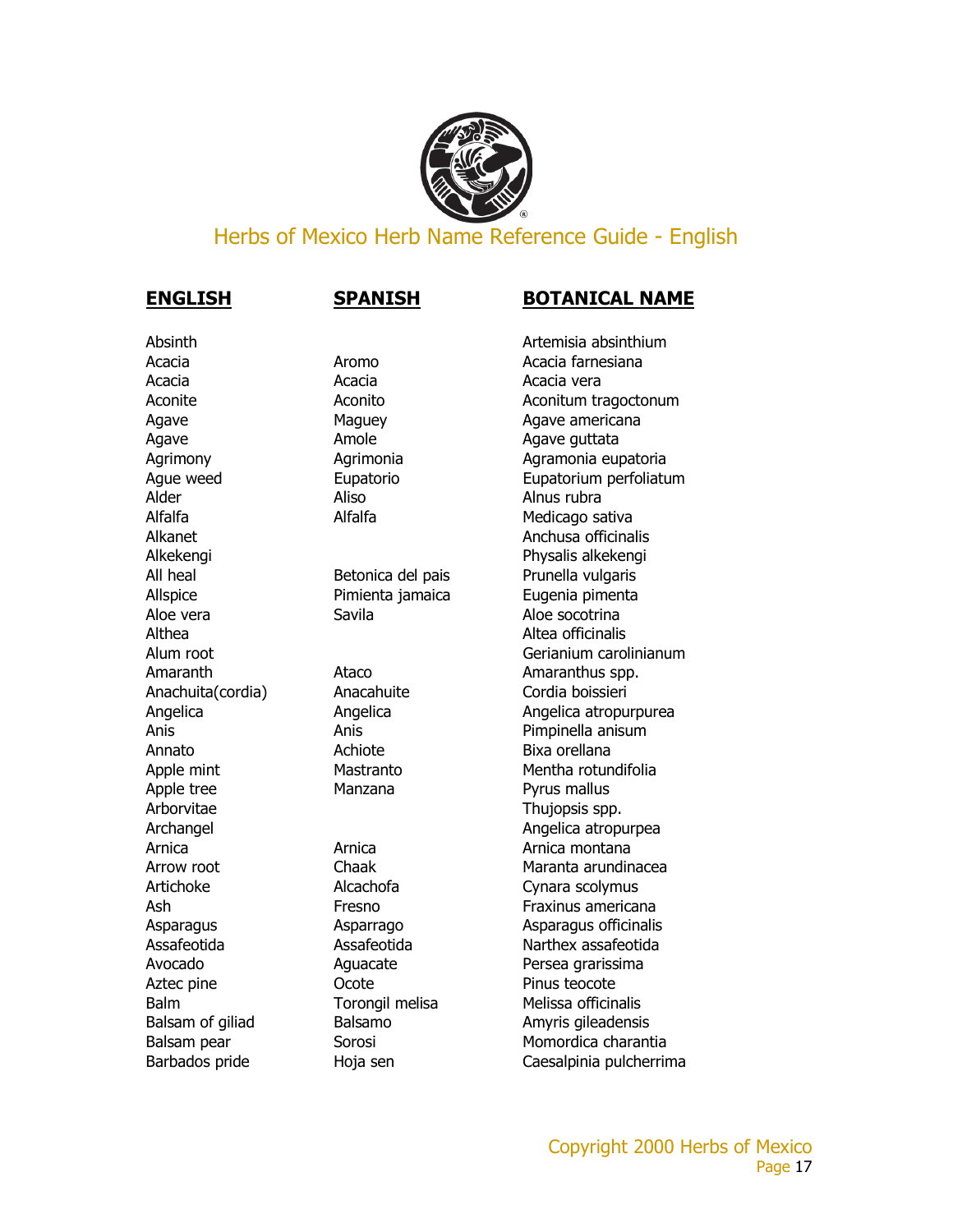Barberry **Agracejo** Agracejo Berberis vulgaris Barley Cebada Horden distichon Bay **Laurel** Laurel Laurus nobilis Bayberry Malaqueta Myrica cerifera Bedstraw Galium aparine Bee balm and the state of the Melissa officinalis Beech Haya Haya Fagus ferruginea Belladona Belladona Belladona Atropa belladonna Benzoin gum Benjui Bentang Styrax benzoin Bethroot **Trillium** pendulum Birch Abedul Betula alba Birthroot **Trillium** pendulum Bitter ash Simarouba excelsa Bugloss Buglosa **Buglosa** Anchusa officinalis Burdock **Bardana** Bardana **Arctium lappa** Burnet Pimpinella blanca Pimpinella saxifraga

Bitter orange **Naranjo agrio** Citrus vulgaris Bitter wood **Hombre grande** Quassia amara Bittersweet Dulcamara Solanum dulcamara Black cohosh Hierba de la cinche Cimicifuga racemosa

Black walnut **Nogal** Nogal **Internal Markow** Black walnut Bladderwrack Fuco verigoso Focus versiculosus Blue flag This azul Iris versicolor Blue vervain Verbena azul Verbeana hastata Blue violet Violeta comun Viola cuculata Boldo Boldo Peumus boldoa Borage Borraja Borraja Borago officinalis Brickellia **Hamula de monterey** Brickellia spp. Bryony Brionia Brionia Bryonia alba Buchu Buchu Barosma bletulina Buck eye **Stizolobium** urens Buckthorn **Fragula** Fragula Rhamnus frangula Bugle weed Menta de lobo Lycopus virginicus

### **ENGLISH SPANISH BOTANICAL NAME**

Bearberry **IV** Uva ursi **Arctostaphylos uva ursi** Belly ache nettlespurge Frailesillo Frailesillo Jathropha gossypifolia Birthwort **Aristolochia** serpentaria Bistort Bistorta Bistorta **Polygonum bistorta** Bitter root Verdolaga de la montana Apocynum androsaemifolium Black haw Viburno Viburnum prunifolium Black samson root and be a set of the Brauneria angustifolia Bloodroot Sanguinaria Sanguinaria canadensis Blue berry **Arandano** Vaccinium frondosum Boneset **Hierba del angel** Eupatorium perfoliatum Box tree Boj Boj Buxus semprevirens Brigon tea **Popotillo** Popotillo Ephedra americana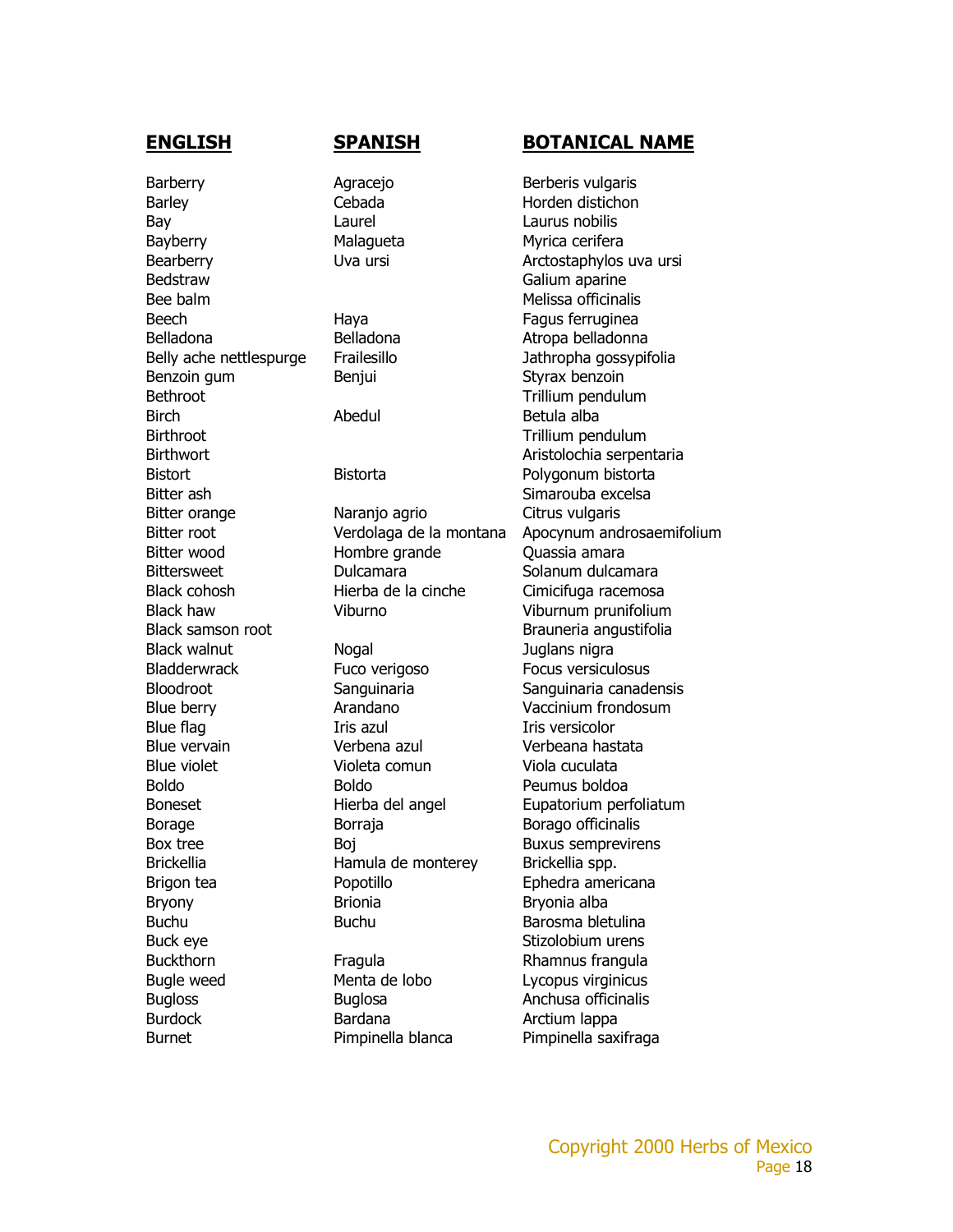Colts foot Tunilago Tussilago farfara

Butternut Nogal ceniciento Juglans cinera Calamus Calamo aromatico Calamus Calamus Capsicum Aji Capsicum anum Carrot Zanahoria Daucus carota Carroway seed Alcarravea Carum carui Castela Chaparro amargo Castela spp. Catnip Nepeta Nepeta cataria Cayenne Chile Capsicum anum Chia Chia Chia Chia Salvia hispanica Chickweed Pamplina Stellaria media Chile Guinea Capsicum anum Cleavers Galio Galium aparine

### **ENGLISH SPANISH BOTANICAL NAME**

Butterfly bush Tepozan Buddleia americana Caesalpinia Tabachin Caesalpinia pulcherrima Calabash tree Jicaro Cresentia cujete Calaguala Calaluala Polypodium calaguala Calendula Calendula Calendula officinalis Camphor Alcanfor Laurus camphora Cantaury Cantauria Sabbatia angularis Cardamum Cardamomo Alpinia cardamomum Carnation Clavel Clavel Dianthus caryophyllus Carob Algarroba Ceratonia siliqua Cascara sagrada Cascara sagrada Rhamnus purschiana Cashew **Acaju** Acaju Semicarpus anarcardium Castor plant **Recino** Recino Ricinus communis Cedar Cedro Juniperus virginiana Celandine Celindonia Geranium maculatum Celandine Celidonia Impatients pallida Celery **Apio** Apio **Apio** Apium graveolens Century plant **Agave** Agave **Agave Agave americana** Chamomile Manzanilla Manzani Manzani Manzani Manzani Mandria Anthemis nobilis Chan Chan Chan Hiptis suaveolens Chapparal Chapparal Larrea divaricata Chicory Chicoria Cichorium intybus China root **Raiz china** Smilax cordifolia Chinese anis **Illicium anisatum** Badiana **Illicium anisatum** Cilantro Cilantro Coriandrum sativum Cinchona Quina roja Cinchona succirubra Cinnamon Canela Cinnamomum zeylanicum Cloves Clavo de olor Caryophyllus aronaticus Cocculos Cocculos Coccolos palmatus Cockleburr Ciento en rama Agramonia eupatoria Collinsonia Collinsonia canadensis Colombo Calumba Cocculos palmatus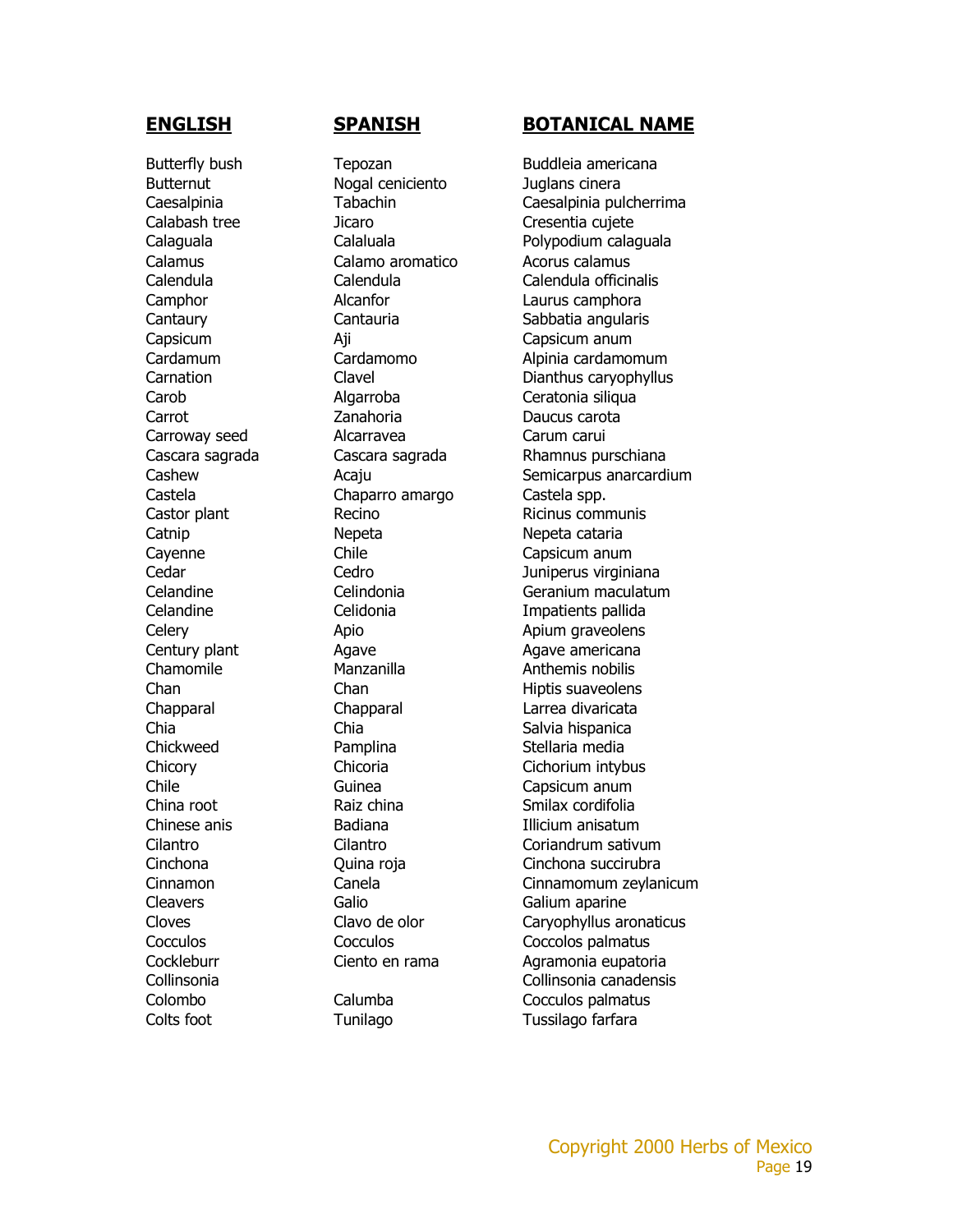Elder Sauco Sauco Sambucus nigra Elecampane Enulacampana Inula helenium Ephedra **Itamo real** Ephedra americana

Common broom Retama Cystisus scoparia Copper leaf Hierba del cancer Acalypha pheoides Coral bean Colorin Erythrina americana Coriander Culantro Coriadrum stativum Corn silk Espigas de maiz Zea mays Coughgrass Grama Triticum repens Cowslip Cowsline Cowsline Cowsline Cowsline Cowsline Cowsline Cowsline Cowsline Cowsline Cowsline Cowsline Cows Cramp bk. Viburno Viburnum opulus Creosote bush Gobernadora de puebla Larrea divericatra Crotalaria Romerillo Crotalaria plumila Croton Ocotillo Croton alamosanus Croton Copalquin Croton cascarrilma Croton Sangregado Croton draco Croton Copalchi Croton niveus Cuassia Cuasia Quassia amara Cuassia Causia Causia Causia Simarouba excelsa Cubeb berry Cubera **Cubera** Piper cubeba Cudweed Gnaphalium spp. Cumin Comino Cuminum cyminum Cuphea Hierba del cancer Cuphea aequipetala Daisy (common) Maya Bellis penennis Damiana Damiana Turnera afrodisiaca Datura Datura Datura spp. Davids milkberry Oreja de raton Chiococca alba Deer tongue **Liatric Community** Constants Community Constants Community Community Community Community Community Community Community Community Community Community Community Community Community Community Community Community Desert tea **Tepopote** Ephedra americana Devils dung Narthex assafeotida Dog grass Cough grass Triticum repens Dragons blood Sangre de dragon Calamus draco Dutches cloves Trebol flor blanca Trifolium repens Dwarf elder The Yezgo News Sambucus ebulus

### **ENGLISH SPANISH BOTANICAL NAME**

Comfrey Consuelsa mayor Symphytum officinalis Condurango Condurango Gonolubus condurango Consound Carqueja Symphytum officinalis Contrayerba Contra hierba Dorstenia contrayerba Cotton root **Algadonera** Gossypium herbaceum Cranesbill Alquimilia Gerianium carolinianum Cypress Cipres Cupressus sempervirens Dandelion Diente de leon Taraxicum dens-leonis Dill Eneldo Anethum graveolens Dock Cana agia Rumex hymenoealus Echinacea Echinacea Brauneria angustifolia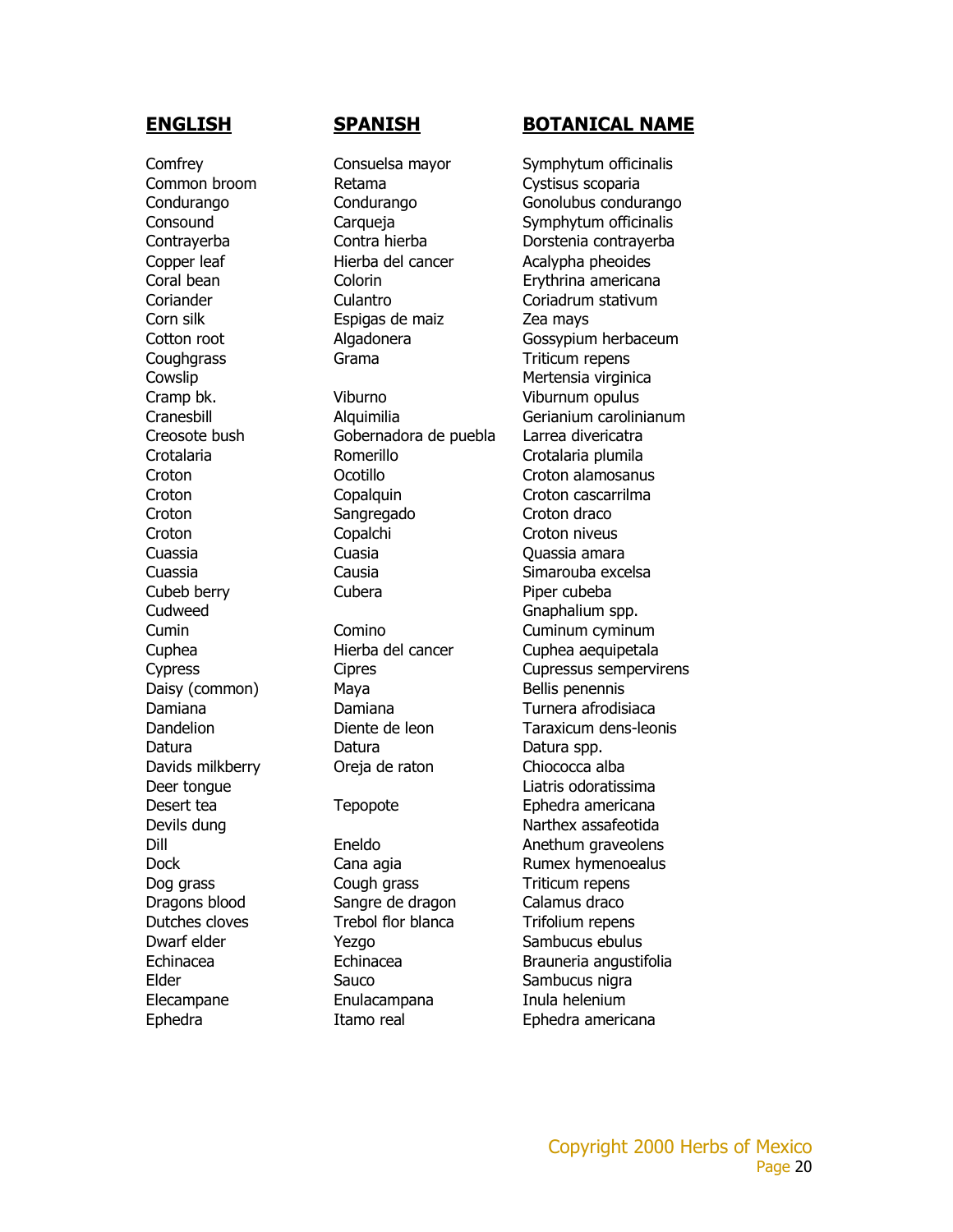Eryngo Hierba del sapo Eryngium carlinae Hawthorn Tejocote Crataegus spp.

Eucaliptus Eucalipto Eucaliptus globulos Euphorbia Hierba de la golondrina Euphorbia prostata Eye bright Eufrasia Eufrasia ossicinalis False unicorn **Helonias** Helonias Helonias diaca Fileree Alfilerillo Erodium cicutarium Fir Abeto Abies balsamea Fit root and the matter of the Monotropa unifloral methods of the Monotropa unifloral Five finger grass Tormentilla and Botentilla spp. Flatsedge **Peonia(mex.)** Cyperus esculentus Flea bane Simonillo Conyza flaginoides Flea bane **Hierba pulgera** Erigon canadence Frankinsense Copal Juniperus lycia Fumatory Fumaria Fumaria officinalis Galangal Galangal Galangal Alpina galanga Garlic **Ajo** Ajo **Allium sativum** Gentian Genciana Gentiana lutea Ginger Gengibre Zingiber officinalis Ginseng Ginseng Ginseng Panax quinquefolia Goats rue **Goats** rue **Ruta graveolens** Goldenrod Vara de oro Solidago spp. Goldthread Coptis trifolia Gourd tree **Guaje** Guaje **Cresentia cujete** Greenbrier Cocolmeca Commercial Smilax cordifolia Ground ivy **Hiedra terestre** Nepeta glechoma Groundsel Cachanes Cacalia cordifolia Guaco Corazon de jesus Mikania houstonis Guarana Guarana Paullinia sorbilis Guava Guavabo Psidium guajava Gum arabic **Goma** arabe **Acacia** vera

### **ENGLISH SPANISH BOTANICAL NAME**

Fennel Hinojo Feoniculum officinalis Fenugreek Fenogreko Trigonela foenum graecum Feotid goosfoot **Epazote de zorillo** Chenopodium feotidum Fever few Altamisa Chrysanthemum parthenium Figwort Escrofularia Scrophularia nodosa Fire weed Chamico Eretchites hieracifolius Flax Lino semilla Linum usitalissimum Germander Camedrio Camedrio Teucrium chamaedrys Goats bane **Aconitum** tragoctonum Golden seal **Hidrastis** Hydrastis Canadense Gotu-kola Gotu-kola Hydrocotyle asiatica Gravel root Ulmaria Eupatorium purpureum Groundsel Matarique Cacalia decomposita Guazuma tree Guacimo Guazuma tomentosa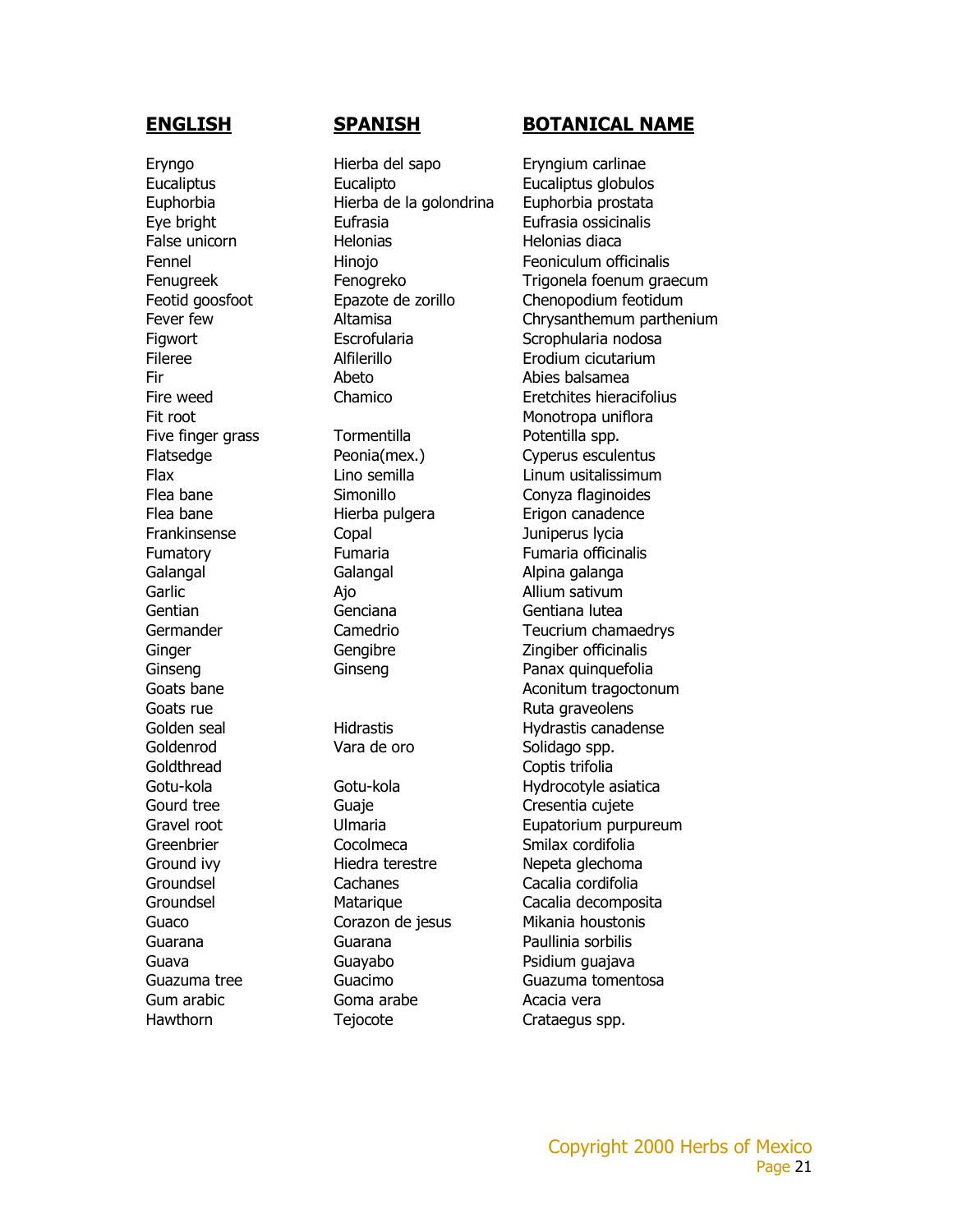Heal all **Torongil morado** Prunella vulgaris Heliopsis Pellitre Heliopsis longipes Hempweed Guaco Mikania houstonis Henbane Beleno Hyoscyamus albus Henna Hena Lausonia inermis Holly **Acebo** Ilex opaca Hops Flor de lupulo Humulos lupulos Iceland moss Musgo icelandico Cetraria islandica Indigo Anil Anil Batisia tintoria Iris Iris spp. Iris Iris versicolor Irish moss Carragaen Carragaen Chondrus crispus Jalap root Jalapa Ipomea jalapa Jamaica fever plant  $\overline{a}$  Abrojo rojo  $\overline{a}$  Tribulus cistoides Jamestown weed Toloache Datura spp. Jasmin Jasmin Jasminum offinalis Justicia Muicle Jacobina spicigera Kola nut **Nuez kola** Nuez kola Cola acuminata Lavander Lavanda Lavandula vera Lemon balm **Torongil** Torongil Melissa officinalis

### **ENGLISH SPANISH BOTANICAL NAME**

Herb robert Geranium robertianum Hibiscus Flor de jamaica Hibiscus saboariffa Holy thistle Cardo santo Centaurea benedicta Horehound Manrubio Manrubium vulgare Horse radish Coclearia Cochlearia amoracia Horse tail **Equisetum** hyemale Cola de caballo **Equisetum** hyemale Huckleberry Vaccinium frondosum Hydrangea Hortensia Hydrangea aborescens Hyssop Hisopo Hisopo Hyssopus officinalis Indian cress **Mastuerzo** Mastuerzo Tropaeolum majus Indian hemp Canamo de la india Pilocarpus selloanus Indian tursol Cresta de gallo Tiaridium elongatum Jaborandi Pilocarpus selloanus Jerico rose **Rosa de jerico** Helianthemum canadens Jerusalem oak Apazote Chenopodium ambrosioides Joe pye **Eupatorium** perfoliatum Jojoba Jojoba Simmondsia chinensis Juniper berry Enebro Juniperus communis Kava-kava Kava-kava Piper methysticum Kelp **Alga marina** Focus versiculosus Ladies slipper Cypripedium flavum Ladies slipper and the control of the Cypripedium pubescens Larkspur Albarraz Delphinium consolida Ledger bark cinchona Quina amarillo Chinchona ledgeriana Lemon grass **Hierba luisa** Andropogon citratum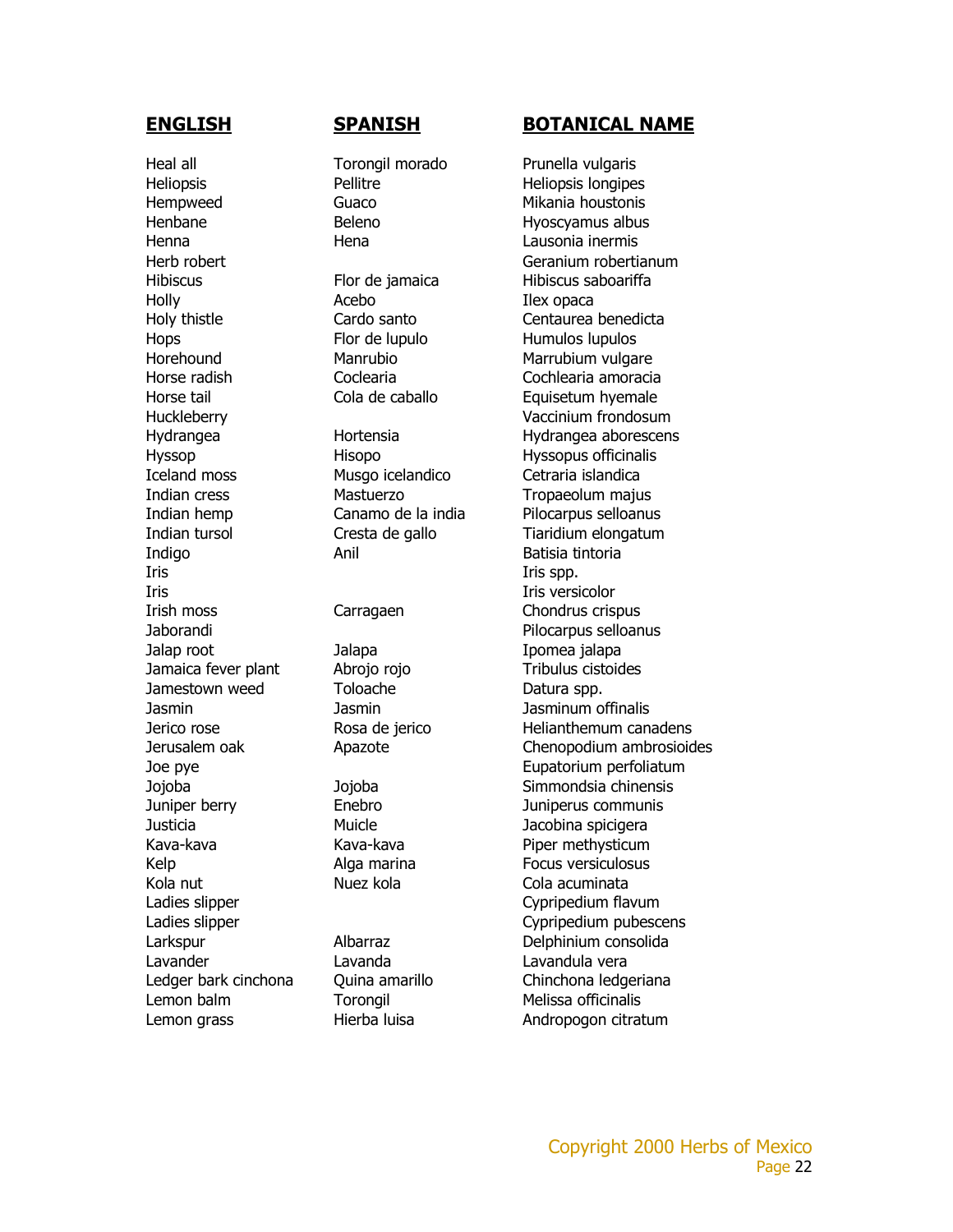Lemon verbena Cedron Cedron Simaba cedron Matico pepper Matico Piper palmeri

Leopardsbane **Arnica** montana Life everlasting Pie de gato Gnaphalium spp. Life root Senecio Senecio aureus Lignumvitae Guayacan Guaiacum sactum Lily Iris Iris Iris Iris Spp. Lily Azucena Lilium candidum Lily Lirio Lilium candidum Lime Raiz de lima Citrus acida Linden Tilo Tilia americana Lobelia Lobelia Lobelia inflata Loeselia Huachichile Loeselia scariosa Logwood Palo brazil Palo Heamatoxylum Lucern **Medicago** sativa Madder Cuajaleche Galium aparine Magnolia Magnolia Magnolia glauca Magnolia Magnolia Talauma spp. Mallow **Alter and Altea officinalis** Malva **Althea** Althea **Althea** Altea officinalis Marshmallow Malva Malva Altea officinalis

### **ENGLISH SPANISH BOTANICAL NAME**

Levisticum Levistico Ligusticum levisticum Licorice **Contracts** Orozus **Glycyrrhiza galabra** Life everlasting **Peronilla del pasto** Helianthemum canades Lignumvitae Guayacan Guiacum officinalis Lily of the valley Lirio del valle Convallaria majalis Linseed Linaza Linum usitalissimum Lip fern Cola de zorra Cheilanthes elegans Liver wort Marchantia polymorpha campechianum Lovage Zazalipatli Ligusticum levisticum Lugwort Pulmonaria Mertensia verginica Lungwort Pulmonaria Pulmonaria offinalis Lysiloma Tepeguaje Lysiloma acapulcensis Mace Macis Macis Myristica moschata Maidenhair fern Culantrillo del pozo Adiantum pedatum Male fern Helcho macho Nephrodium filix-mas Mandrake Mandragora Podophyllum peliatum Mangrove Mangle rojo Rhizophora mangle Mansa root **Raiz de manza** Iostephane heterophyla Manso root and a second in the Intervention of Tostephane heterophyla Marigold Mariola Calendula officinalis Marjoram Mejorana Driganum marjorana Master wort **Chuchupaste** Liqusticum porteri Masterwort **Impectoria** Impectoria Heracleaum lanatum Mate Ilex paraquaiensis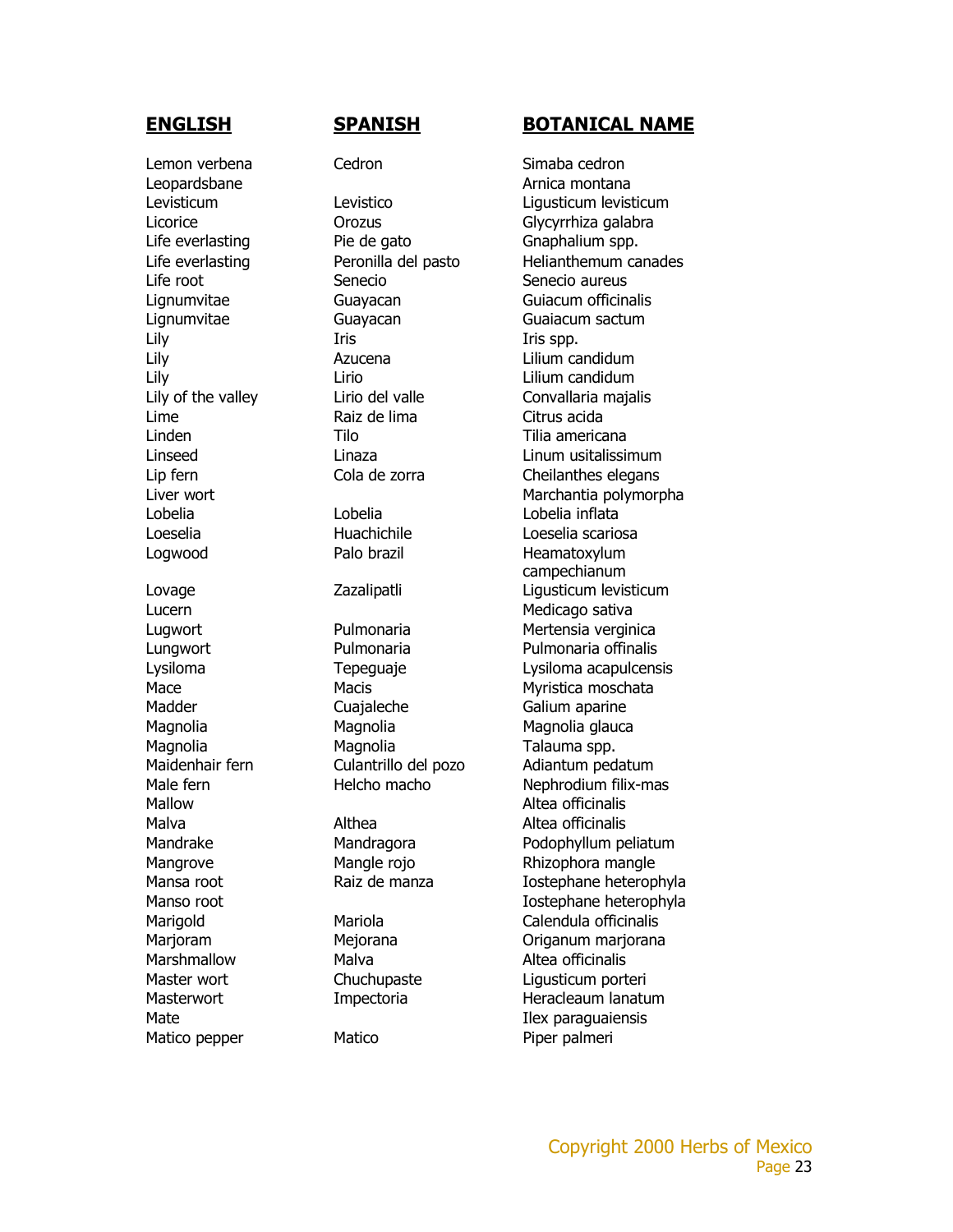Mesquite Mesquite Mesquite Prosopis juliflora Mex. Contrayerba Contrahierba Psoralea pentaphylla Mex. Zarzaparrilla Cuculmeca Smilax cordifolia Milkweed Ceniso Center Asclepias lanuginosa Milkweed **Asclepias syriaca** Mimosa Sensitiva Mimosa sensitiva Mistletoe Muerdago Viscum flavescens Montezuma baldycypress Mormon tea Canutillo Ephedra americana Motherwort Cardiaca Leonurus cardiaca Mugwort **Estafiate** Estafiate Artemisia vulgaris Mulberry Moral negro Morus nigra Mullein Verbasco Verbascum thapsus Mustard Mostaza Sinapsis alba Myrtle Mirto Mirto Myrtus communis Nasturtium Capuchina Capuchina Tropaeolum majus Nerve root and the contract of the Cypripedium flavum Nettle **Nettle** Ortiga **Urtica** dioica Nettlespurge Sangregrado Jathropa curcas Night blooming cereus Cactus grandiflora Cereus grandiflora Nutmeg Nuez moscada Myristica moschata Nutmeg Nuez moscada Nigella sativa Oak Encino Quercus alba Oat straw Avena Avena sativa Old woman Aluinos Artemisia absinthium Olibanum gum Incienso de iglesia Juniperus lycia Olive Olivo Olivo Olea europea Orange blossoms Azahares de naranjo Citrus aurantium Oregano Oregano Origanum vulgare Oregon grape **Agracejo** (oregon) Berberis aquifolia Orris Lirio Lirio Iris spp. Osha Chuchupate Ligusticum porteri Painted cup **Garanona** Castilleja canescens Pansy Viola tricolor Papaya Papaya Papaya Carica papaya Paraguay tea **Ilex paraguaiensis** Mate **Ilex paraguaiensis** Passion flower **Pasionaria** Pasionaria Passiflora spp. Pau d'arco(brazilian) Pau d'arco Tabebuia spp.

### **ENGLISH SPANISH BOTANICAL NAME**

Mexican tea Epazote de comer Chenopodium ambrosioides Ahuehuete Taxodium mucronatum Myrrh Mirra Mirra Balsamodendron myrrh Nerve root Cypripedium pubescens Organ pipe cactus Organo Pachycereus marginatus Panbotano colliandra Hierba del burro Calliandra houstoniana Parsley Perijil Petroselinum sativum Patchuly Patchuly Patchuly Pogosiemon patchuly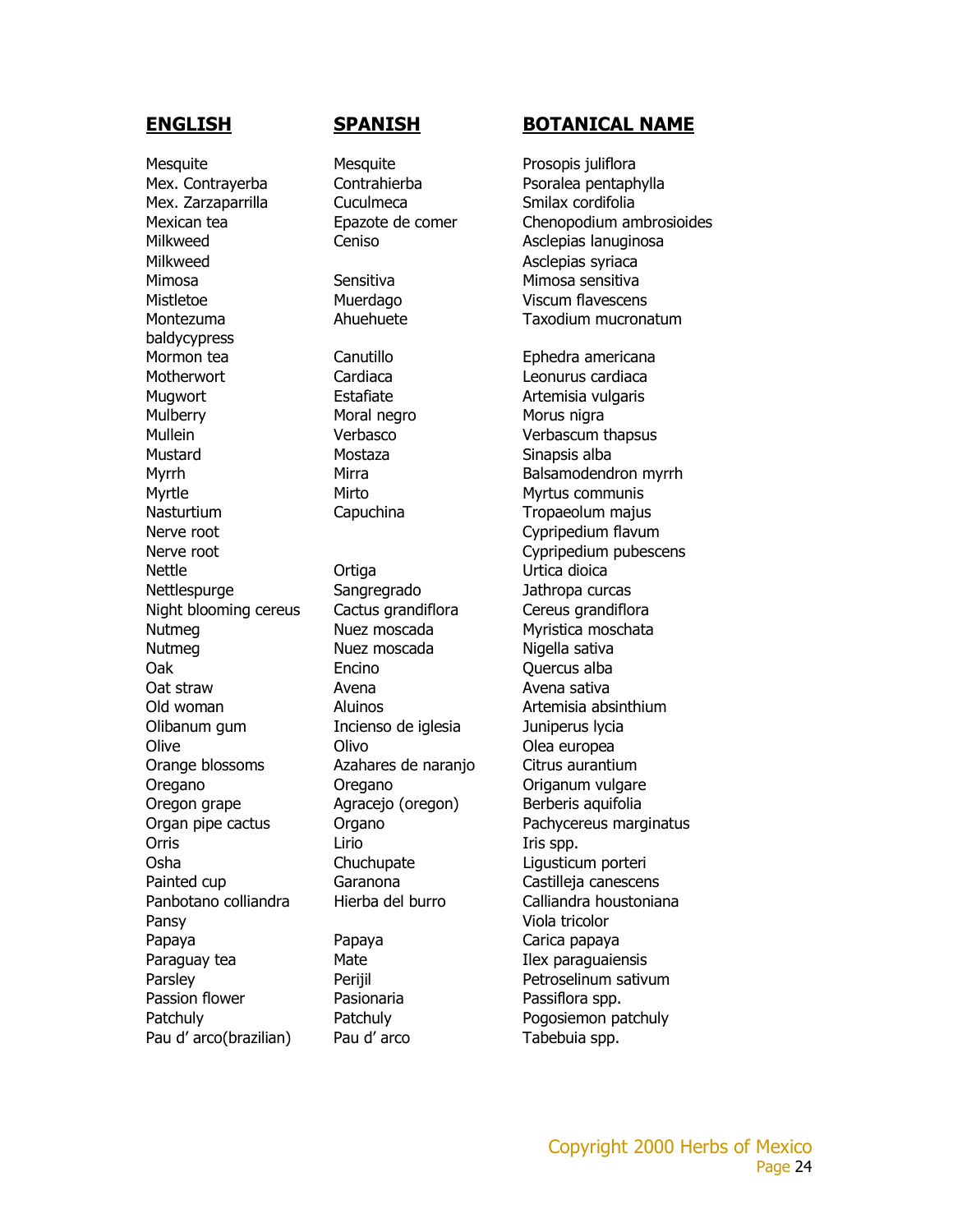Peach tree **Durazno** Durazno **Amygdalus persica** Pearly everlasting Gordo lobo Gnaphalium spp. Peony Peonia Peonia Peonia Paenia officinalis Pepper Pimienta Pimienta Piper album Pepper tree Piru Piru Schinus molle Peppergrass Mastuerzo Lipidium spp. Peppermint Menta Menta Mentha peperita Pepperwort **Lentejilla** Lipidium spp. Periwinkle Vinca Vinca major Pimpernel **Anagalide** Anagalis spp. Pine Pino Pino Pinus sylvestis Plantain Llanten Plantago major Pluerisy root Tlalacxoyatl Asclepias tuberosa Pomegranate Granada Punica granatum Poppy **Prophy** Amapola Papaver spp. Porters lovage **Communists** Osha **Communists** Communist Ligusticum porteri Prickley ash **Palo mulato** Xanthoxylum spp. Psyllium Zaragatona Plantago psyllum Purging fistula Cana fistula Cassia fistula Queens root and Stillingia sylvatica Quince Cydonia Cydonia vulgaris Ragwort Zuzon Zuzon Senecio aureus Rasberry **Frambuesa** Frambuesa Rubus idaeus Red clover **Trebol morado** Trifolium pratens Red rasberry **Example 2** Zarzamora **Rubus Strigosus** Rest harrow **Gatuna** Gatuna **Communis** Chonis spinosa Rhuibarb Ruibarbo Ruibarbo Rheum palmatum Rose hips **Rose** hips **Rose** blanda

### **ENGLISH SPANISH BOTANICAL NAME**

Pellitory **Parietaria** Parietaria Parietaria Parietaria officinalis Pennyroyal Poleo Poleo Hedeoma pulegoides Peppergrass Polygonum punctatum Peruvian bark Cinchona succirubra Pilewort **Ficaria** Ficaria Amaranthus hypochondriacus Pingo pingo **Ephedra americana** Poke **Phytolaca** Phytolaca Phytolacca decandra Pony foot **Digeler Contract Oreja de raton** Dichondra argentea Poplar **Populus tremuloides Alamo Populus tremuloides** Prickly poppy **Chicalote Argemone mexicana** Prostrate gonphrena Imortal Gomphrena decumbens Pulsatilla Pulsatilla Pulsatilla Anemone pulsatilla Purple cone flower and the Brauneria purpurea Queen of meadow Reina de los prados Eupatorium purpureum Quina red Cinchona succirubra Red root **Raiz colorado** Sanguinaria canadensis Rock rose **Flor de piedra** Helianthemum canades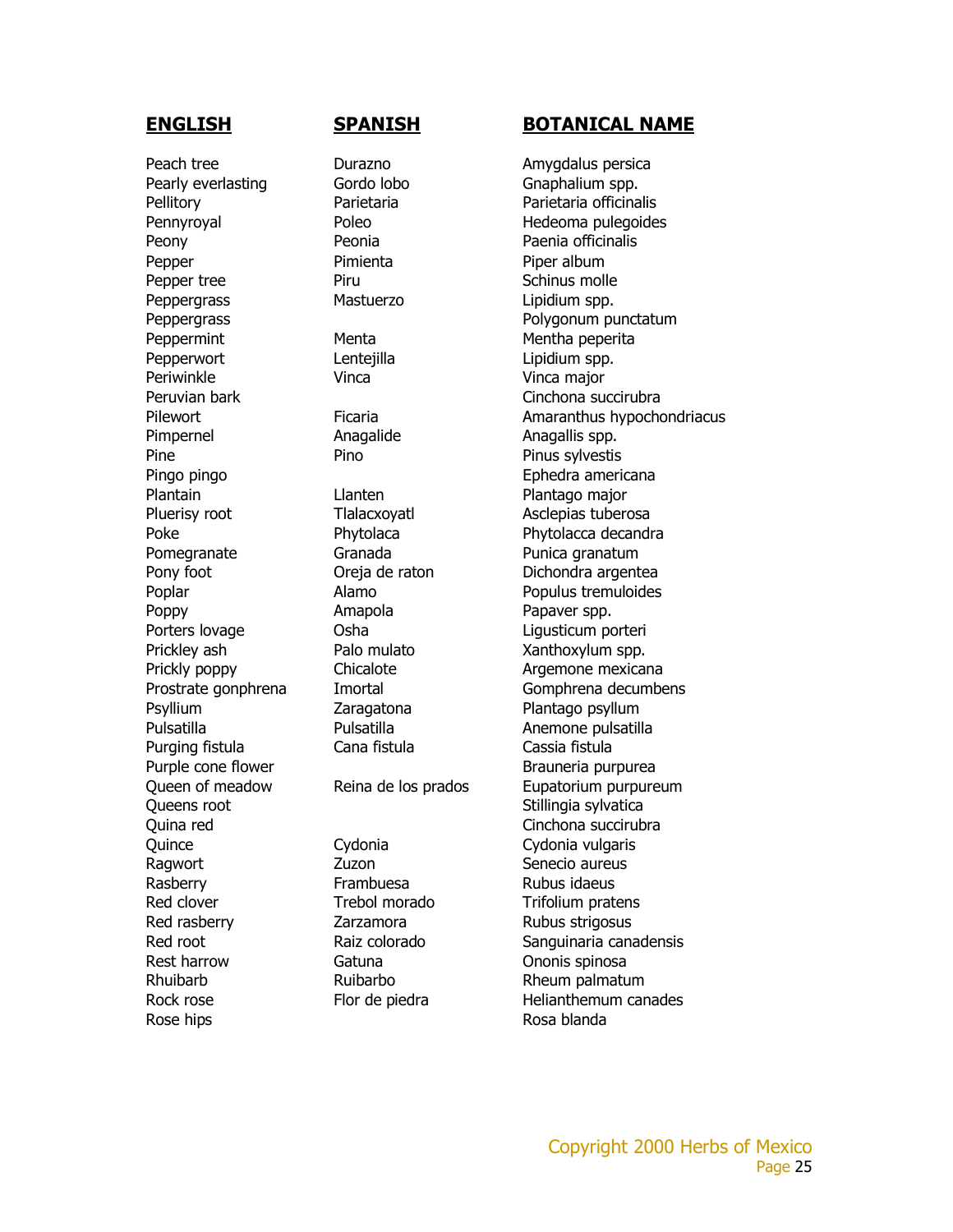Scunk cabbage **Ictodes feotidus** Sorrel Acedra Acedra Oxalis acetosa Sorrel **Acedera** Acedera Rumex acetosa Spearmint Hierba buena Mentha viridis Spikenard Aralia Aralia recemosa Squaw vive **Mitchella** repens Squaw weed Squaw weed Senecio aureus

Rue Ruda Ruda Ruta graveveolens Saffron Asafran Crocus sativus Sage Salvia Salvia Salvia Salvia Salvia officinalis Sand box tree **Habas de san Ignacio** Hura crepitans Sandalwood Sandalo Santalium albums Sandwort Arenaria Arenaria mariana Sasafras Sasafras Sasafras officinalis Saw palmetto **Palmito enano** Serenoa serrulata Scabish Escobilla Scabiosa atropurea Scarlet bouvardia electriche Hierba del pasmo bouvardia ternifolia Scouring rush Canutillo **Canutillo** Equisetum hyemale

Self heal Hierba San Lorenzo Prunella vulgaris Senna Hojasenn Cassia angustifolia Serjania Bejuco de tres costillas Serjania triqueta Sesami Sesamo Sesamo Sesamum inicicum

Slippery elm **Olmo** rojo Ulmus fulva Sloe **Endrina** Prunus spinosa Snake root Poligala Poligala Polygala vulgaris

### **ENGLISH SPANISH BOTANICAL NAME**

Rosemary **Romero** Romero Rosemarinus officinalis Sanicle Sanicula Sanicula marylandica Scullcap **Esculetaria** Esculetaria Sculletaria lateriflora Scurvy grass Trebol de agua Nasturtium officinalis Sea-wrack Focus versiculosus Seven barks root and the Hydrangea aborescens Shave grass **Example 2** Limpia plata **Equisetum hyemale** Shepheros purse **Bolsa de pastor** Capsella bursa-pastosis Smartweed Pimienta de agua Polygonum punctatum Snake root Serpentaria and Serpentaria and Serpentaria Snake root **Aristologuia** Aristologuia Aristolochia serpentaria Snake weed **Polygonum bistort** Sneez weed Chapuz Chapuz Helenium integrefolia Solomon seal Convalaria Convallaria polygonatum Sow thistle **Soutify** Cerraja Cerragan Cerraga Sonchus oleaceus Speedwell Tonalxihuitl Veronica officinalis Spider milkweed Imortal Asclepiodora decumbens Spikenard Espikenardo Nardus jatamansi Spunge tree Acacia farnesiana Spurge Golondrina Euphorbia prostata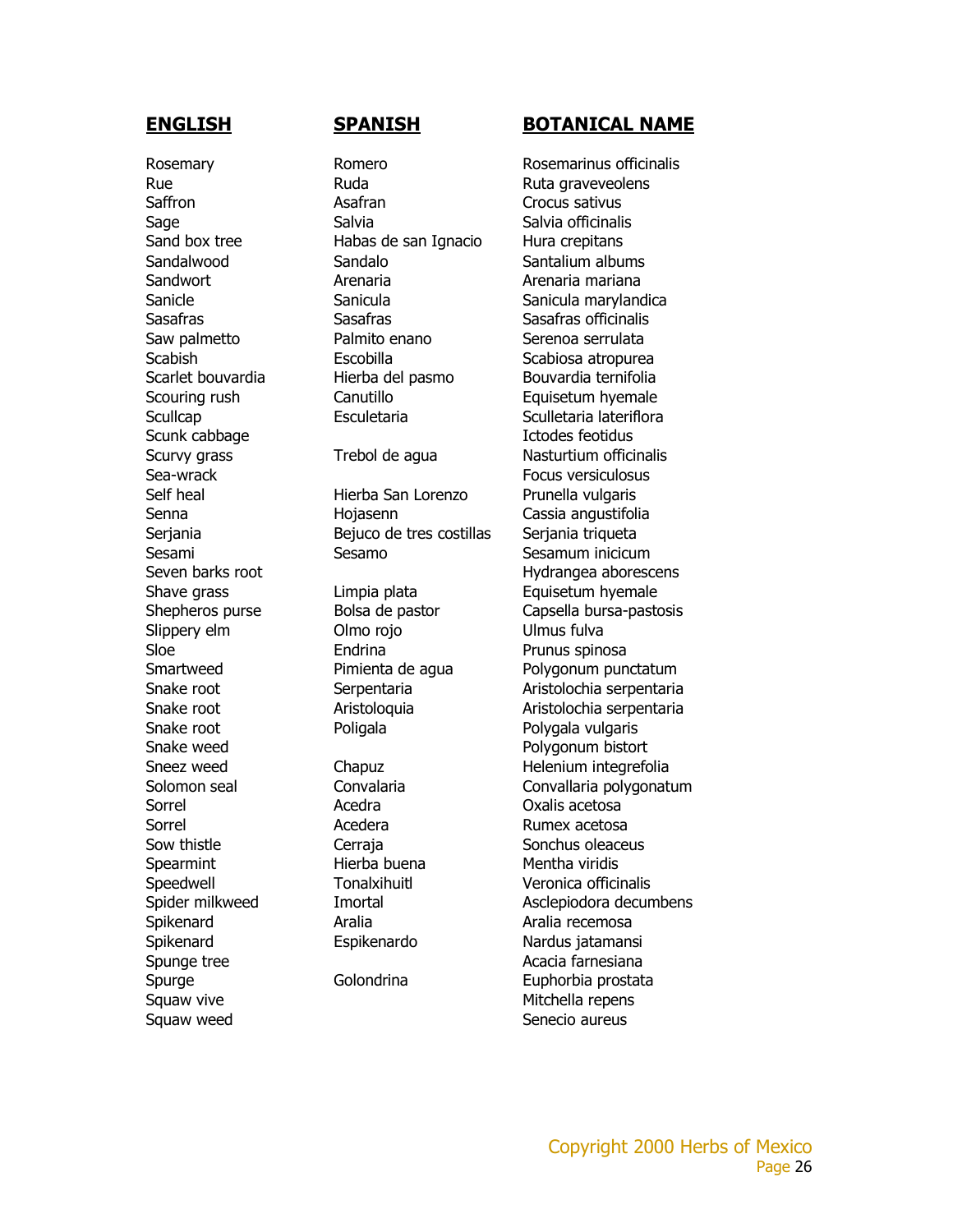Squills **Saulls** Escila **Escila** Scilla maritima St. Johns bread Ceratonia siliqua Stramonium Estramonio Datura spp. White clover **Trifolium** repens White pond lilly Ninfea Nymphea odorata White willow Sauce blanco Salix alba Wild cherry **Cereza** Prunus virginiana Wild rose **Rosa de castilla** Rosa blanda Wild yam **Dioscorea** Dioscorea Dioscorea villosa

Star anis **Anis estrella** Illicium anisatum Stillingia Pavil Pavil Stillingia sylvatica Storax tree **Estoraque** Estorague Styrax officinalis

Strawberry **Fresa** Fresa Fragaria vesca Succory **Achicoria** Achicoria Cichorium intybus Sumach Sumaque Rhus glabrium Summer savory **Ajedrilla** Saruteja hortensis Sunflower Girasol Girasol Helianthus annus Supple jack **Palo de tres costillas** Serjania triqueta Sweet basil **Albahaca Communists** Ocimum basilicum Sweet broomwort Hierba del golpe Scoparia dulcis Sweet flag **Acoro** Acoro **Acoro Acorus calamus** Tahebo bark Roble de sabana Tabebuia spp. Tansy Tanaceto Tanacetum vulgaris Tarragon Estragon Estragon Artemisia draculus Thornapple Reina de la noche Datura spp. Thuja Thuja Thujopsis spp. Thyme Tomillo Tomillo Thymus vulgaris Trukmpet bush **Retama** Retama Tecoma stans Valerian Valeriana Valeriana officinalis Velvet bean Ojo de venado Stizolobium urens Violeta Pensamiento Viola tricolor Waltheria **Hierba del pasmo** Waltheria ternifolia

### **ENGLISH SPANISH BOTANICAL NAME**

St. Johns wort **Hierba de San Juan** Hypericon perforatum Stone root and a store collinsonia canadensis Swamp weed **Raiz del manso** Iostephane heterophyla Trumpet tree Guarumo Cecropia arbustifolia Trumpet weed Eupatorium purpureum Tryallis Palo muerto Galphimia humboltiana Uva ursi **Pinguica** Pinguica Arctostaphylos uva ursi Vipers grass **Escorzonera** Scorzonera hispanic Virginia snake root Guaco Bushin and Aristolochia serpentaria Wahoo **Evonimo** Evonymus europeaus Water pepper Chilillo Polygonum punctatum Watercress Berros Berros Nasturtium officinalis Wild cassada **Mala mujer** Mala mujer Jathropha gossipifolia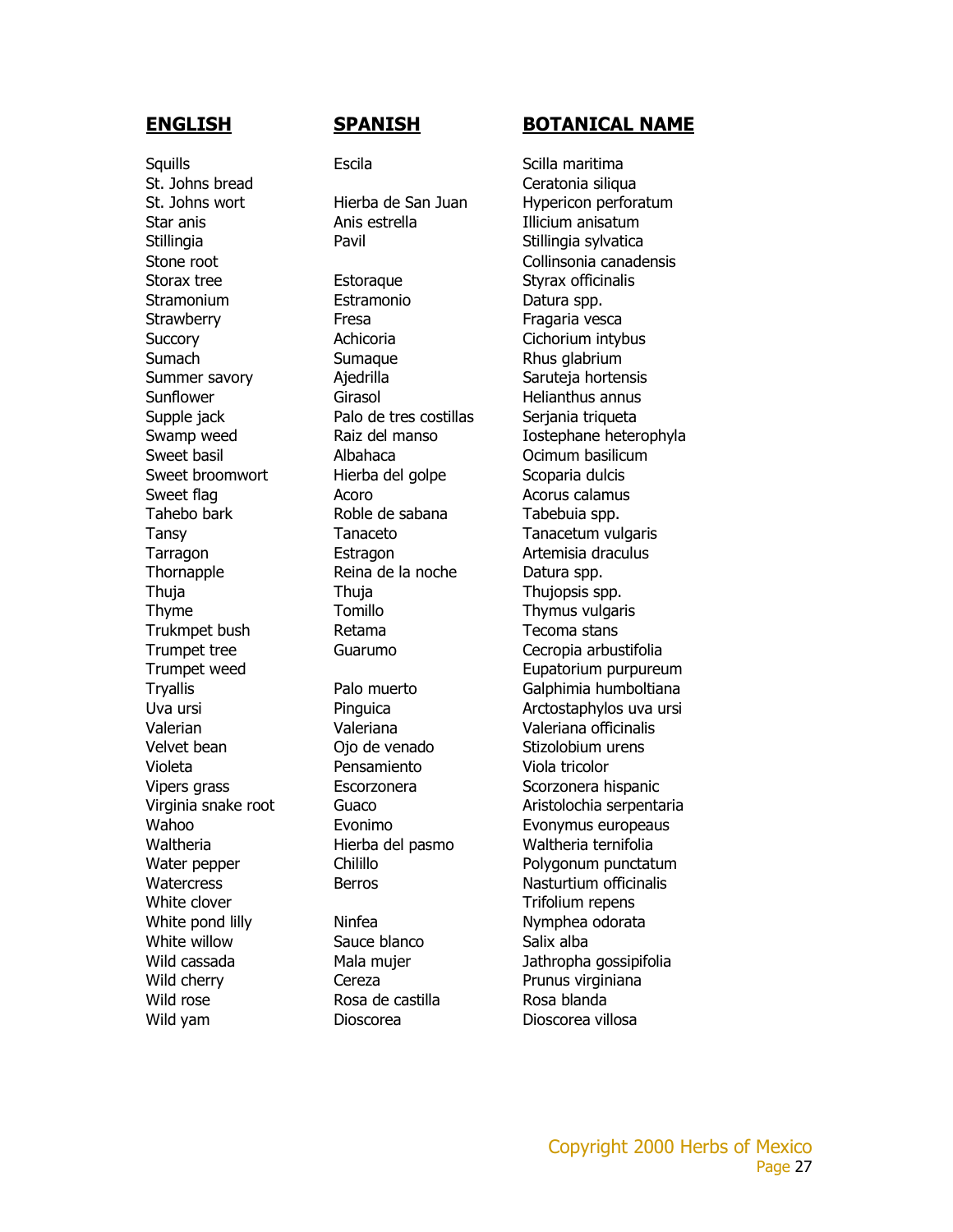Winter cherry **Alqueuenje** Physalis alkekengi Witch hazel **Abellano hamamelis** Hamamelis virginica Wood betony **Betonia** Betonica officinalis Wood sage Escordia Teucrium scardonia Woodfuff Managemula Asperula Asperula Asperula Asperula ordata Wormwood **Ajenjo** Artemisia absinthium Yarrow Millenrama Achillea millefolium Yellow bark chinchona Quina calisaya Cinchona calisaya Yellow dock **Lengua de vaca** Rumex crispus Yellow eledr Tronadora Tecoma stans Yew leaf willow Taray Taray Salix taxifolia Zapote Mamey Calcarpum zapota Zarzaparilla Zarzaparilla Smilax officinalis Zornia Hierba del la vibora Zornia diphylla

### **ENGLISH SPANISH BOTANICAL NAME**

Wintergreen **Axocopaque** Gaultheria procumbens Worn seed Ambrosia Chenopodium ambrosiodes Yerba santa Hierba santa Erdyction glutenosum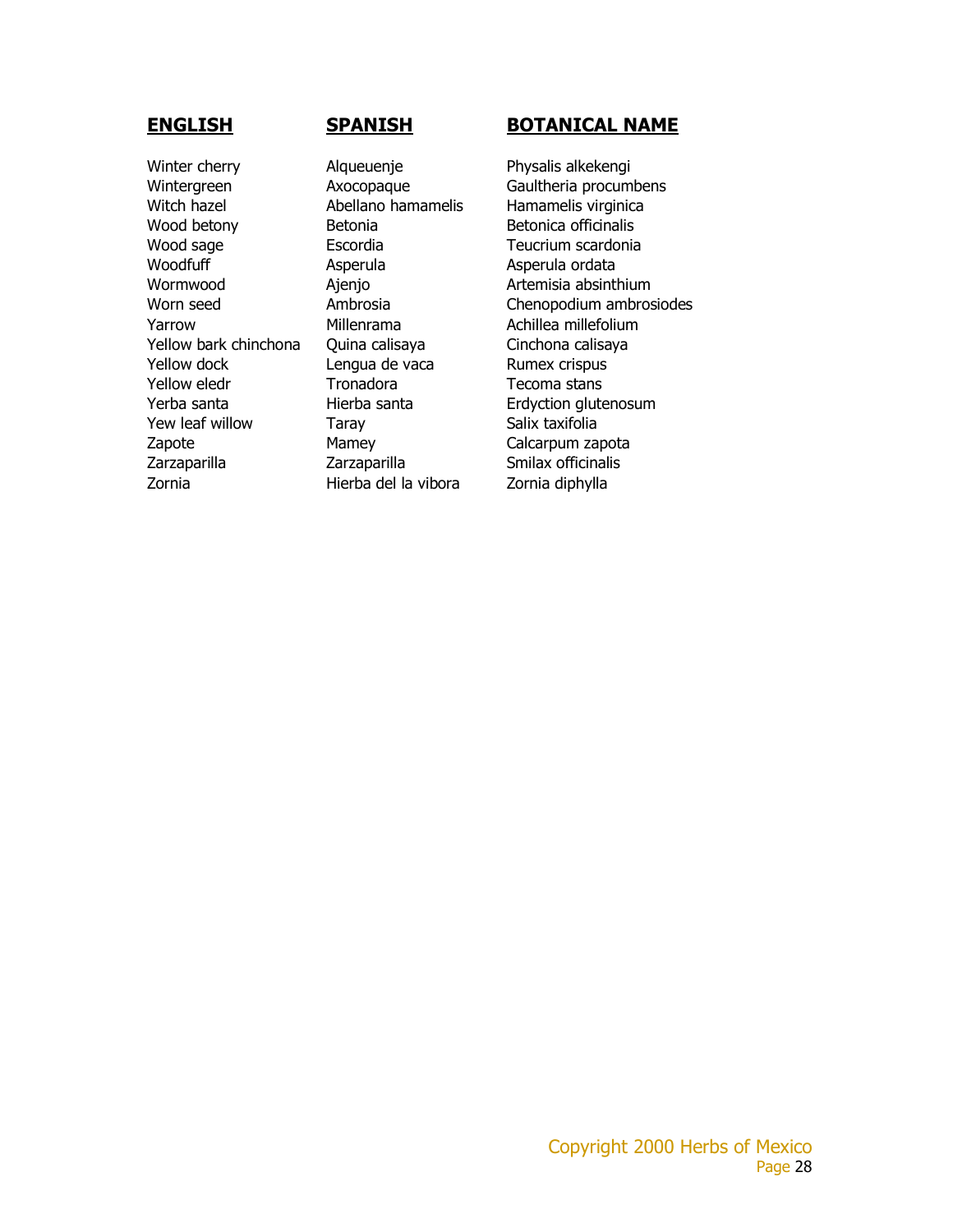

### Herbs of Mexico Herb Name Reference Guide - Spanish

### **SPANISH BOTANICAL NAME ENGLISH**

Abedul Betula alba Birch Ajenjo Artemisa vularis Alcana Lausonia inermis Alcibar Aloe socotrina

Abellano hamamelis Hamamelis virginica Witch hazel Abeto Abies balsamea Fir Abrojo rojo **Tribulus cistoides** Jamaica fever plant Acacia de Acacia vera de Acacia vera de Acacia de Acacia de Acacia de Acacia de Acacia de Acacia de Acacia de Acaju Semicarpus anarcardium Cashew Acebo Ilex opaca Ilex opaca Acedera **Rumex acetosa** Sorrel Acedra Coxalis acetosa Coxalis acetosa Sorrel Achicoria Cichorium intybus Succory Achiote Bixa orellana Annato Aconito **Aconitum tragoctonum** Aconite Acoro **Acorus calamus** Acorus Calamus Sweet flag Agave Agave americana Century plant Agracejo Berberis vulgaris Barberry Agracejo (oregon) Berberis aquifolia Cregon grape Agrimonia Agramonia eupatoria Agrimony Agripalma Leonurus cardiana Aguacate Persea grarissima Avocado Ahuehuete Taxodium mucronatum Montezuma

Ajedrilla Saruteja hortensis Summer savory Ajenjo Artemisia absinthium Wormwood Aji Capsicum anum Capsicum Ajo **Allium sativum** Allium sativum Ajonjoli Sesamum inicicum Aladierno Rhamnus purschiana Alamo **Populus tremuloides** Poplar Albahaca Ocimum basilicum Sweet basil Albarraz Delphinium consolida Larkspur Alcachofa Cynara scolymus Artichoke Alcanfor Laurus camphora Camphor Alcarravea Carum carui Carum carui Carroway seed Alfalfa Medicago sativa Alfalfa Alfilerillo Erodium cicutarium Fileree Alga marina **Focus versiculosus** Kelp Algadonera Gossypium herbaceum Cotton root

baldycypress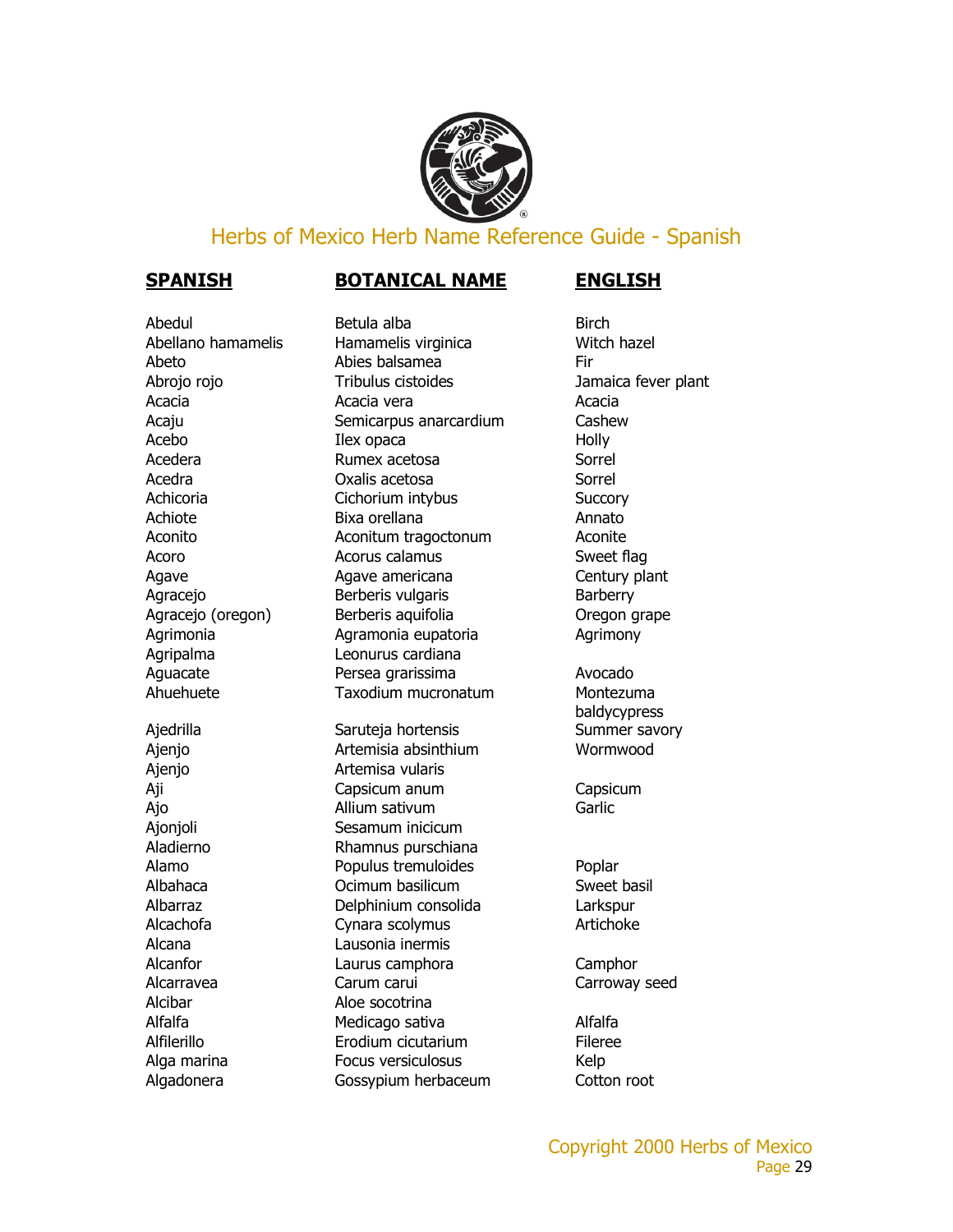Algarroba Ceratonia siliqua Carob Alhena Lausonia inermis Alhucema Lavandula vera Alsine Stellaria media Anisillo Tagetes lucida Anizeto Feoniculum officinalis Arraclan Rhamnus frangula Arrayan Myrtus communis Artemisa Artemisia vulgaris Atlanchana Cuphea aequipetala Azucena Lilium candidum Lily Badiana Illicium anisatum Chinese anis

### **SPANISH BOTANICAL NAME ENGLISH**

### Alhova Trigonela foenum graecum Aliso Alnus rubra and Alder Alqueuenje Physalis alkekengi Winter cherry Alquimilia Gerianium carolinianum Cranesbill Altamisa Chrysanthemum parthenium Fever few Althea **Altea officinalis** Malva Aluinos Artemisia absinthium Old woman Amapola Papaver spp. Poppy Amargon Taraxicum dens-leonis Ambrosia Chenopodium ambrosiodes Worn seed Amole **Agave guttata** Agave Agave Anacahuite Cordia boissieri Cordia en Anachuita(cordia) Anagalide Anagallis spp. Pimpernel Angelica Angelica atropurpurea Angelica Anil Batisia tintoria Indigo Anis Pimpinella anisum Anis Anis estrella Illicium anisatum Star anis Apazote Chenopodium ambrosioides Jerusalem oak Apio **Apium graveolens** Celery Aralia **Aralia recemosa** Spikenard Arandano Vaccinium frondosum Blue berry Arenaria Arenaria mariana Sandwort Aristoloquia Aristolochia serpentaria Snake root Arnica Arnica montana Arnica Aromo Acacia farnesiana Acacia Asafran Crocus sativus Saffron Saffron Asparrago Asparagus officinalis Asparagus Asperula Asperula ordata Woodfuff Assafeotida Narthex assafeotida Assafeotida Ataco Amaranthus spp. Amaranthus Amaranth Avena Avena sativa **Avena Calculation** Oat straw Axocopaque Gaultheria procumbens Wintergreen Azahares de naranjo Citrus aurantium Orange blossoms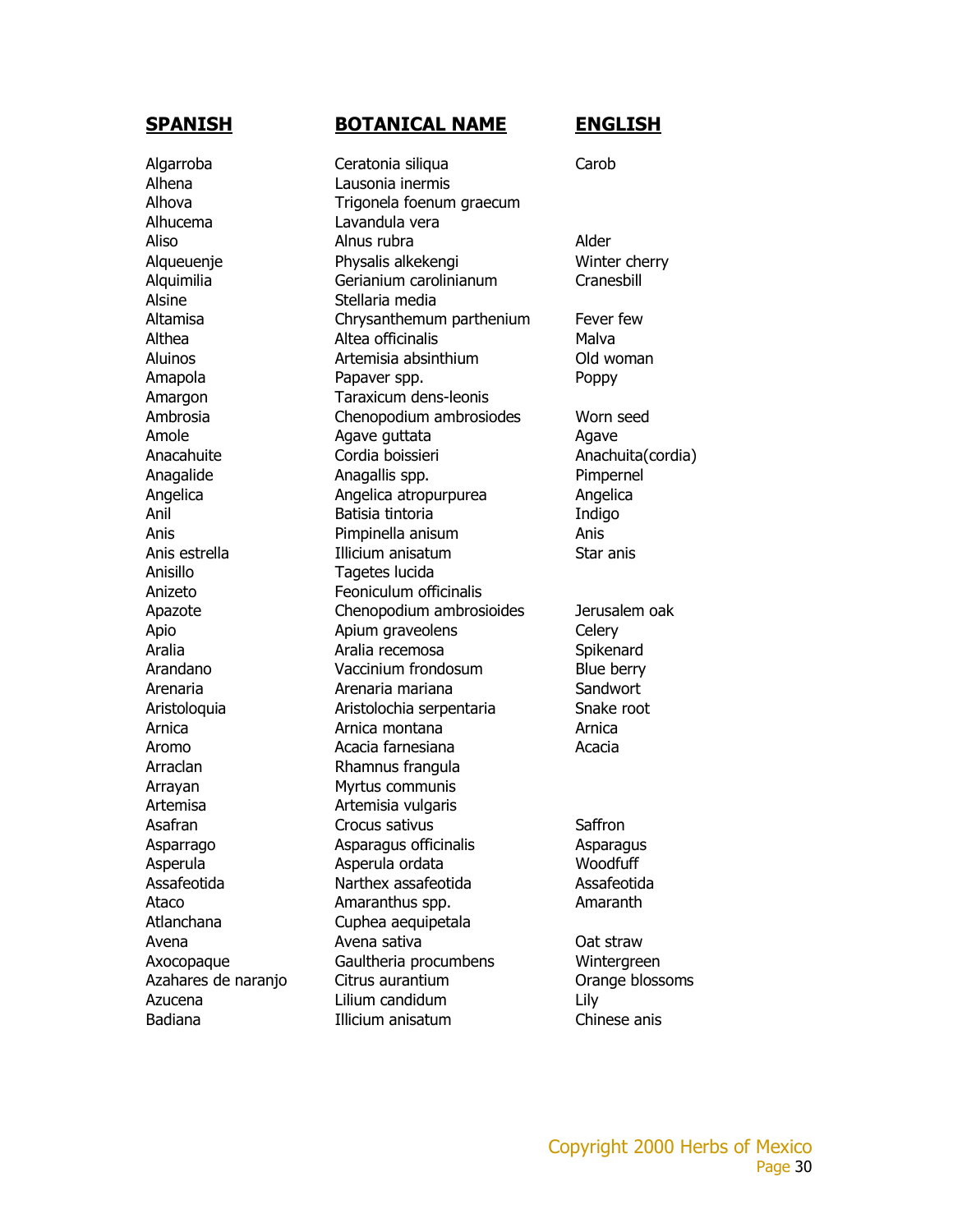Barbas de elote **Zea mays** Bellorita Bellis penennis Berberis Berberis vulgaris Cachana Cacalia cordifolia Calsoncillo Passiflora biflora Canilolerro Sambucus nigra Cardo flor amarilla **Argemone mexicana** Caricillo Equisetum hyemale

### **SPANISH BOTANICAL NAME ENGLISH**

Balsamo **Amyris gileadensis** Balsam of giliad Bardana **Arctium lappa** Burdock Bejuco de tres costillas Serjania triqueta Beleno Hyoscyamus albus Henbane Belladona **Atropa belladonna** Belladona Benjui Styrax benzoin Benzoin Benzoin gum Berros **Nasturtium officinalis** Watercress Betonia Betonica officinalis Wood betony Betonica del pais **Prunella vulgaris** All heal Bistorta Polygonum bistorta Bistort Boj Buxus semprevirens Box tree Boldo Peumus boldoa Boldo Bolsa de pastor Capsella bursa-pastosis Shepheros purse Borraja Borago officinalis Borage Borage Brionia **Bryonia alba** Bryonia alba Bryony Buchu Barosma bletulina Buchu Buchu Buglosa **Anchusa officinalis** Bugloss Cachanes Cacalia cordifolia Groundsel Cactus grandiflora Cereus grandiflora Night blooming cereus Calaluala Polypodium calaguala Calaguala Calamo aromatico Acorus calamus Calamus Calendula Calendula officinalis Calendula Calumba Cocculos palmatus Colombo Camedrio Teucrium chamaedrys Germander Cana agia Rumex hymenoealus Dock Cana fistula Cassia fistula Purging fistula Canamo de la india Pilocarpus selloanus Indian hemp Canela Cinnamomum zeylanicum Cinnamon Cantauria Sabbatia angularis Cantaury Canutillo Ephedra americana Mormon tea Canutillo Equisetum hyemale Scouring rush Capuchina Tropaeolum majus Nasturtium Cardamomo Alpinia cardamomum Cardamum Cardiaca Leonurus cardiaca Motherwort Cardo santo Centaurea benedicta Holy thistle Cardon Pachycereus marginatus Carqueja Symphytum officinalis Consound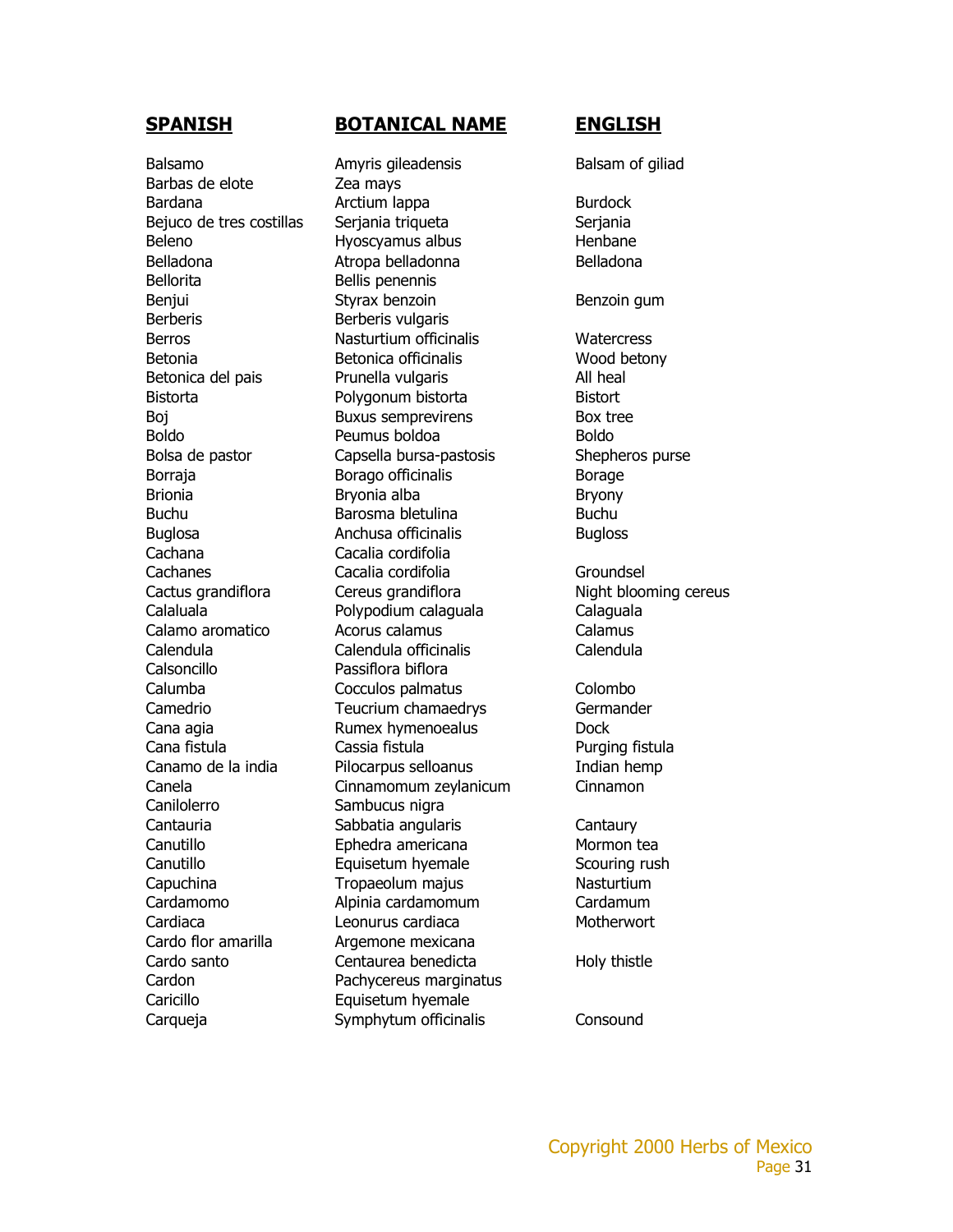Cascrrilla Croton niveus

### **SPANISH BOTANICAL NAME ENGLISH**

Carragaen Chondrus crispus Irish moss Cascara sagrada Rhamnus purschiana Cascara sagrada Causia Simarouba excelsa Cuassia Cebada **Horden distichon** Barley Cedro Juniperus virginiana Cedar Cedron Simaba cedron Lemon verbena Celidonia Impatients pallida Celandine Celindonia Geranium maculatum Celandine Ceniso Asclepias lanuginosa Milkweed Cereza Prunus virginiana Wild cherry Cerraja Sonchus oleaceus Sow thistle Chaak Maranta arundinacea Arrow root Chamico Eretchites hieracifolius Fire weed Chan Hiptis suaveolens Chan Chancarro Cecropia arbustifolia Chaparro amargo Castela spp. Castela Chapparal Larrea divaricata Chapparal Chapuz Helenium integrefolia Sneez weed Chia Salvia hispanica Chia Chia gorda Hiptis suaveolens Chicalote **Argemone mexicana** Prickly poppy Chicoria Cichorium intybus Chicory Chilcuague Heliopsis longipes Chile Capsicum anum Cayenne Chilillo Polygonum punctatum Water pepper Chiquiza Leonurus cardiaca Chuchupaste Liqusticum porteri Master wort Chuchupate Ligusticum porteri Osha Chufa Cyperus esculentus Ciento en rama Agramonia eupatoria Cockleburr Cilantro Coriandrum sativum Cilantro Cimifuga Cimicifuga racemosa Cinita Pachycereus marginatus Cipres Cupressus sempervirens Cypress Clavel Dianthus caryophyllus Carnation Clavo de olor Caryophyllus aronaticus Cloves Cocculos Coccolos palmatus Cocculos Coclearia Cochlearia amoracia Horse radish Cocolmeca Smilax cordifolia Greenbrier Cola de borrego Castelleja canescens Cola de caballo **Equisetum hyemale** Horse tail Cola de zorra Cheilanthes elegans Lip fern Colorin Erythrina americana Coral bean Comino Cuminum cyminum Cumin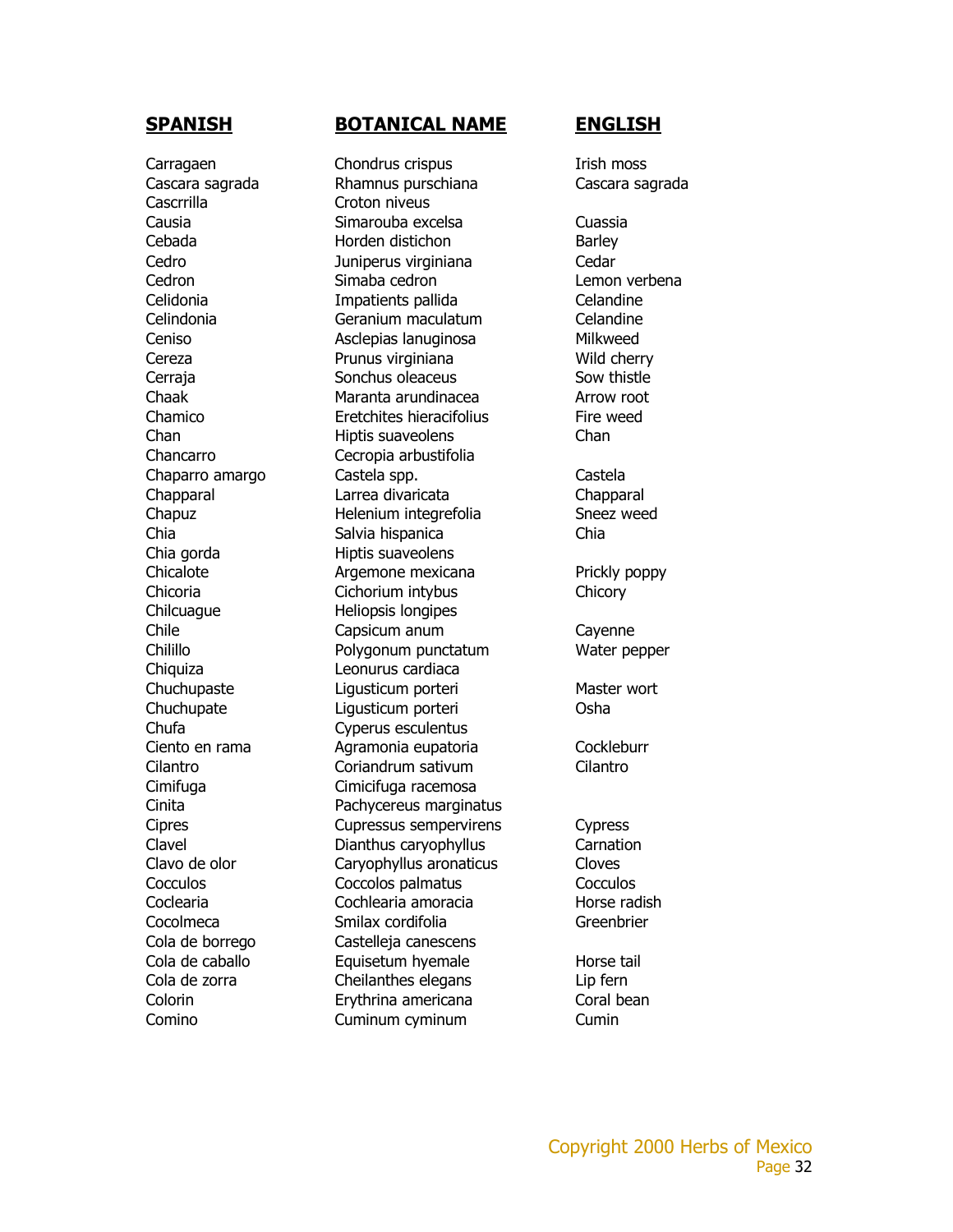Conisa Erigon canadence Cuachalala Juliana adstringens Cuachalalate Juliana adstringens Cuatecomate Cresentia cujete Dictamo real Passiflora dictamus Doradilla Helianthus canades Dormilona Mimosa sensitiva Encima Quercus alba Enula Inula helenium

### **SPANISH BOTANICAL NAME ENGLISH**

Condurango Gonolubus condurango Condurango Consuelsa mayor Symphytum officinalis Comfrey Contra hierba Dorstenia contrayerba Contrayerba Contrahierba Psoralea pentaphylla Mex. Contrayerba Convalaria Convallaria polygonatum Solomon seal Copal **Copal Copal Copal Copal Copal Copal Copal** Copal Copal Copal Copal Copal Copal Copal Copal Copal Copal Copal Copal Copal Copal Copal Copal Copal Copal Copal Copal Copal Copal Copal Copal Copal Copal Copal Copal Copa Copalchi Croton niveus Croton niveus Croton Copalquin Croton cascarrilma Croton Corazon de jesus Mikania houstonis Guaco Cough grass Triticum repens Dog grass Cresta de gallo Tiaridium elongatum Indian tursol Cuajaleche Galium aparine Madder Cuasia Quassia amara Cuassia Cubera Piper cubeba Cubeb berry Cuculmeca Smilax cordifolia Mex. Zarzaparrilla Culantrillo del pozo Adiantum pedatum Maidenhair fern Culantro Coriadrum stativum Coriander Cundeamor Momordica charantia Cydonia Cydonia vulgaris Quince Damiana Turnera afrodisiaca Damiana Datura **Datura Spp.** Datura Spp. **Datura** Datura Diente de leon Taraxicum dens-leonis Dandelion Dioscorea Dioscorea villosa Wild yam Dulcamara Solanum dulcamara Bittersweet Durazno **Amygdalus persica** Peach tree Durazno **Amygdalus persica** Peach tree Echinacea Brauneria angustifolia Echinacea Echo Pachycereus marginatus Encino Quercus alba Oak Endrina Prunus spinosa Sloe Enebro Juniperus communis Juniper berry Eneldo **Anethum graveolens** Dill Enulacampana Inula helenium Elecampane Epazote de comer Chenopodium ambrosioides Mexican tea Epazote de zorillo Chenopodium feotidum Feotid goosfoot Escila **Scilla maritima** Scilla maritima Squills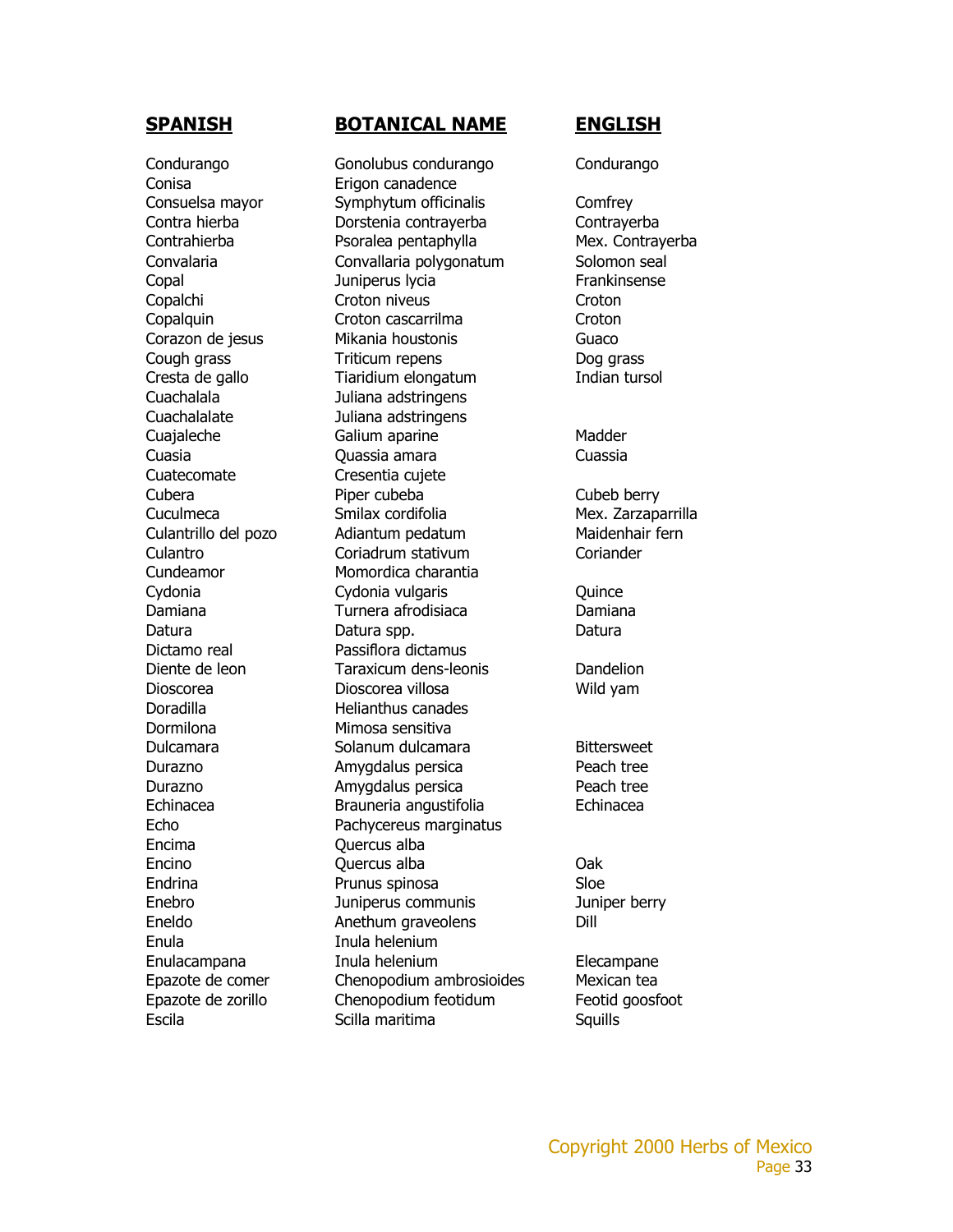Espicanardo Aralia recemosa Espino blanco Crataegus spp. Espinosilla Loeselia scariosa Espliego Lavandula vera Estoraque Styrax benzoin Flor de cervesa Humulus lupulos Flor del corazon Talauma spp.

### **SPANISH BOTANICAL NAME ENGLISH**

Escobilla Scabiosa atropurea Scabish Escordia Teucrium scardonia Wood sage Escorzonera Scorzonera hispanic Vipers grass Escrofularia **Escrofularia** Scrophularia nodosa **Figwort** Esculetaria Sculletaria lateriflora Scullcap Espigas de maiz  $\sim$  Zea mays  $\sim$  Corn silk Espikenardo Nardus jatamansi Spikenard Espino cerval Rhamnus frangula Esplino blanco Cratagus coccinea Estafiate **Artemisia vulgaris** Mugwort Estafisagra Delphinium consolida Estoraque Styrax officinalis Storax tree Estragon Artemisia draculus Tarragon Estramonio **Datura spp.** Contrast Datura September 2014 Stramonium Eucalipto Eucaliptus globulos Eucaliptus Eufrasia Eufrasia ossicinalis Eye bright Eupatorio Eupatorium perfoliatum Ague weed Evonimo Evonymus europeaus Wahoo Fenogreko Trigonela foenum graecum Fenugreek Ficaria **Amaranthus hypochondriacus** Pilewort Flor de jamaica **Hibiscus saboariffa** Hibiscus Flor de junco Cereus grandiflora Flor de lupulo **Humulos lupulos** Hops Flor de manita Chiranthodendron pentadactylon Flor de pena Helanthemum canadens Flor de piedra **Election** Helianthemum canades Rock rose Fragula Rhamnus frangula Buckthorn Frailesillo Jathropha gossypifolia Belly ache nettlespurge Frambuesa Rubus idaeus Rasberry Fresa **Fragaria vesca** Strawberry Fresno Fraxinus americana Ash Fuco verigoso **Focus versiculosus** Bladderwrack Fumaria Fumaria officinalis Fumatory Galangal **Alpina galanga** Galangal Galangal Galio Galium aparine Cleavers Garanona Castilleja canescens Painted cup Gatuna **C**honis spinosa **Rest harrow** Gaulteria Gaultheria procumbens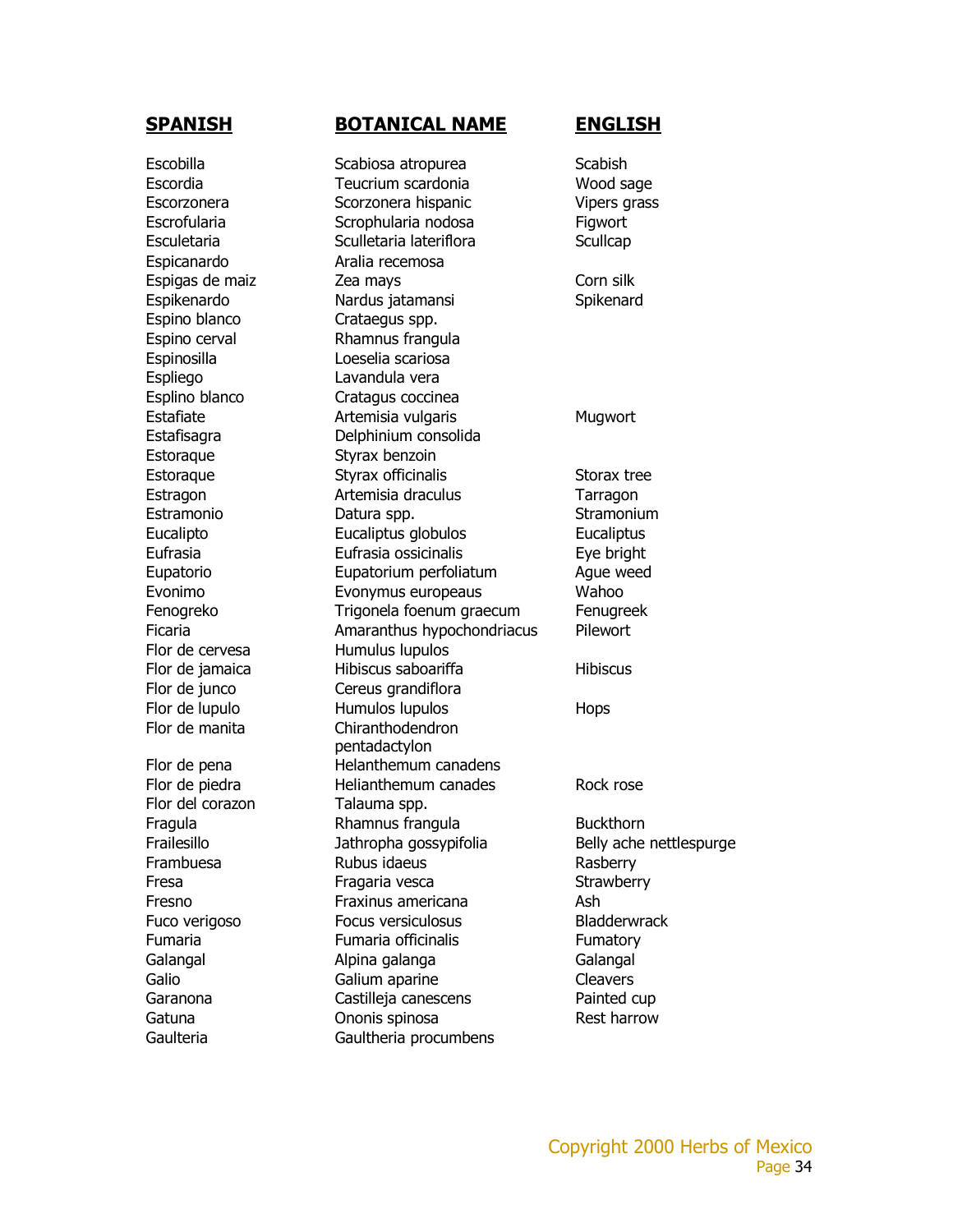Genciana Gentiana lutea Gentian Gengibre **Zingiber officinalis** Ginger Ginseng Panax quinquefolia Ginseng Girasol Helianthus annus Sunflower Gobernadora Larrea divaricata Gobernadora de puebla Larrea divericatra en al Creosote bush Golondrina Euphorbia prostata Spurge Goma arabe **Acacia vera** Gum arabic Gum arabic Gordo lobo **Gnaphalium spp.** Pearly everlasting Gordo lobo **Verbascum thapsus** Gotu-kola Hydrocotyle asiatica Gotu-kola Grama Triticum repens Coughgrass Granada **Punica granatum** Pomegranate Granadilla china Passiflora spp. Grandilla Passiflora spp. Guacima Guazuma tomentosa Guacimo Guazuma tomentosa Guazuma tree Guaco Aristolochia serpentaria Virginia snake root Guaco Mikania houstonis Hempweed Guaje Cresentia cujete Gourd tree Guamis Larrea divaricata Guapilla Hechita glomerata Guarana Paullinia sorbilis Guarana Guarumbo Cecropia arbustifolia Guarumo Cecropia arbustifolia Trumpet tree Guayaba Psidium guajava Guayabo Psidium guajava Guava Guayacan Guiacum officinalis Lignumvitae Guayacan Guaiacum sactum Lignumvitae Guayuba Arctostaphylos uva ursi Guinea Capsicum anum Chile Guisache **Acacia farnesiana** Habas de san Ignacio Hura crepitans Sand box tree Hamamelis Hamamelis virginica Hamula Brickellia spp. Hamula de monterey Brickellia spp. Brickellia Haya **Fagus ferruginea** Beech Helcho macho Nephrodium filix-mas Male fern Helenio Inula helenium Helonias Helonias diaca False unicorn Hena Lausonia inermis Henna Hidrastis Hydrastis canadense Golden seal Hiedra terestre **Nepeta glechoma** Ground ivy Hierba anis Tagetes lucida Hierba buena **Mentha viridis** Spearmint

### **SPANISH BOTANICAL NAME ENGLISH**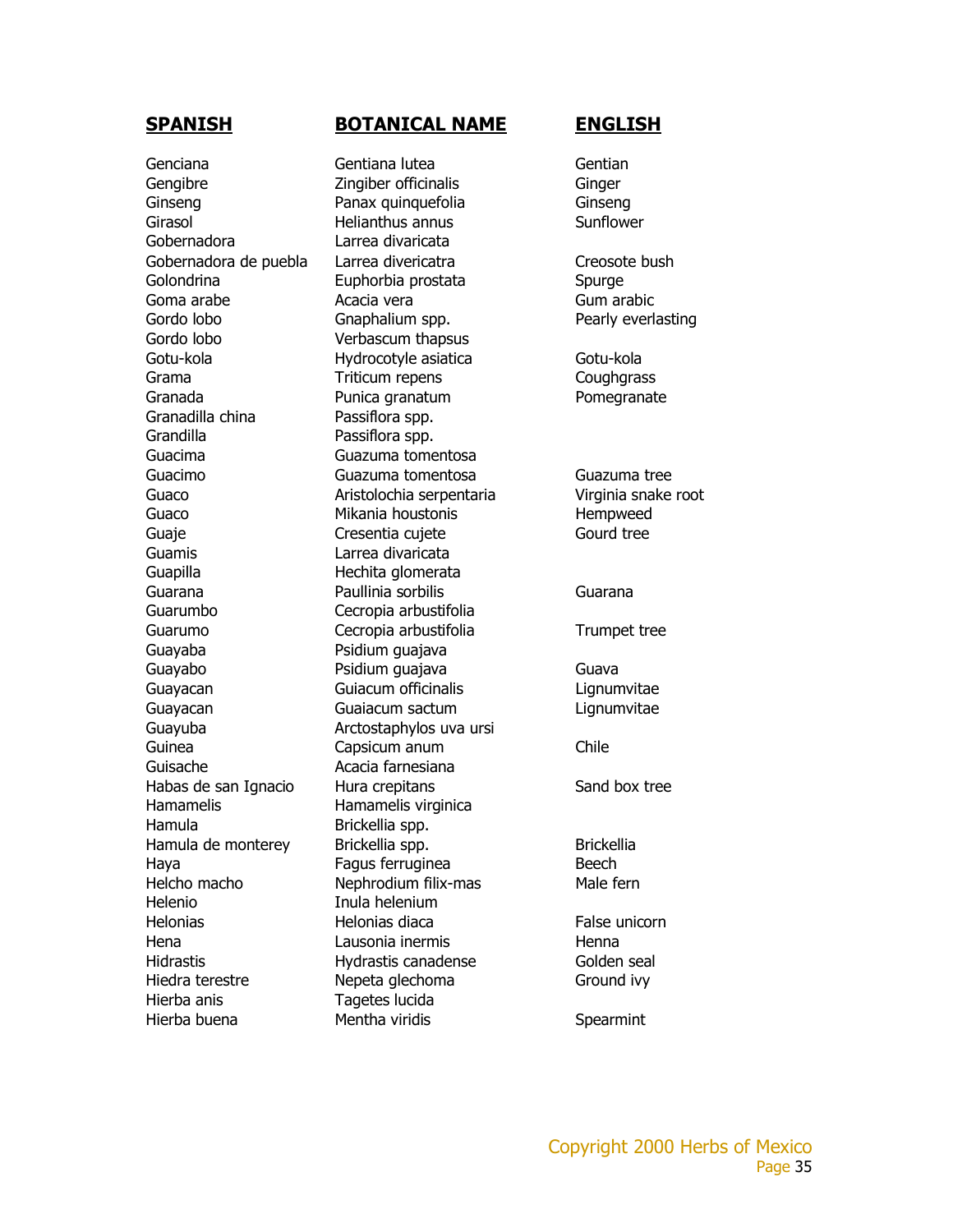Hierba cana Senecio aureus Hierba de la mosca Buddleia americana Hierba de la virgen Loeselia scariosa Hierba del carmin Phytolacca decandra Hierba del gato Nepeta cataria Hierba del indio Bouvardia ternifolia Hierba gatera Nepeta cataria Hierba lonbriguera Tanacetum vulgaris Hierba pajarera Stellaria media Hierba santa maria Tagetes lucida Higuerilla Ricinus communis Hirundinaria Impatiens pallida Hombre grande Simarouba excelsa Huaxacan Guaicum officinalis Huisache **Acacia farnesiana** Hypericon Hypericon perforatum

### **SPANISH BOTANICAL NAME ENGLISH**

Hierba de la cinche Cimicifuga racemosa Black cohosh Hierba de la golondrina Euphorbia prostata Euphorbia Hierba de San Juan Hypericon perforatum St. Johns wort Hierba del angel Eupatorium perfoliatum Boneset Hierba del burro Calliandra houstoniana Panbotano colliandra Hierba del cancer Acalypha pheoides Copper leaf Hierba del cancer Cuphea aequipetala Cuphea Hierba del golpe Scoparia dulcis Sweet broomwort Hierba del la vibora Zornia diphylla Zornia Hierba del pasmo bouvardia ternifolia en Scarlet bouvardia Hierba del pasmo Waltheria ternifolia Waltheria Hierba del sapo Eryngium carlinae Eryngo Hierba luisa Andropogon citratum Lemon grass Hierba pulgera Erigon canadence Flea bane Hierba San Lorenzo Prunella vulgaris Self heal Hierba santa Erdyction glutenosum Yerba santa Hinojo **Feoniculum officinalis** Fennel Hisopo Hyssopus officinalis Hyssop Hoja sen **Caesalpinia pulcherrima** Barbados pride Hojasenn Cassia angustifolia Senna Hombre grande **Quassia amara** Bitter wood Hortensia Hydrangea aborescens Hydrangea Huachichile Loeselia scariosa Loeselia Huata Cupressus sempervirens Imortal Maclepiodora decumbens Spider milkweed Imortal Gomphrena decumbens Prostrate gonphrena Impectoria **Heracleaum lanatum** Masterwort Incienso de iglesia Juniperus lycia Olibanum gum Iris Iris spp. Lily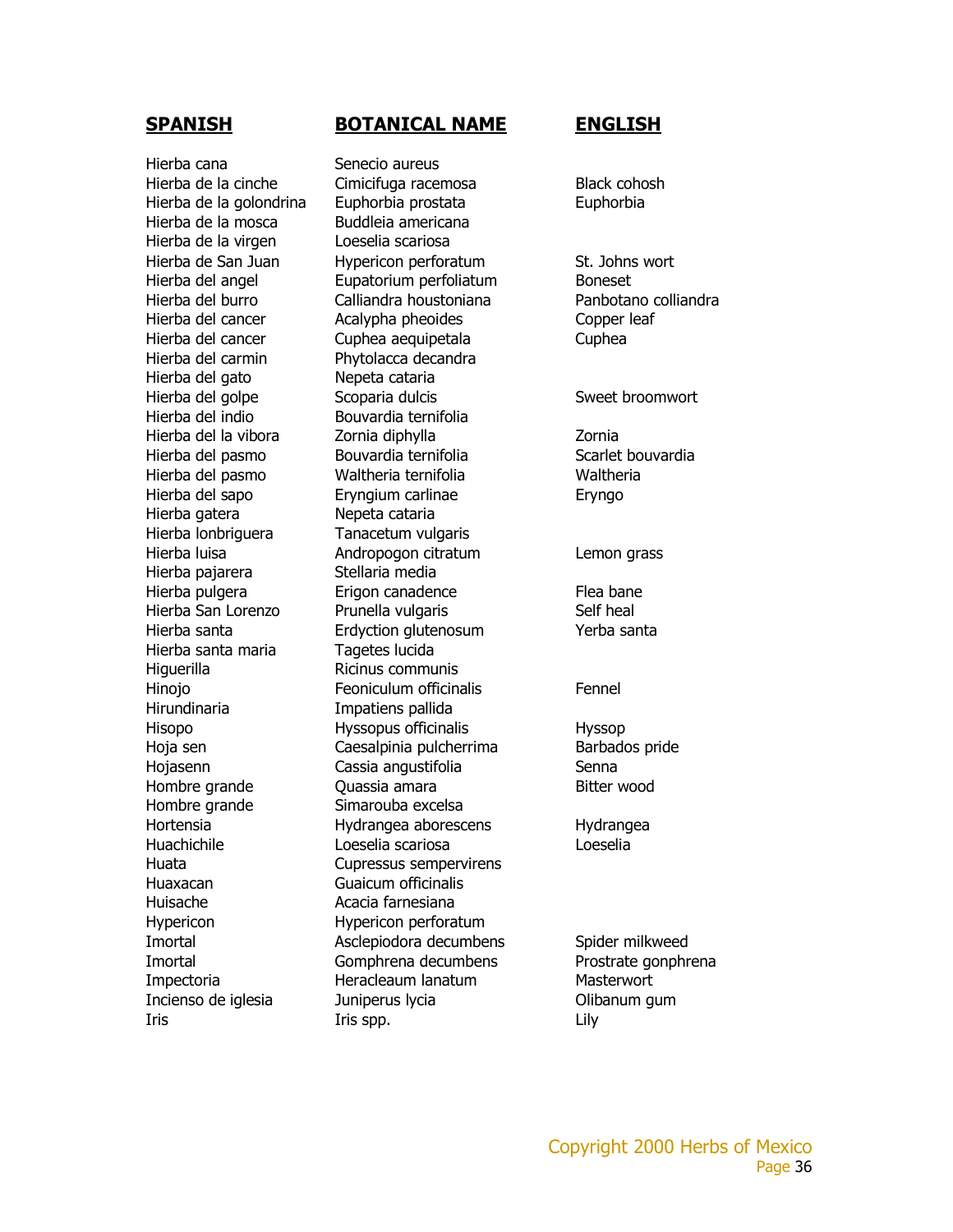Jediondilla Larrea divaricata Lampazo Arctium lappa Maculiz **Tabebuia** spp. Maracuya **Passiflora** spp. Margarita Bellis perennis Marrubio Marrubium vulgare Masto Marrubium vulgare

### **SPANISH BOTANICAL NAME ENGLISH**

Iris azul **Iris versicolor** Iris versions and Blue flag Itamo real **Ephedra americana** Ephedra Jalapa Ipomea jalapa Jalap root Jasmin Jasminum offinalis Jasmin Jicaro Cresentia cujete Calabash tree Jojoba Simmondsia chinensis Jojoba Kava-kava Piper methysticum Kava-kava Lagrimas de solomon Convallaria polygonatum Laurel **Laurus nobilis** Bay Lavanda Lavandula vera Lavander Lengua de vaca **Rumex crispus** Xellow dock Lentejilla Lipidium spp. Pepperwort Levistico Ligusticum levisticum Levisticum Limpia plata Equisetum hyemale Shave grass Linaza Linum usitalissimum Linseed Lino semilla Linum usitalissimum Flax Lirio Iris spp. **Iris spp.** Orris Lirio Lilium candidum Lily Lirio del valle Convallaria majalis Lily of the valley Llanten Plantago major Plantain Lobelia Lobelia inflata Lobelia Macis Myristica moschata Mace Magnolia Magnolia glauca Magnolia Magnolia **Talauma spp.** Magnolia Maguey **Agave americana** Agave Mala mujer Jathropha gossipifolia Wild cassada Malagueta Myrica cerifera **Bayberry** Malva **Marshmallow** Altea officinalis Marshmallow Mamey Calcarpum zapota Zapote Mandragora **Podophyllum peliatum** Mandrake Mangle rojo **Rhizophora mangle** Mangrove Manrubio Marrubium vulgare Manrubio Manzana **Pyrus mallus Apple tree** Manzanilla **Anthemis nobilis** Chamomile Maranon Semicarpus anarcardium Mariola Calendula officinalis Marigold Mastranto Mentha rotundifolia and Apple mint Mastuerzo **Lipidium spp.** Peppergrass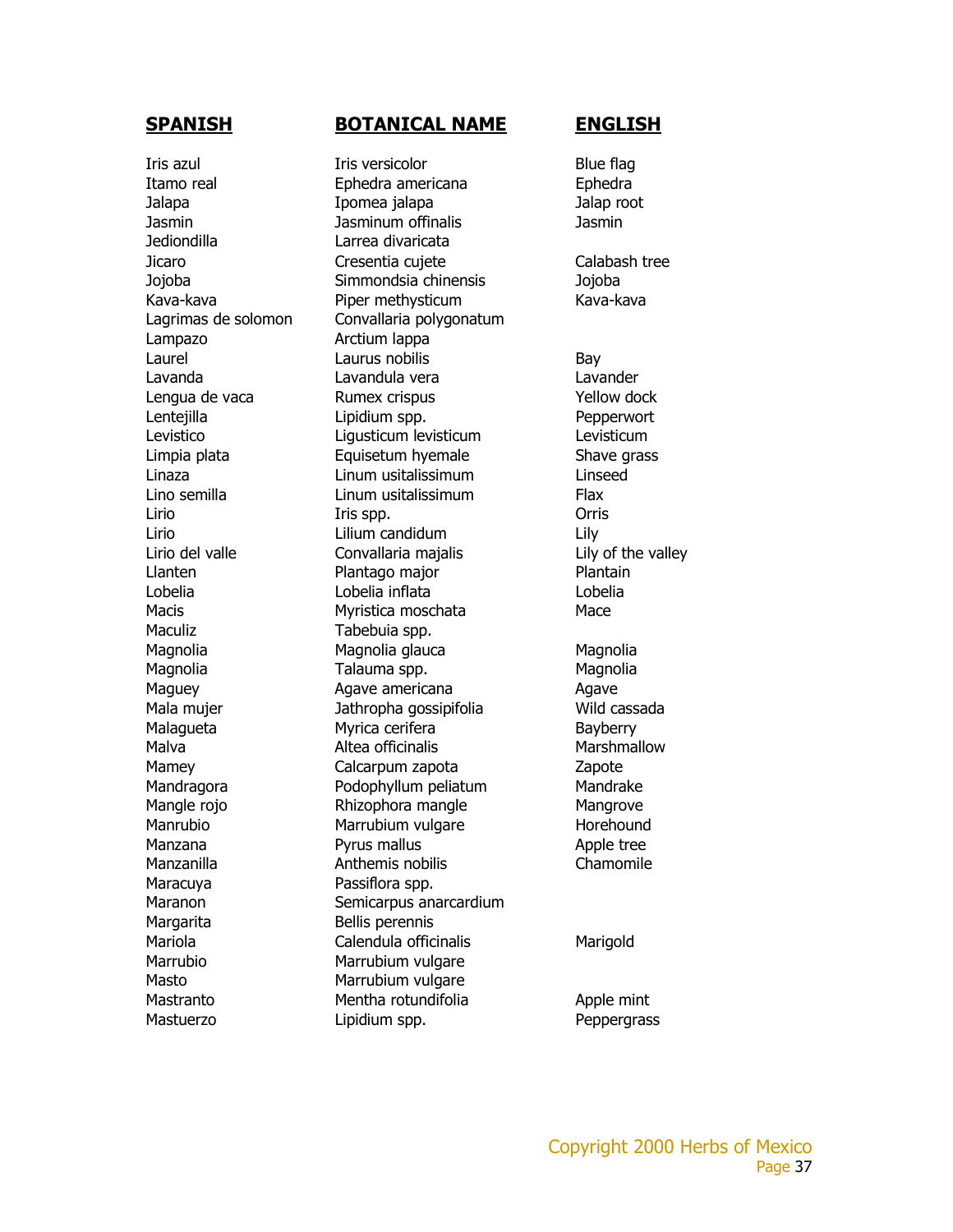Melisa Melissa officinalis Menufar Nymphea odorata Micle **Jacobina** spicigera Milflor **Achillea millefolia** Mirstica Nigella sativa Morro **Cresentia** cujete Muitle Jacobina spicigera Nardo Nardus jatamansi Nuez de cuba Juglans cinera Orejuela de raton Chiococca alba

### **SPANISH BOTANICAL NAME ENGLISH**

Mastuerzo **Tropaeolum majus** Indian cress Matarique Cacalia decomposita Groundsel Mate Ilex paraguaiensis Paraguay tea Matico Piper palmeri Matico pepper Maya Bellis penennis Daisy (common) Mejorana Origanum marjorana Marjoram Menta Mentha peperita Peppermint Menta de lobo Lycopus virginicus Bugle weed Mesquite Prosopis juliflora Mesquite Millenrama Achillea millefolium Yarrow Mirra **Balsamodendron myrrh** Myrrh Mirto Myrtus communis Myrtle Moral negro **Morus nigra** Morus nigra Mostaza Sinapsis alba Mustard Mostaza de frailes **Cochlearia amoracia** Muerdago **Viscum flavescens** Mistletoe Muicle Jacobina spicigera Justicia Musgo icelandico Cetraria islandica in Iceland moss Naranjo agrio **Citrus vulgaris** Bitter orange Nepeta Nepeta cataria Catnip Ninfea Nymphea odorata White pond lilly Nogal **Immuno Black** walnut Juglans nigra Nogal ceniciento Muglans cinera de la Butternut Nuez kola **Nuez kola amaza di Kola nut**uka Cola acuminata kola nutuka Kola nut Nuez moscada Myristica moschata Nutmeg Nuez moscada Migella sativa Nutmega Kutmega Kutmega Kutmega Kutmega Kutmega Kutmega Kutmega Kutmega Kutmega Ku Ocote Pinus teocote Aztec pine Ocotillo Croton alamosanus Croton Ojo de venado Stizolobium urens Velvet bean Olivo Olea europea Olive Olmo rojo Ulmus fulva Slippery elm Oregano Origanum vulgare Oregano Oreja de raton Chiococca alba Davids milkberry Oreja de raton Dichondra argentea Pony foot Organo Pachycereus marginatus Organ pipe cactus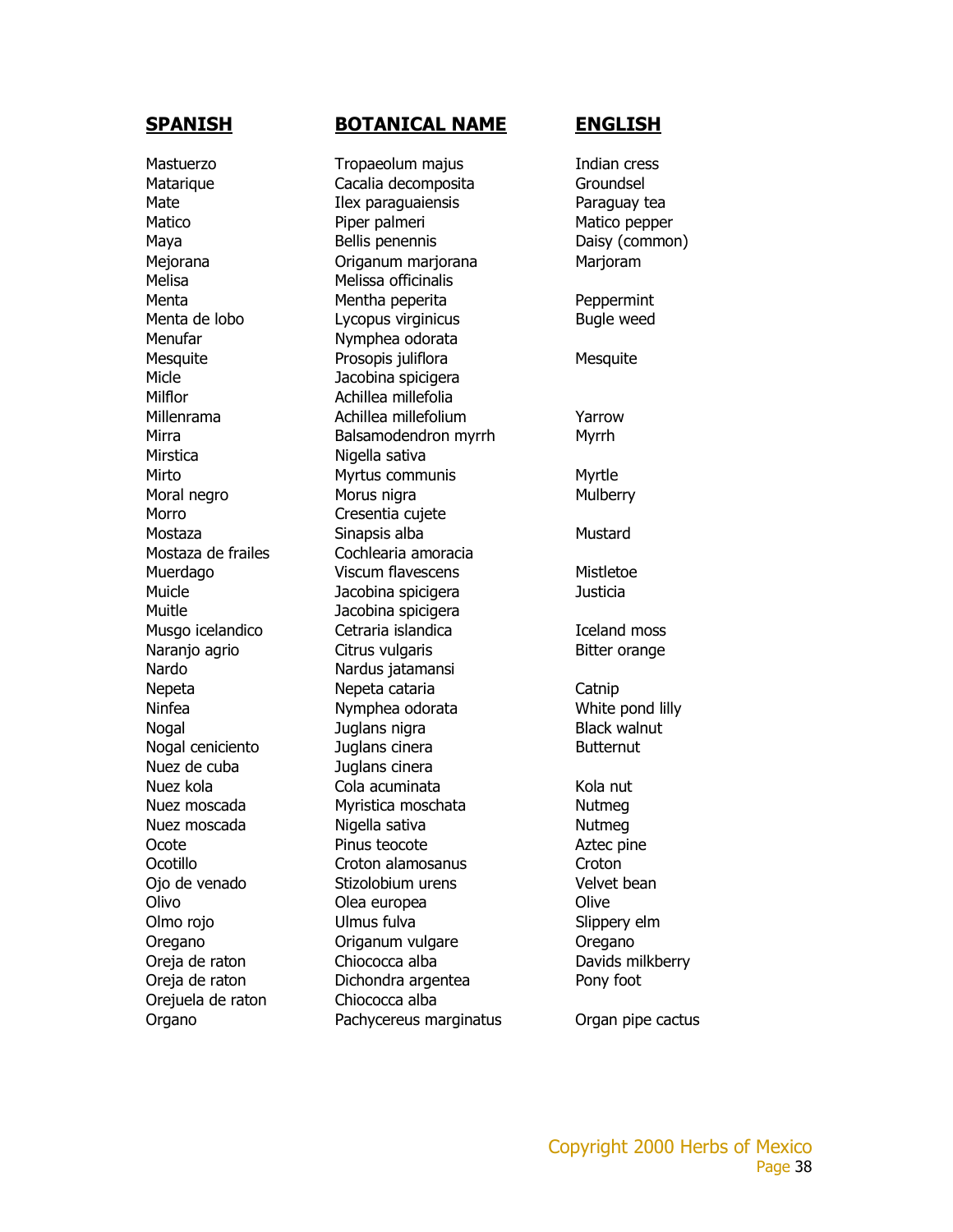Paja **Avena sativa** Palo dulce Glycyrrhiza glabra Palo dulce Lippia dulcis Palo santo Guaiacum officinalis Palo santo Guaiacum sactum Palo sarito Croton cascarilma Pasiflora **Passiflora** spp. Pata de mula Tussilago farfara Pelos de maiz  $\qquad \qquad$  Zea mays Pericon amarillo Tagetes lucida Pimpinela Pimpinella anisum Pirul Schinus molle

### **SPANISH BOTANICAL NAME ENGLISH**

Orozus Glycyrrhiza galabra Licorice Ortiga **Nettle** Urtica dioica Osha Ligusticum porteri Porters lovage Palmito enano in Serenoa serrulata in Saw palmetto Palo brazil **Heamatoxylum campechianum** Logwood Palo colorado **Heamatoxylum campechiamun** Palo de tres costillas Serjania triqueta Supple jack Palo muerto **Galphimia humboltiana** Tryallis Palo mulato **Xanthoxylum spp.** Prickley ash Pamplina Stellaria media Chickweed Papaya Papaya Carica papaya Papaya Papaya Parietaria Parietaria officinalis Pellitory Pasionaria Passiflora spp. Passion flower Patchuly **Pogosiemon patchuly** Patchuly Pau d'arco **Tabebuia spp.** Pau d'arco(brazilian) Pavil Stillingia sylvatica Stillingia sylvatica Stillingia Pellitre Heliopsis longipes Heliopsis Heliopsis Pensamiento Viola tricolor Violeta Peonia **Paenia officinalis** Peony Peonia(mex.) Cyperus esculentus Flatsedge Perijil Petroselinum sativum Parsley Peronilla del pasto Helianthemum canades Life everlasting Phytolaca Phytolacca decandra Poke Pie de gato Gnaphalium spp. Life everlasting Pimienta Piper album Pepper Pimienta de agua Polygonum punctatum Smartweed Pimienta jamaica Eugenia pimenta Allspice Pimpinella blanca Pimpinella saxifraga Burnet Pinguica **Arctostaphylos uva ursi** Uva ursi Pino Pinus sylvestis Pine Piru Schinus molle Pepper tree Podofilo Podophyllum peltatum Poleo **Hedeoma pulegoides** Pennyroyal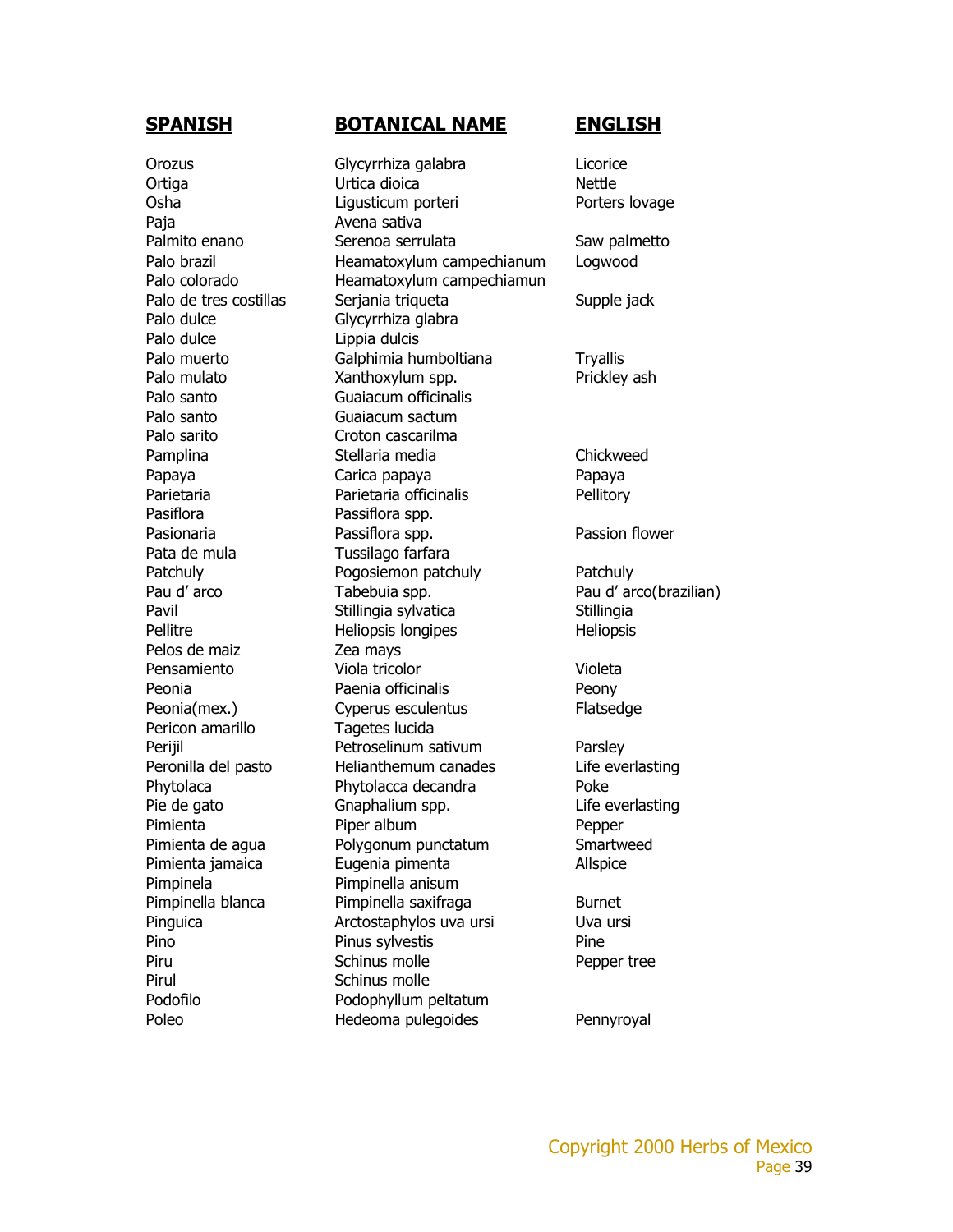Prodigiosa Brickellia spp. Ptihaya Cereus grandiflora Quina amarillo Cinchona calisaya Quina blanca Croton niveus Raiz de jalapa **Ipomea** jalapa Raiz de oro **Heliopsis longipes** Regaliz Glycyrrhiza glabra Roble **Contract Contract Contract Contract Contract Contract Contract Contract Contract Contract Contract Contract Contract Contract Contract Contract Contract Contract Contract Contract Contract Contract Contract Contract** Salvilla Scabiosa atropurea Sangre de drago Croton dranco

### **SPANISH BOTANICAL NAME ENGLISH**

Poligala Polygala vulgaris Snake root Popotillo **Ephedra americana** Brigon tea Poro Erythrina americana Pulmonaria Mertensia verginica Lugwort Pulmonaria Pulmonaria offinalis Lungwort Pulsatilla **Anemone pulsatilla** Pulsatilla Quina amarillo Chinchona ledgeriana Ledger bark cinchona Quina calisaya Cinchona calisaya Yellow bark chinchona Quina roja Cinchona succirubra Cinchona Raiz china Smilax cordifolia China root Raiz colorado Sanguinaria canadensis Red root Raiz de lima Citrus acida Lime Raiz de manza **Iostephane heterophyla** Mansa root Raiz del manso **Iostephane heterophyla** Swamp weed Rasca la vieja Curatella americana Raspa viejo Curatella americana Recino Ricinus communis Castor plant Reina de la noche Datura spp. Thornapple Reina de los prados Eupatorium purpureum Queen of meadow Retama Cystisus scoparia Common broom Retama Tecoma stans Trukmpet bush Roble de sabana Tabebuia spp. The Tahebo bark Romerillo Bouvardia ternifolia Romerillo Crotalaria plumila Crotalaria Romero Rosemarinus officinalis Rosemary Rosa de castilla Rosa blanda Mild rose Rosa de jerico Helianthemum canadens Jerico rose Ruda Ruta graveveolens Rue Ruibarbo Rheum palmatum Rhuibarb Salvia Salvia officinalis Salvia Sage Salvia virgen Buddleia americana Sandalo Santalium albums Sandalwood Sangre de dragon Calamus draco Dragons blood Sangregado Croton draco Croton Croton Sangregrado Jathropa curcas Nettlespurge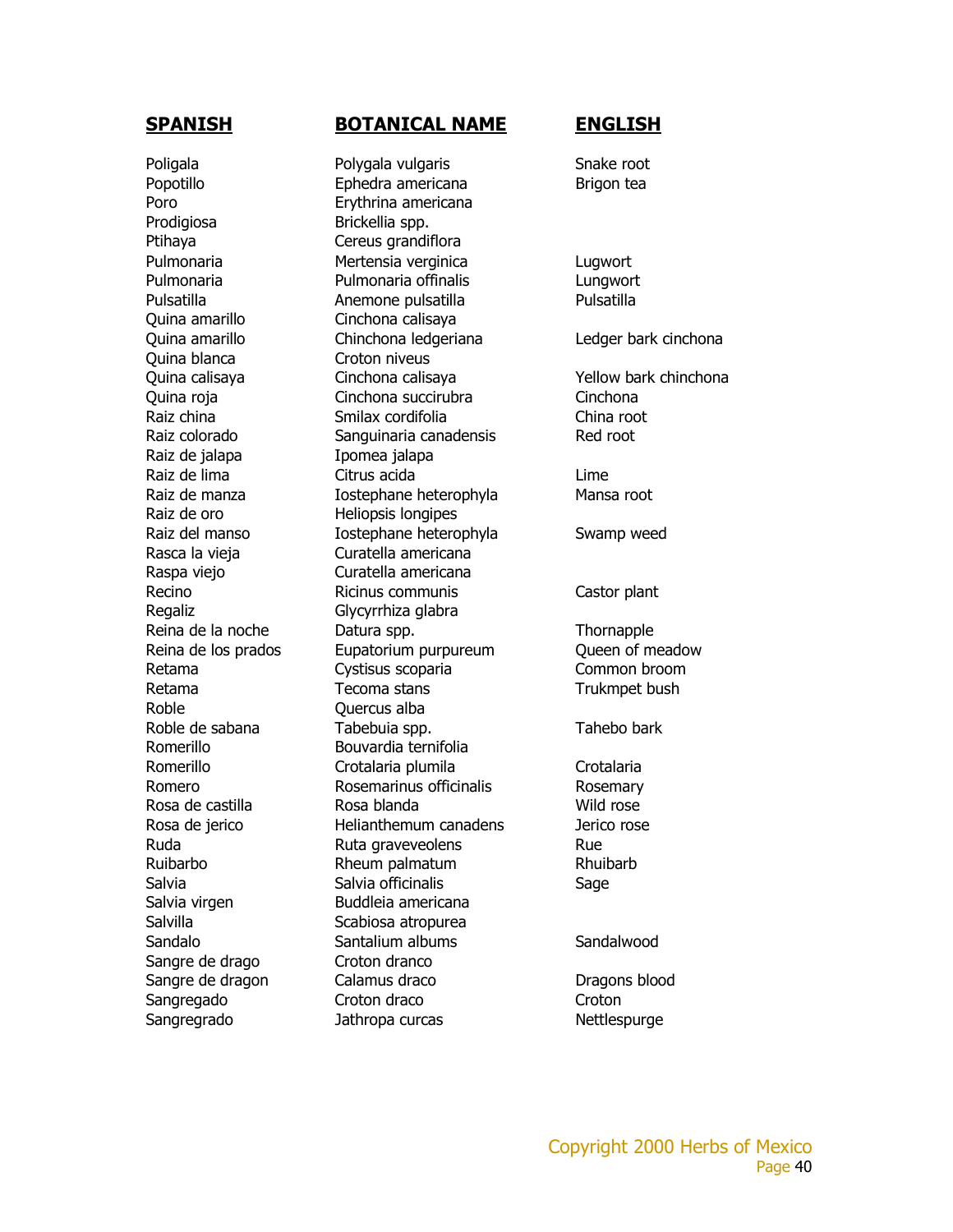Tarais Salix taxifolia Taxo Passiflora spp. Tila Tilia americana Tlalocoxochitl Anagallis spp.

### **SPANISH BOTANICAL NAME ENGLISH**

Sanguinaria Sanguinaria canadensis Bloodroot Sanicle Sanicula marylandica Sanicula Sanicula marylandica Sanicula Sanicula Sanicula Sanicula Sanicula Sanicula Sanicula Sanicula Sanicula Santa maria Chrysanthemum parthenium Sasafras Sasafras officinalis Sasafras Sauce blanco Salix alba Salix and White willow Sauco Sambucus nigra entre Elder Savila **Aloe socotrina** Aloe vera Sello de oro **Hydrastis canadense** Senecio Senecio aureus Life root Senn Cassia angustifolia Sensitiva Mimosa sensitiva Mimosa Serpentaria **Aristolochia serpentaria** Snake root Sesamo Sesamum inicicum Sesami Siempre viva Helianthus canadens Simonillo Conyza flaginoides Flea bane Sinfito Symphytum officinalis Solano Solanum dulcamara Sorosi Momordica charantia Balsam pear Sumaque Rhus glabrium Sumach Tabachin Caesalpinia pulcherrima Caesalpinia Tabaquillo Bouvardia ternifolia Tabardillo Calliadra houstoniana Tanaceto Tanacetum vulgaris Tansy Taraxaco Taraxicum dens-leonis Taray Salix taxifolia Taray Yew leaf willow Te de limon **Andropogon citratum** Tecomate Cresentia cujete Tejocote Crataegus spp. Hawthorn Tepeguaje Lysiloma acapulcensis Lysiloma Tepopote Ephedra americana Desert tea Tepoza Buddleia americana Tepozan Buddleia americana Butterfly bush Thuja Thujopsis spp. Thuja Tilo Tilia americana Linden Tlachichinole Kohleria deppena Tlalacxoyatl Asclepias tuberosa Pluerisy root Toloache Datura spp. Jamestown weed Tomillo Thymus vulgaris Thyme Tonalxihuitl Veronica officinalis Speedwell Tormentilla **Exercicial** Potentilla spp. The Five finger grass